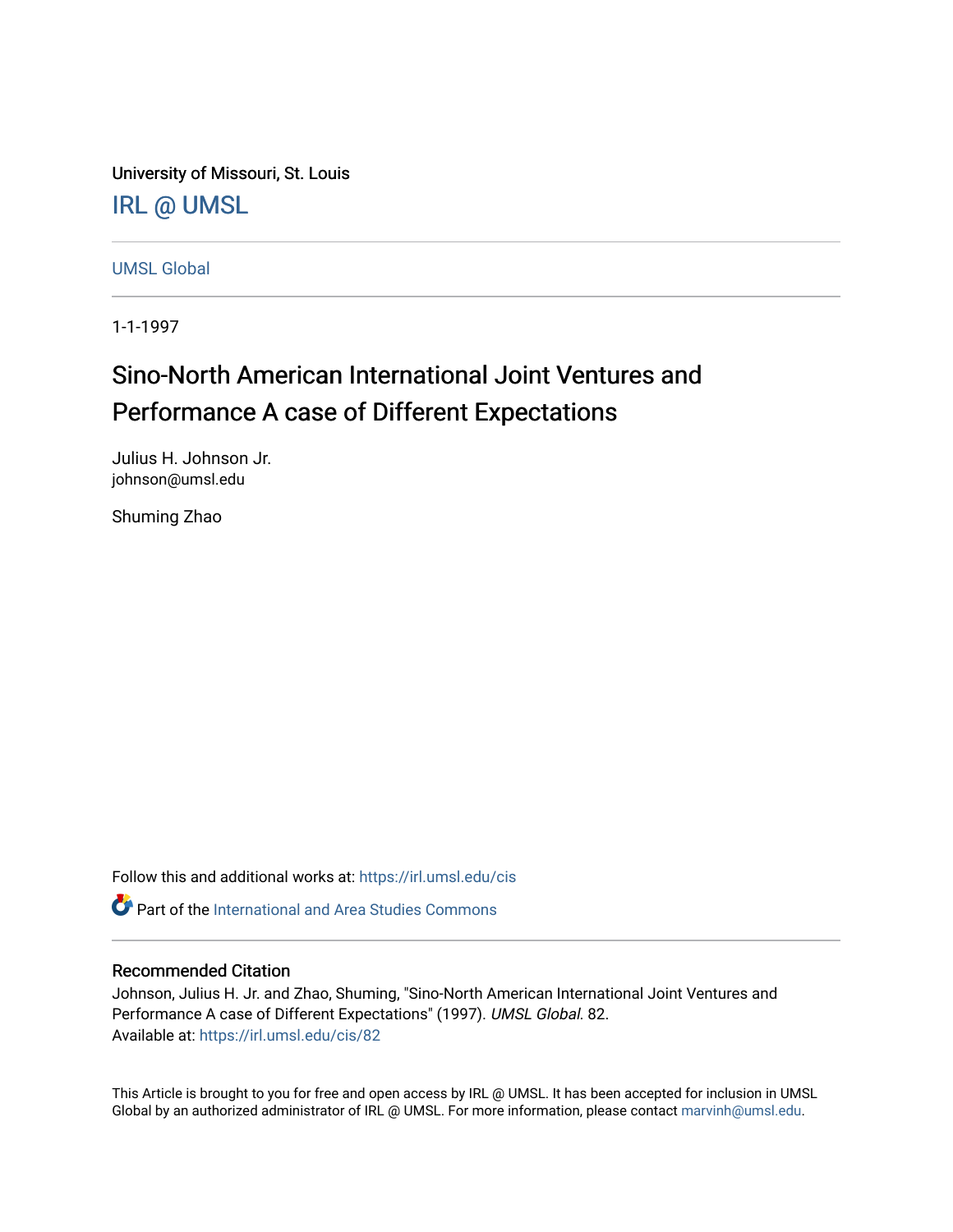Occasional Paper No. 9702 February, 1997

## *Occasional Papers*

"'-··

The Center for International Studies of the University of Missouri-St. Louis issues *Occasional Papers* at irregular intervals from ongoing research projects, thereby providing a viable means for communicating tentative results. Comments on these papers, therefore, are particularly welcome. *Occasional Papers* should not be reproduced or quoted at length without the consent of the author or of the Center for International Studies.

> Sino-North American International Joint Ventures and Performance: A Case of Different Expectations

> > Julius H. Johnson, Jr. Shuming Zhao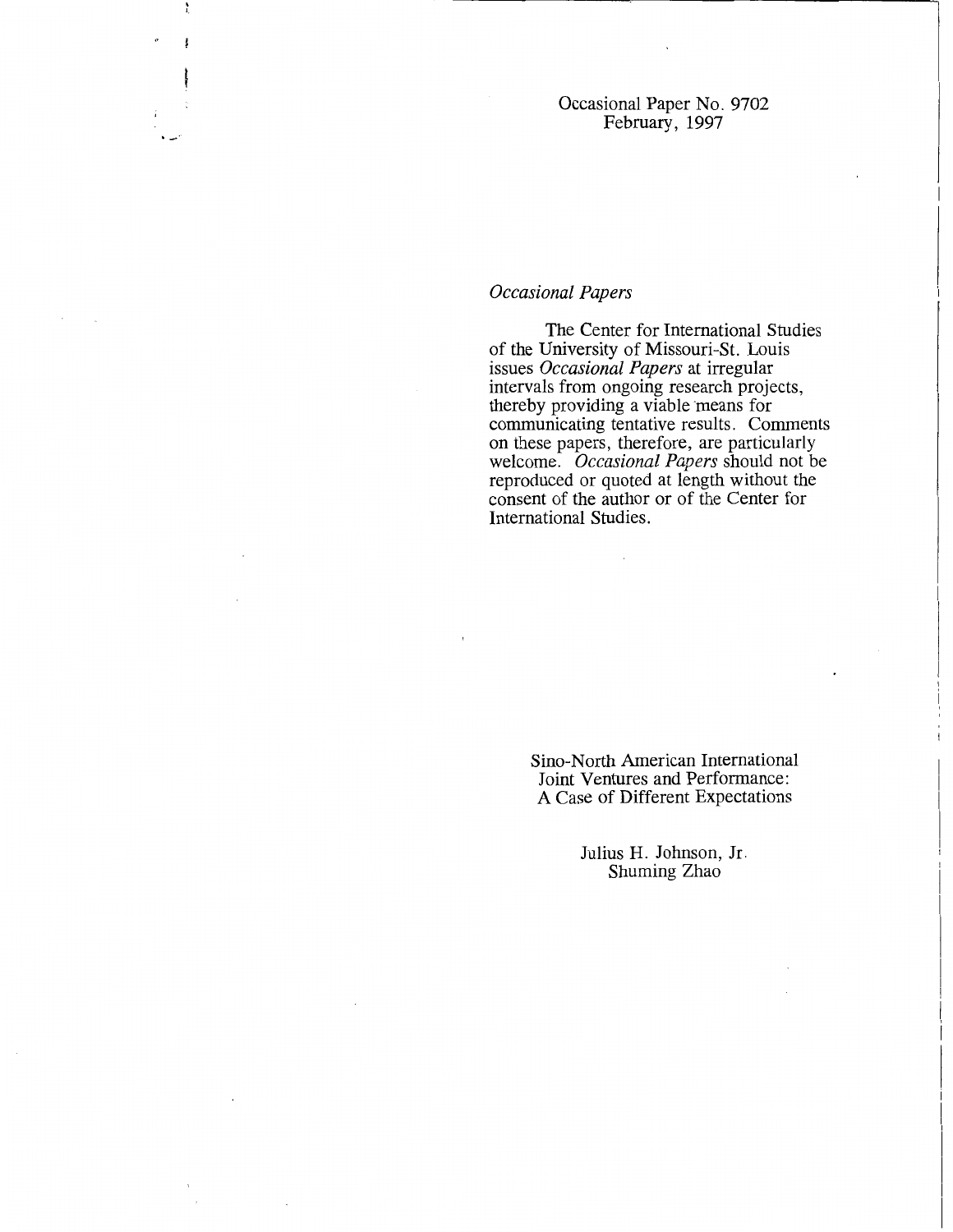# **Sino-North American International Joint Ventures arid Performance: A Case of Different Expectations**

## by

Julius H. Johnson, Jr. . University of Missouri-Saint Louis School of Business Administration Center for International Studies 8001 Natural Bridge Road Saint Louis, Missouri 63121-4499 (314)-516-5309 Fax (314)-516-6420 E-mail: sjhjohn@umslvma.umsl.edu

.-, ,,

 $\sqrt{ }$ 

Shuming Zhao Nanjing University School of International Business 21008 Nanjing People's Republic of China 86-25-6637651 Fax: 86-25-3607691

Of the many people that made contributions to this research, the authors would like to. acknowledge Hugh O'Neill, Kendall Roth, Paul Beamish, and Haim Mano for inany helpful comments during the preparation of this manuscript. The authors would also like to thank the Center for International Studies at the University of Missouri-Saint Louis and the Department of International Business at Nanjing University who provided financial support for this project.

 $\checkmark$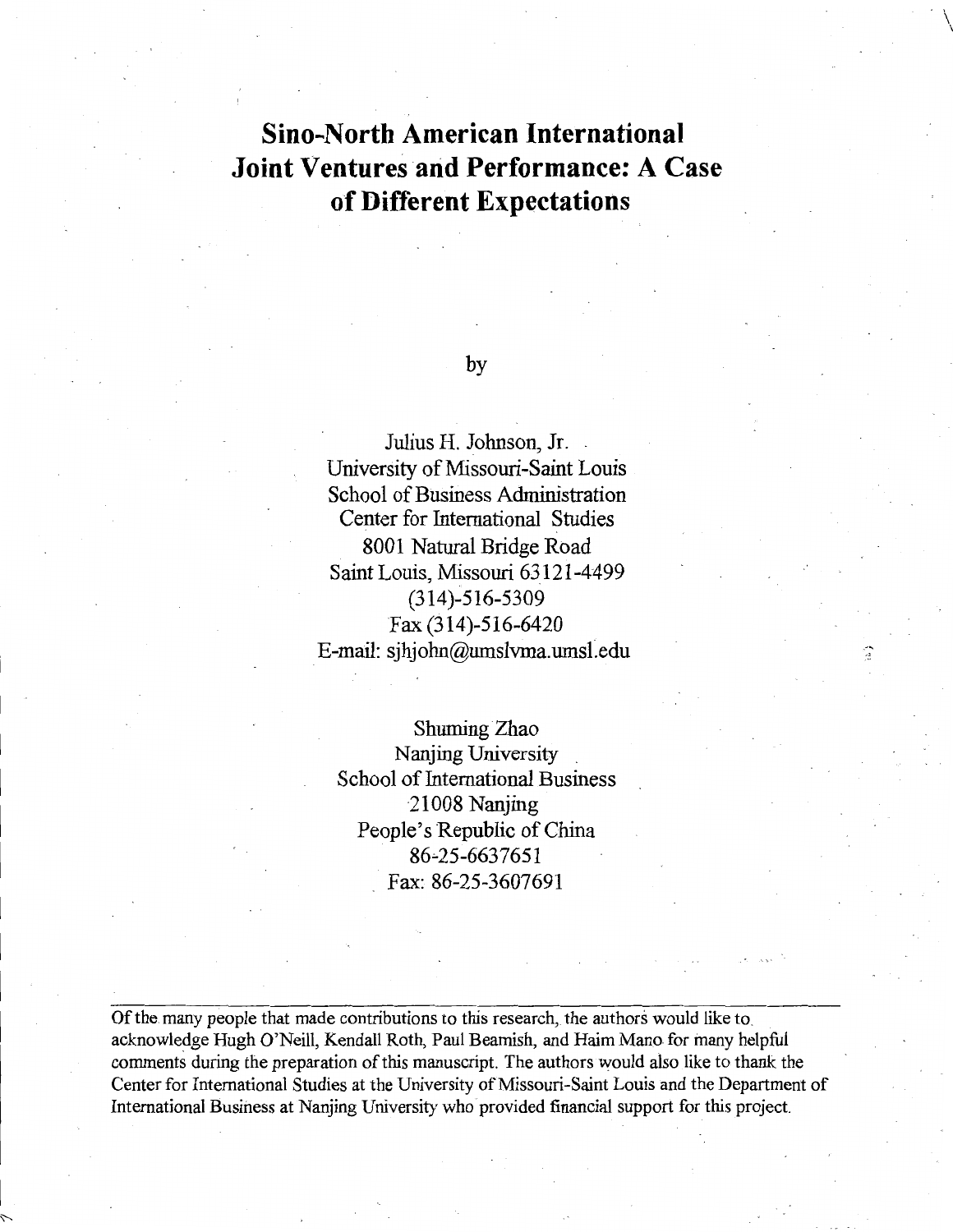# **Sino-North American International Joint Ventures and Performance: A Case of Different Expectations**

#### **Abstract**

This study examines North American firms that have international joint venture (IJV) relationships in China and Chinese firms who have IJV relationships in North America. Data was gathered from the North American partner (n=50) and from the Chinese partner  $(n=57)$  to test several hypotheses regarding the reliability and comparability of various general satisfaction measures and specific indicators of UV perfonnance. The findings of this comparative study provide confirmatory evidence for the importance of several indicators of UV performance for the partners of UV s from a developed and developing country perspective and the criteria that Sino-North American managers use to evaluate UV performance. Another contribution of the findings of this study is that it provides insights from the assessment of multiple industry and product perspectives for the North American and Chinese partners as to the extent that the IN achieved its strategic objectives as a measure of IJV performance.

· **Key words:** international joint ventures; strategic alliances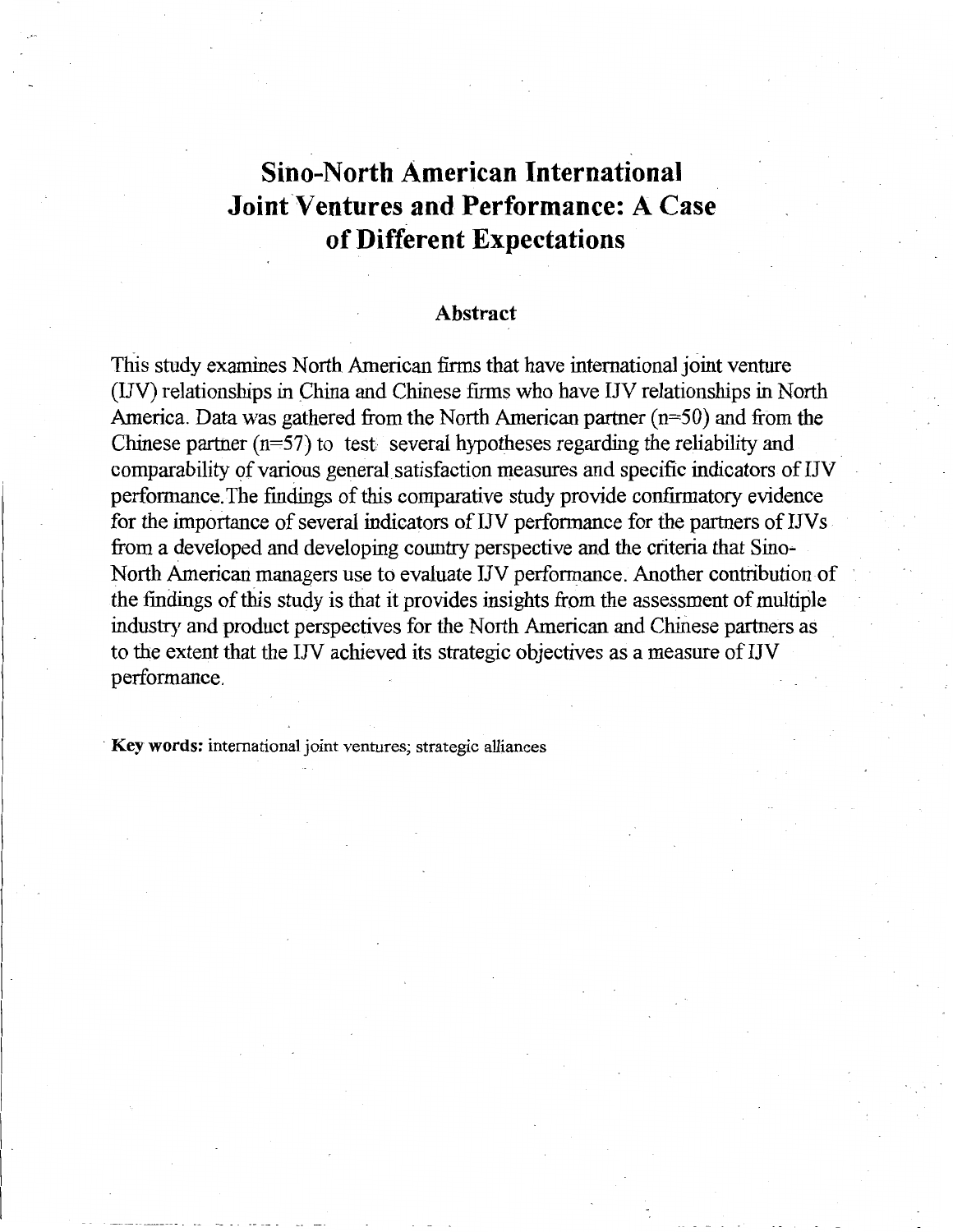#### **INTRODUCTION**

Many researchers [Franko 1971; Harrigan 1985; Beamish and Banks 1987; Hennart 1989; Agarwal and Ramaswami, 1992; Kim and Hwang 1992; Ohmae 1993] have found that the use of international joint ventures (IJVs) as a vehicle to enter international markets has exploded in recent years.<sup>1</sup> Research by Luo [1995] and Beamish [1993] shows that this trend is particularly true of the People's Republic of China (PRC) which is one of the fastest growing developing markets in the world with a population of over one billion and undersupplied markets. Since adopting the "Open Door"policy, the PRC has emphasized foreign investment in joint ventures as a means for PRC organizations to gain access to modern management techniques, advanced technology, and foreign capital without becoming dependent on outside sources [Beamish 1993]. Data compiled by Chinese government officials shows that the PRC approved 27,890 joint ventures worth \$40 billion in 1994, which represented almost 50% of the total investment commitments in the PRC for that year.<sup>2</sup>

Recent research [Beamish 1985; Pearson 1991; Pomfret 1991; Osland & Cavusgil 1996] on this phenomenon in the PRC finds that these IN s offer foreign firms a strategic means to gain access to China's domestic market, reduce costs, acquire legitimacy, learn about the Chinese environment, and gain power *vis-a-vis* their competitors [Osland & Cavusgil 1996; Beamish 1993; Child 1991; Yan & Gray 1994; Daniels, Krug & Nigh 1985; Davidson 1987; Pearson 1991; Pomfret 1991]. Nonetheless, as these IJVs have grown in the PRC there has been considerable concern regarding performance measures and the criteria established by the partners of the IN s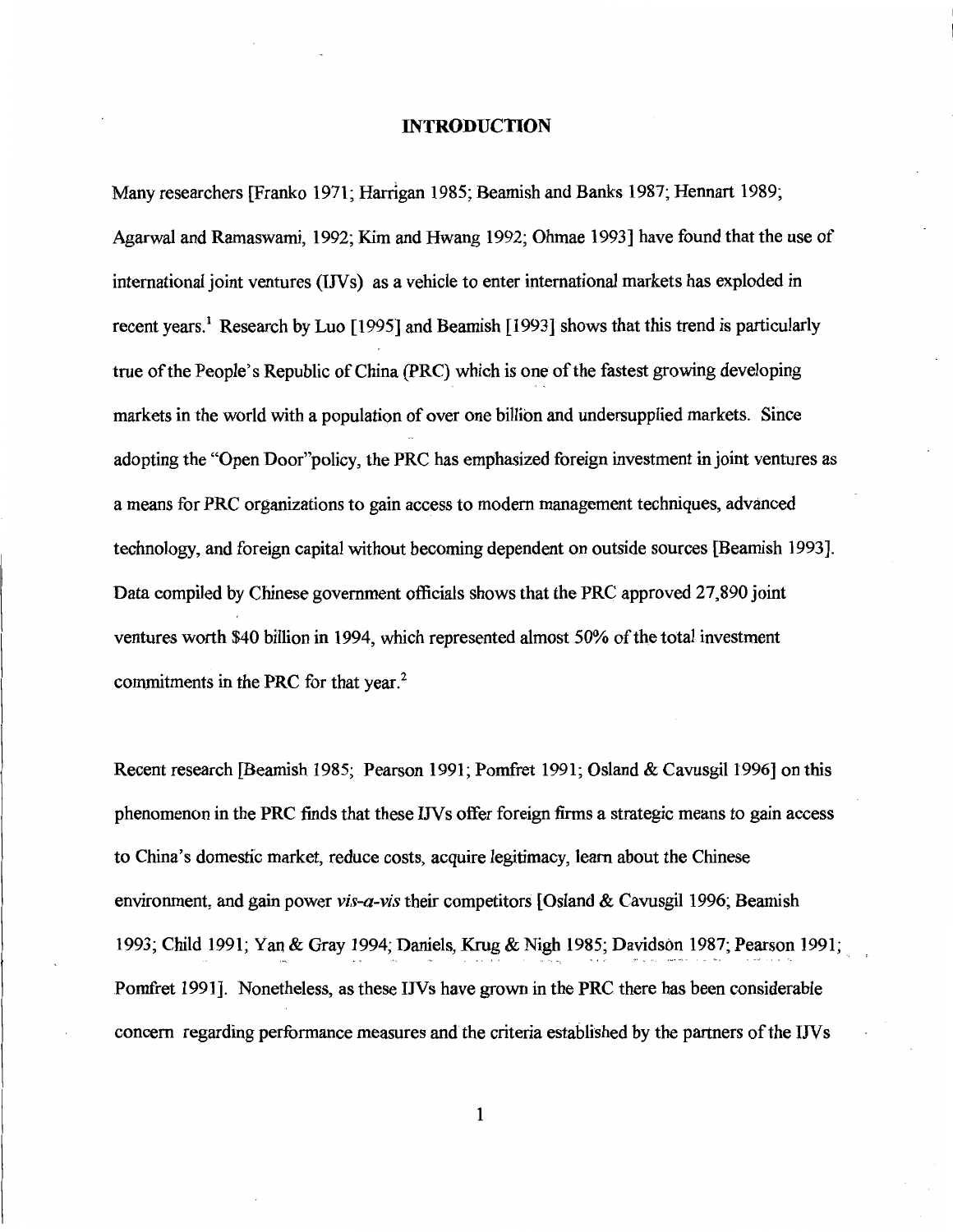to evaluate performance [Luo 1995; Osland and Cawsgil 1996]. In this regard, Anderson [1990] and Parkhe [1993a] argue: "International joint ventures research is at the pre-paradigmatic stage of theory development" [p. 227]. Although there has been a growing body of theoretical research that addresses the performance of IJVs, "the core concepts and their relationships are still not well understood, particularly the issue ofIN performance" [Osland and Cawsgil 1996: 107]. Most prior researchers have examined the issue of IN performance in developing countries from the viewpoint of the developed country [Geringer and Hebert 1989; 1991; Lyles and Baird 1994]. One purpose of this study is to build on the research of IJV performance that addresses the dual perspectives of the developed and developing country partners [Beamish, 1984, 1985, 1988; Tallman & Shenkar, 1990, 1994;Yan and Gray 1994; Luo 1995].

A second purpose ofthis research is to further examine relationships between North American and Chinese partner's subjective and objective measurement criteria for performance in INs through the examination of these research questions: What are the perceived ratings of subjective and objective measurement criteria of North American partner's perspective of the IN's performance? What are the perceived ratings of the subjective and objective measurement criteria of the Chinese partner's assessment of the UV' s performance? How do these perceived ratings of subjective and objective criteria assessments for performance compare to actual performance of the Sino-North American IJVs? Few studies have empirically tested the match between objective and subjective–measurement assessments for IJV-performance from the perspective of the North American and Chinese managers and the criteria that these managers use for evaluating performance [Osland and Cawsgil, 1996; Luo 1995; Gray and Yan, 1991; Beamish 1985, 1988;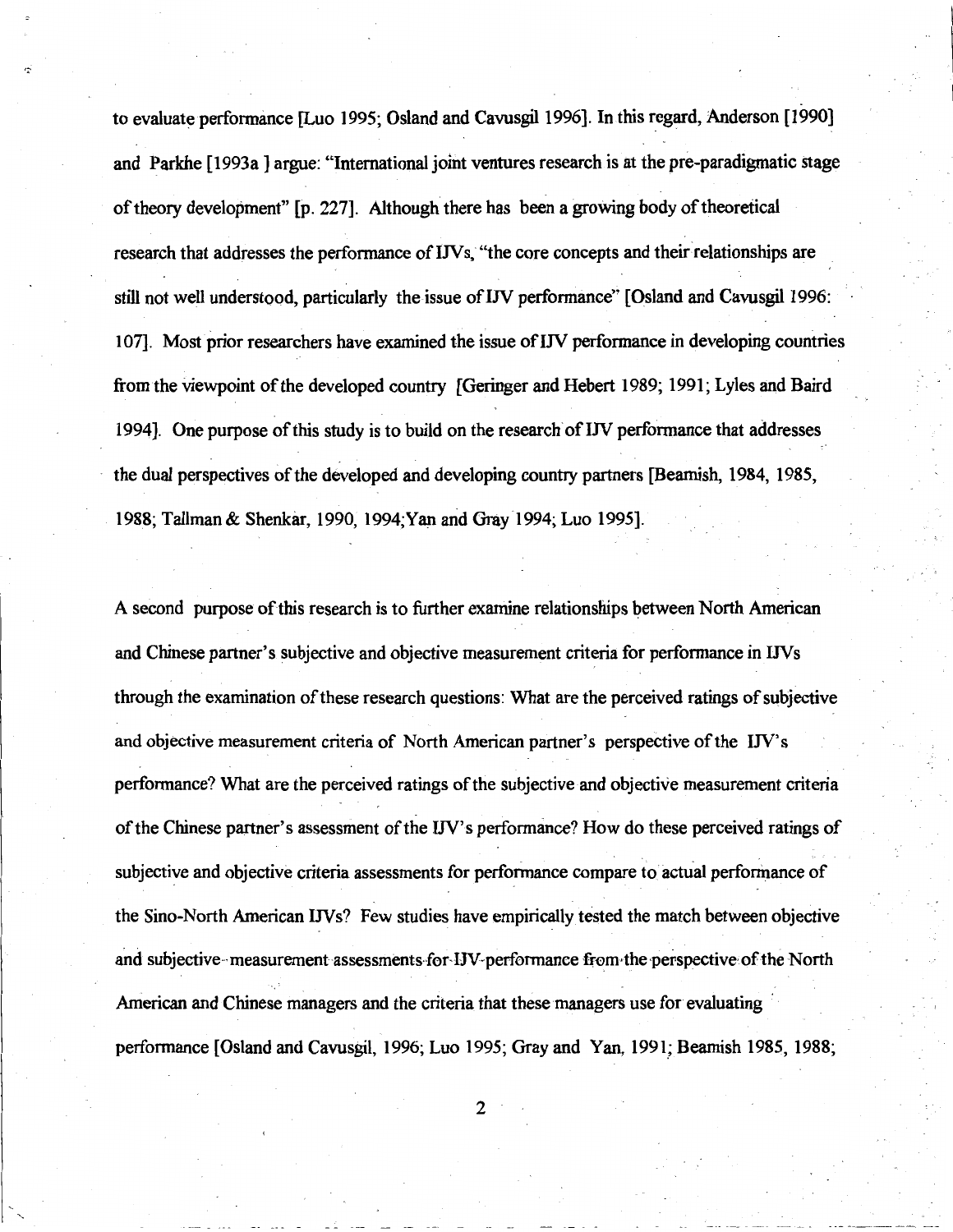Campbell 1986]. Figure l illustrates the basic framework for this study.

#### **INSERT FIGURE 1 HERE**

With the rapid growth of foreign investment in China, understanding the similarities and differences in perspectives on UV performance is an issue of increasing importance. This study breaks new ground in this respect and is designed to extend IJV research and fill some of the gaps in the literature by replicating and extending Geringer arid Hebert's [1991] test of objective and subjective measures of *IJV* performance through the examination of Sino-North American partner's perspectives on IN performance. First, this study begins with a review of some of the prior literature on IJV performance and hypotheses development. Second, a discussion of methodology, sampling frame, questionnaire development, and data collection follows. Third, a report of the results of the analysis of the data is provided. Finally, the article concludes with a discussion of findings and conclusions.

### **RESEARCH ON IJV PERFORMANCE AND HYPOTHESES.DEVELOPMENT**

A review of the literature on IN s shows that IN perfomiance is a controversial area of research that has been raised in previous work [Harrigan 1988; Killing 1983, 1988; Geringer and Hebert 1989; Koh and Venkatraman 1991]. As evidenced by Geringer and Hebert [1991], "prior research evidences significant differences in the operationalization of IN performance" [p. 250]. In addition, only a few-researchers-have-investigated the relationships-between certain variables and performance [ Osland and Cavusgil 1996]. Most of these studies of *IN* performance have used objective measurement criteria. These objective measurement criteria normally have included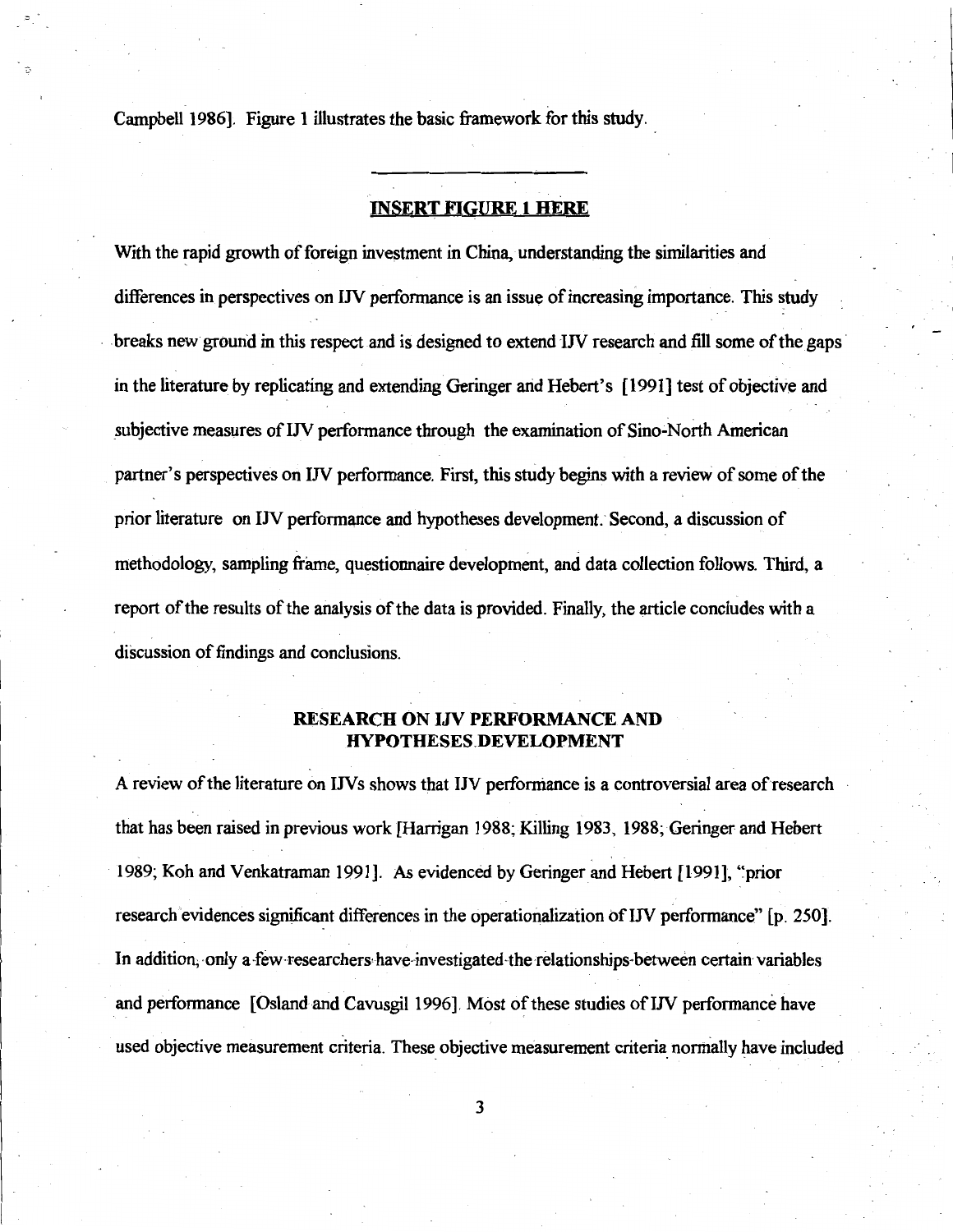financial indicators (e.g. ROI, ROE, ROS), market share, IJV survival, and UV duration [Geringer and Herbert 1989, 1991; Harrigan 1988; Kogut 1988; Tomlinson 1970]. Research by Seth [1990] finds that the key limitation of these studies is that a single measure of IJV performance is too narrow and open to many criticisms.

Responding to this concern, in their research V enatraman and Ramanujam [ 1986] argue that "even with the domain of financial performance, indicators such as sales growth, net income growth, and ROI should not be combined to form one composite dimension, because they reflect I distinct dimensions" [p. 807]. These researchers argue further that the researcher should be able to "test the dimensionality issue of their conceptualization of business performance" [p. 807]. Osland and Cavusgil [ 1996] conclude that: " [ t ]he use of subjective measure reflects difficulties in obtaining "objective" data, and ... that measures such as profits are not directly comparable across different industries and stages in IJV life cycles" [p. 107]. Furthermore, the degree to which IJVs have accomplished short and long-term objectives is not considered when the research framework uses only financial and objective measures [Killing 1983; Artisien and Buckley 1984; Blodgett 1987].

In the PRC, studies of international joint venture performance have employed a variety of measures. Beamish [1988] used financial and objective measures of performance and reported results that showed a strong correlation between objective financial performance measures. In his review of other studies of UV performance in the PRC, Campbell [1986] observed that although conventional literature treats government as an amorphous aspect of the political-legal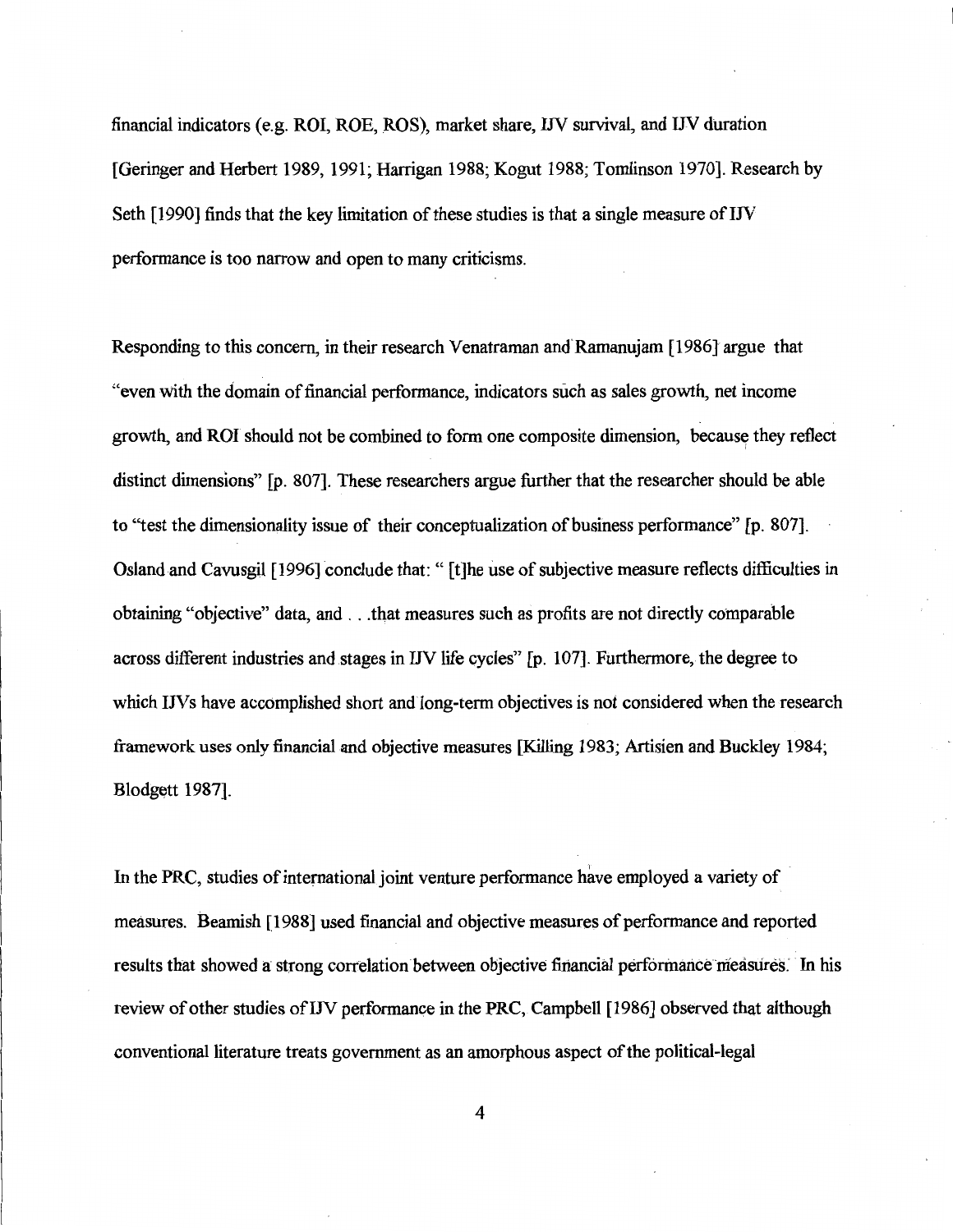environment, it has both a constraining and an enabling affect on IJV structure, strategy, and performance. As an example, the PRC can place limits on ownership shares and in this regard governments can cooperate with IN s and foreign parent companies by creating partners for foreign companies, acting as major customers, and improving financial performance by lowering taxes [Osland and Cavusgil, 1996]. On the other hand, using traditional accounting methods· to assess IN performance assumes that a market economy context may be applicable in the PRC ·and this is a deficiency [Luo 1995; Adler, Campbell and Laurent 1989].

In an effort to negate some of the arguments against the use of objective measures of performance in IJVs, Beamish [1984], Killing [1983], Schaan [1983, 1988], Geringer and Hebert [1991] and Yan and Gray [1994] have used a single-item perceptual measure of a parent's satisfaction to evaluate IJV performance. These researchers contend that a major benefit of this approach is that it provides some framework for determining the extent to which the performance objectives of the firms have been realized because partners often differ in their assessment of IJV performance criteria. Two other benefits of this approach, argue these researchers, is that methods such as the use of archival data and secondary data is limited and points the researcher to the use of objective measures. Another concern is that few authors with the exception of Geringer and Hebert [ 1991] and Dess and Robinson [1984] have fully tested the effectiveness of using objective and subjective measures of performance to assess IN performance. In addition, these studies have been from a developed-country-viewpoint. The focus of this study is to test these objective and subjective measures of performance on Sino-North American IJVs from a developed-developing country perspective. The first two hypotheses are as follows: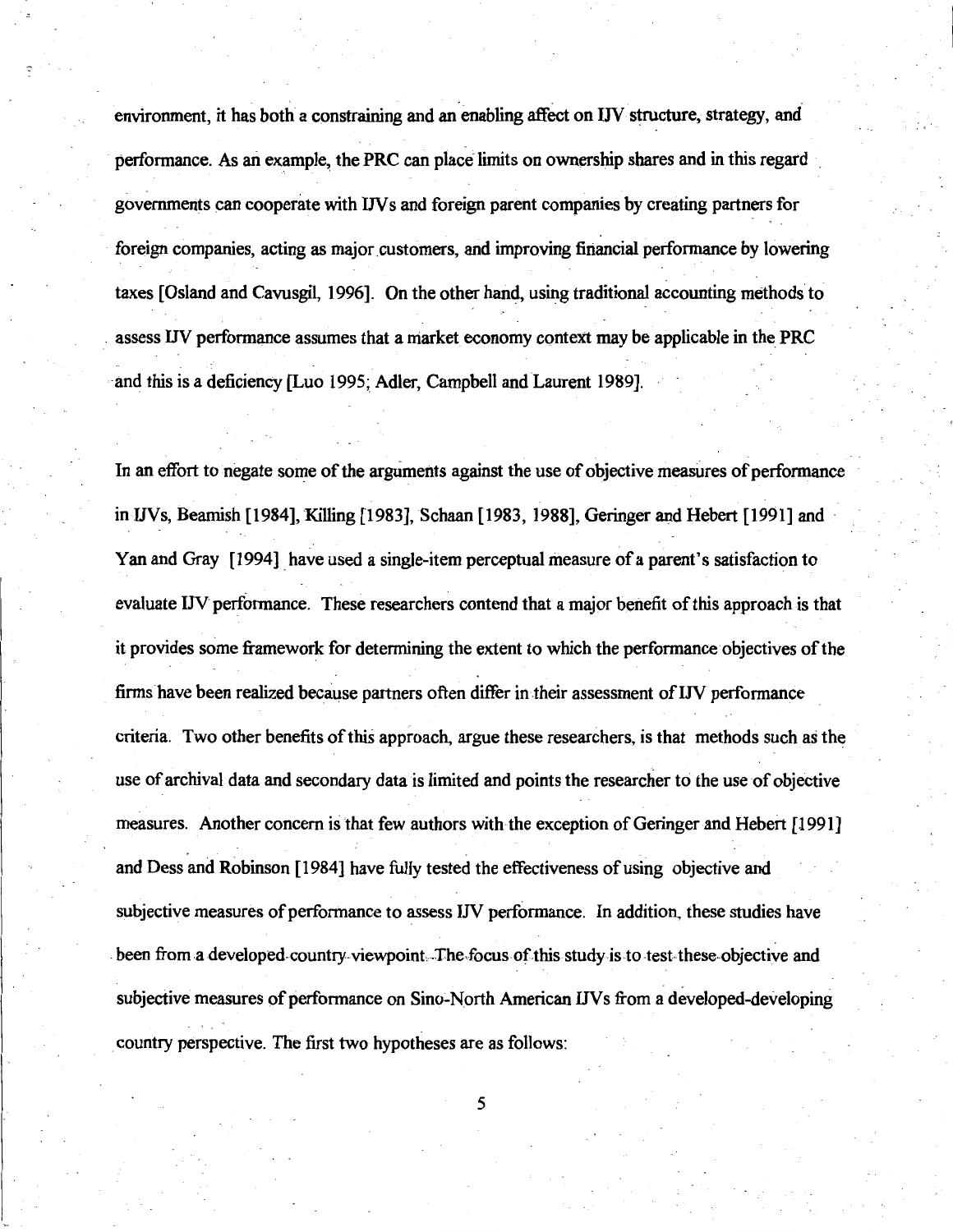- H1: There will be a significant positive correlation between reports of objective performance and general measures of satisfaction for North American parents of **IJVs** in China.
- H2: There will be a significant positive correlation between reports of objective performance and general measures of satisfaction for Chinese parents of IJVs in · China.

Gomes-Casseres' [1987] and Blodgett's [1992] research on IJV performance shows that a . The contract of the contract of the contract of the contract of the contract of the contract of the contract of the contract of the contract of the contract of the contract of the contract of the contract of the contrac considerable amount of work has been done that measures performance at the level of the venture. In these studies, the criteria for performance, termination or stability in membership is not an accurate assessment of the IJV partners' satisfaction with the extent that the venture has "achieved its strategic objectives as a measure of performance" [Yan and Gray 1994: 1482]. However, Kogut's [1991] study found that for some ventures termination is an indicator for success. Other researchers, Schann [1983] and Beamish [1984] proposed collecting data from each parent to assess satisfaction with an IN. These direct assessments would overcome the  $\mathbf{v} = \mathbf{v} \in \mathbb{R}^{n \times n}$  . In the set of  $\mathbf{v} = \mathbf{v}$  , we have the set of  $\mathbf{v} = \mathbf{v}$ limitations associated with the use of termination/continuity as a measure.

However, Geringer and Hebert [ 1991] found that "while data collection from more than one respondent may enhance a measure's reliability, there is a myriad of logistical and cost barriers complicating this proposed solution" [p. 252]. Key amongst them, according to these researchers, is the concern with accessibility. Furthermore, data from one of the parents, "or even from the IJV general manager (IJVGM) may be readily accessible to researchers, but seldom will each of an IJV's partners willingly provide data or make the requested information available to researchers" [p. 252]. Geringer and Hebert [1991] concluded that the "key research issue is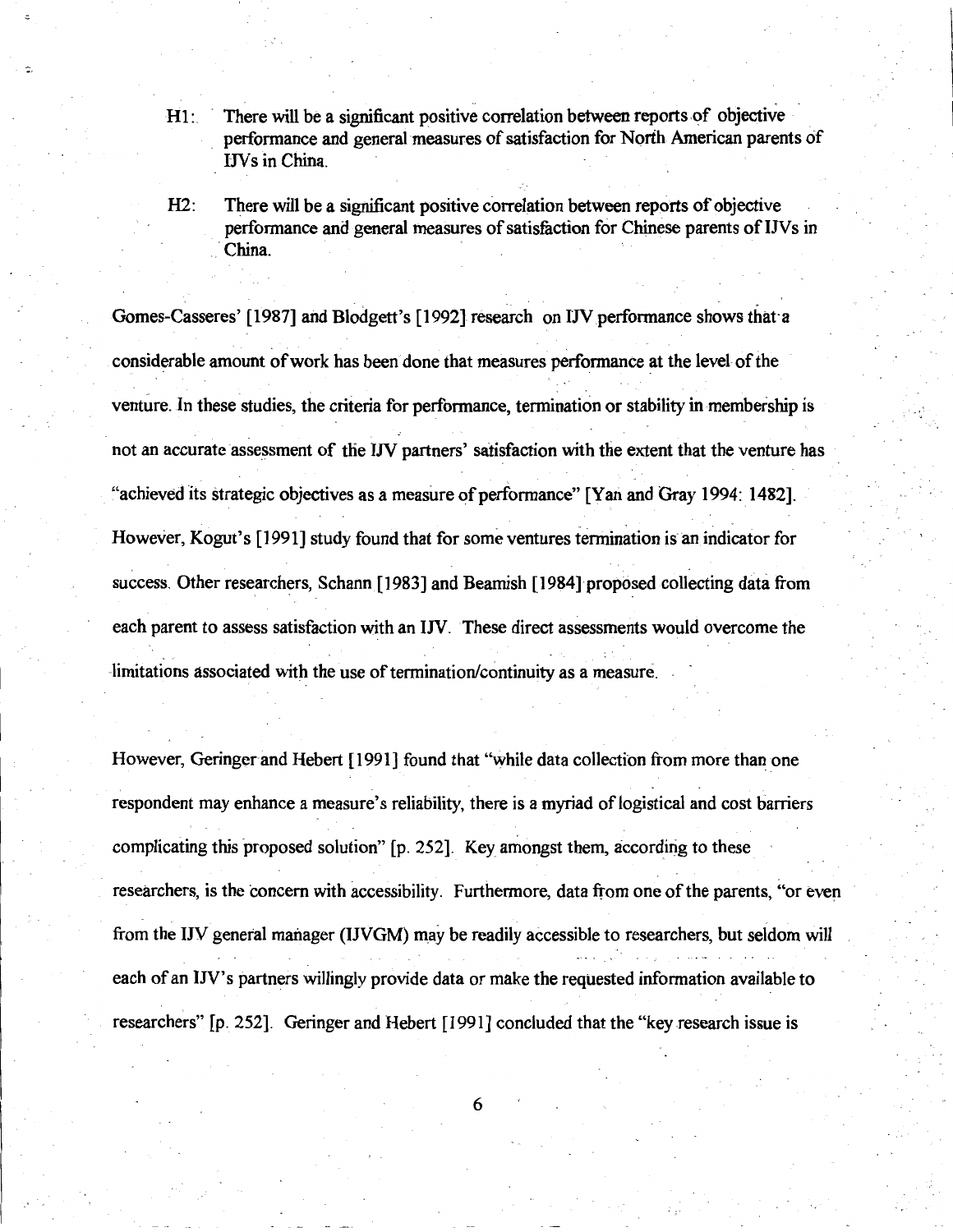whether data collected from one parent and/or the IJVGM represents a reliable measure of IJV performance and even a reliable estimate of the other partner's perception of this performance" [p.252]. These researchers tested for difference of perceptions in dissimilar cultures and found significant differences between the responses of parents from within and without North America.

Geringer and Hebert's theory and data suggest that perceptions of performance may be impacted by cultural factors. Hofstede and Bond [1988] define culture as "the collective programming of the mind that distinguishes the members of one category of people from those of another'' [p. 6]. Several authors have shown or hypothesized that in the global business environment culture has an impact on the values and perceptions of managers [Ricks and Martinez, 1990]. For example, a study of managerial values that compared managers from the U.S., Hong Kong, and the PRC [Ralston, Gustafson, Cheung, and Terpstra, 1993] found that "understanding managerial values is critical in a global economy, since the business philosophy of a given country depends, to a large degree, on the values of its managers" [p. 270]. Specifically, differences in the cultural perspectives and the objectives of the parents in Sino-North American INs could lead to problems with management and coordination [Adler and Graham, 1989].

In research by Dess and Robinson [ 1984 ], there was a high level of agreement among multiple respondents in their assessment of their organization's performance. Consequently, it might be anticipated that the evaluation of the IJV's performance by an organization's members, for example, parent firms in North America and China, would be consistent. Since *IN* s are organizations in which ownership and decision making are shared, one can surmise that all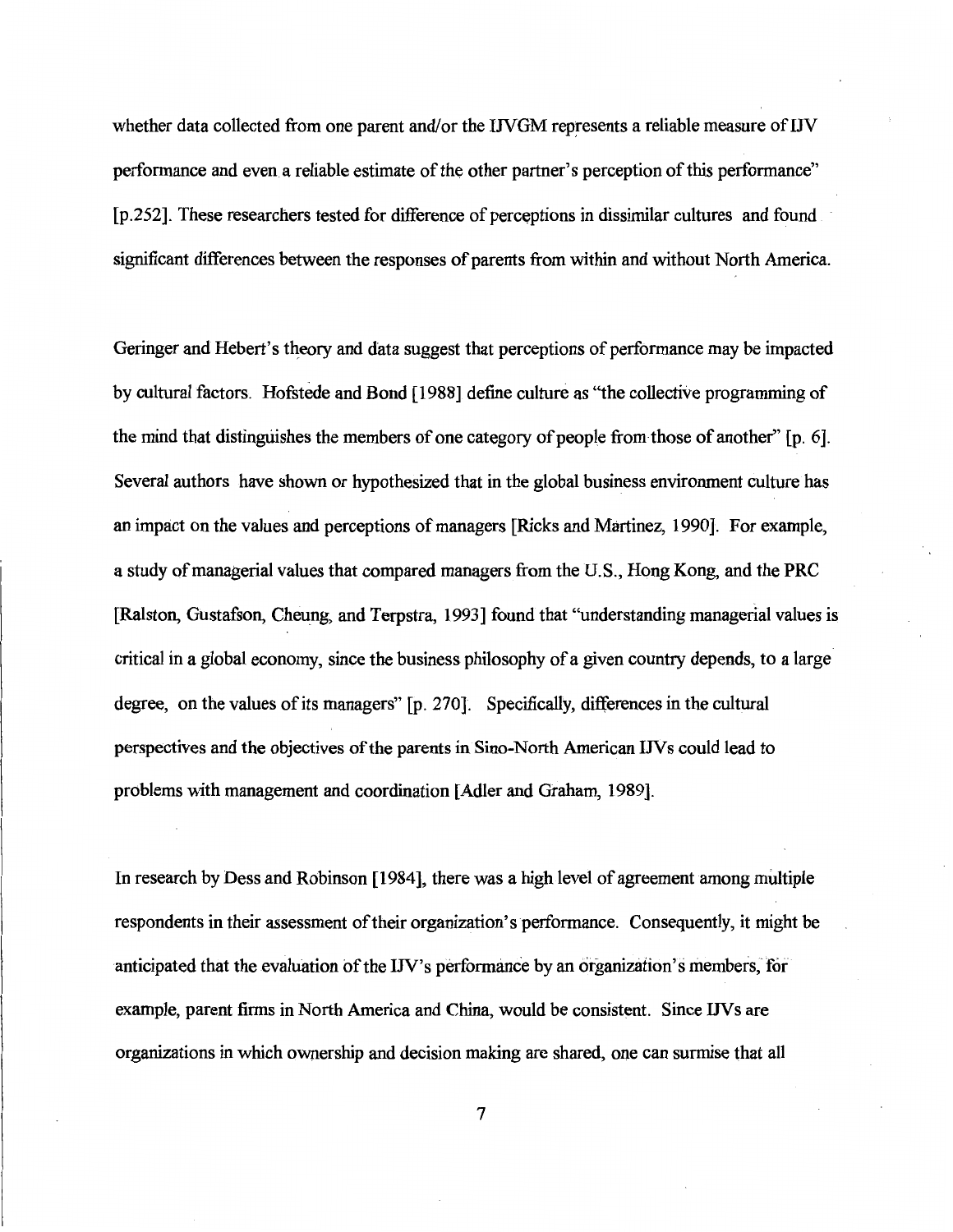elements of the cooperative venture will manifest some level of awareness regarding the other elements' satisfaction and assessment of IN performance [ Geringer and Hebert, 1991.] One might anticipate that a North American partner's evaluation of the importance of indicators of UV performance will not differ from the Chinese partner's evaluation of expectations for performance. This assumption, though, requires acceptance of the belief that organizational influences in a country where joint venturing is a relatively new phenomena are similar to organizational influences in a country where joint venturing is commonplace. In this sample, we are testing parents in different organizations; we expect no organizational influences. Therefore, we hypothesize:

- H3: There will be a difference in rating of performance expectations by the North American parent of IJVs and Chinese parents of IJVs in China.
- H4: There will be a difference in assessments of performance outcomes by the North American parents of IJVs and Chinese parents of IJVs in China.
- HSA: There will be a significant positive correlation between initial expectations of. performance and performance outcomes for the North American parents of IJVs in China.
- H5B: There will be a significant positive correlation between initial expectations of IJV performance and performance outcomes for the Chinese parents of IJVs in China.

#### **METHODS**

#### **Sample Selection**

. This study examines North American firms thathave IN relations in China and Chinese firms who have IJV relationships in North America. Outside sources that were used to identify these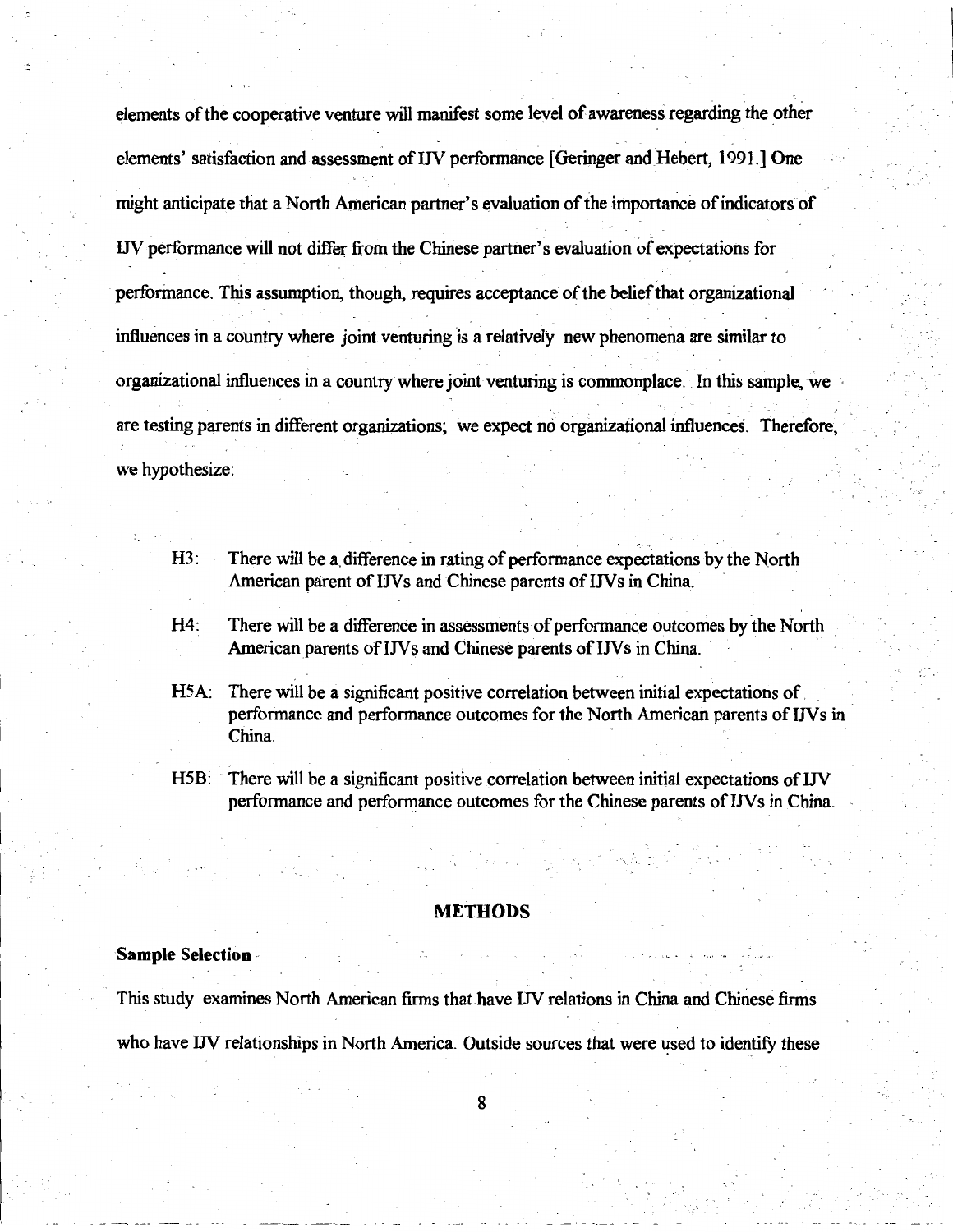INs included: *Mergers and Acquisitions;* the *Wall Street Journal Index; Yearbook on Corporate Mergers, Joint Ventures and Corporate Policy; Predicasts' Funk & Scott Index of Corporate Change;* U.S. Commerce Department's *Foreign Direct Investment in the United States.* These sources were a representative sampling frame of Sino-North American IJVs that the researchers had targeted to examine and selection bias was assumed to be at a minimum. Two-hundred thirty North American firms with ongoing joint venture relationships in China were chosen for this study.

#### **Questionnaire development**

After of a review of questionnaires utilized in prior research on IJVs, a mail survey questionnaire that was developed by Geringer and Hebert [ 1991] was adopted and extended for use in this study. The questionnaire contained three open-ended questions (See Appendix I). The first question asked respondents how satisfied the North American/Chinese partner had been with four general *satisfaction* measures *ofIN* performance using a 5-point Likert scale (where 1 is "very dissatisfied" and 5 is "very satisfied"). The second question asked respondents which of the below-mentioned *specific indicators of I.JV performance* (11 scales of items) for the North American/Chinese Partners are the most important indicators of performance of the IJV using a 5point Likert scale (where 1 is "not as important" and 5 is ''very important") to evaluate performance on each dimension. The third question asked respondents to rate the IN' s actual performance (using an 11-item scale of specific indicators of IJV performance) versus initial expectations when the venture was formed using a 5-point Likert scale (where 1 represents "below initial expectations" and 5 represents "above initial expectations") to evaluate performance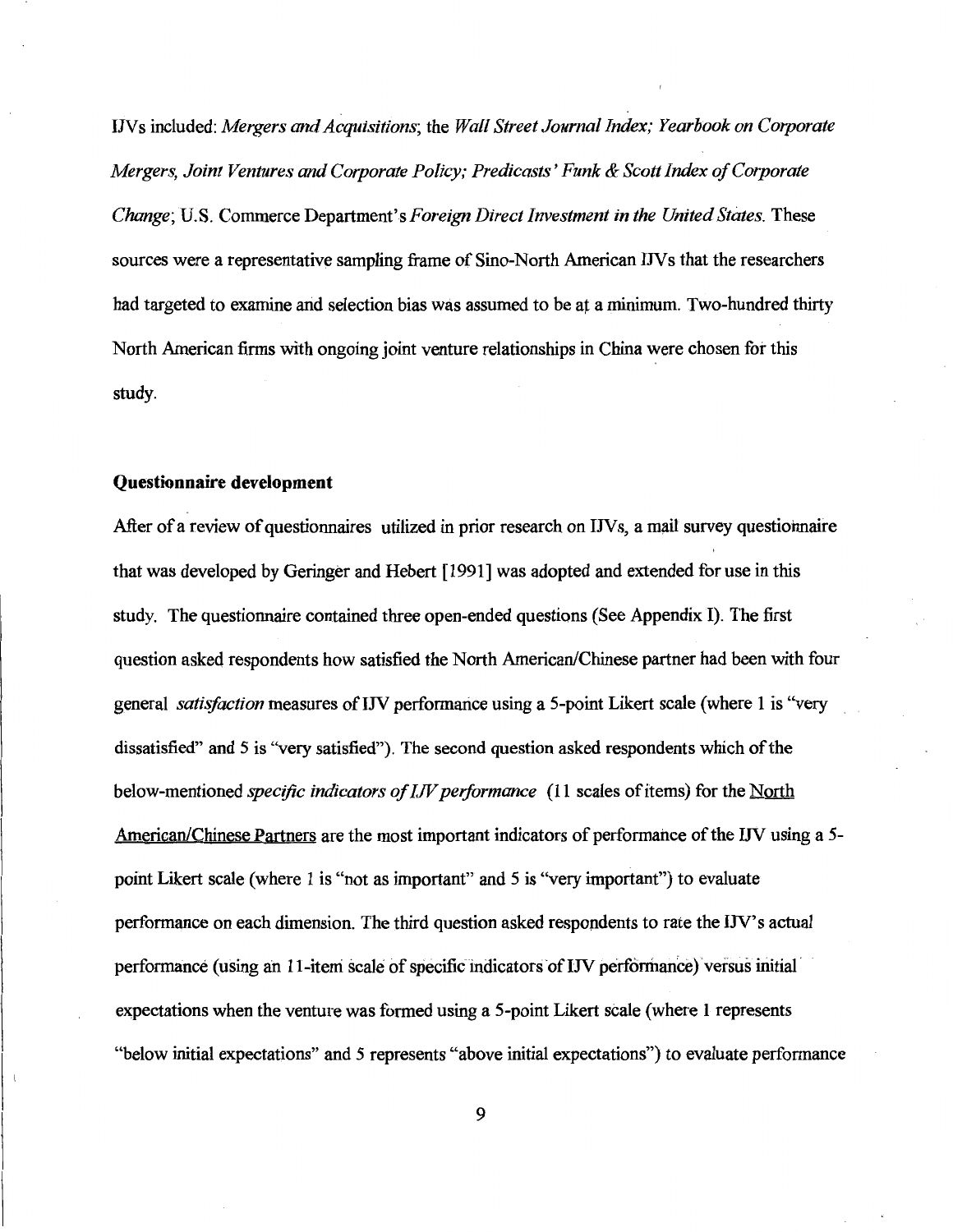on each dimension.<sup>3</sup>

#### **Data Collection**

A three part methodological approach was utilized to collect data from both the North American and Chinese firms over a period of 11 months, January 1996 through November 1996 [Parkhe 1993a]. In the first phase, questionnaires were sent to a listing of 230 North American firms who have IJVs in the PRC. A cover letter explaining the research project and encouraging participation and a return envelope with postage were mailed to the senior official of the North American IN. The cover letter and questionnaire instructions asked the general managers of the North American IN to report on the relationship with their Chinese partner. These cover letters and questionnaire instructions also stressed that the questionnaire be completed with no collaboration between the partners and returned to the researchers independently. Respondents were also assured of the confidentiality of their responses.

After one week a postcard follow-up was sent to the general manager of the North American UV. This postcard follow-up was preprinted with an individually typed name and address on one side and an individually applied signature on the other. The note on this postcard was written as a thank you for those who had already returned their questionnaire and as a reminder to those who had not. A second follow-up was mailed to nonrespondents exactly three weeks after the original mailout. This cover letter informed those members of the sample population that their questionnaire had not been received and included a restatement of the basic appeals from the original cover letter. Fifty of the 230 North American firms returned usable surveys, for a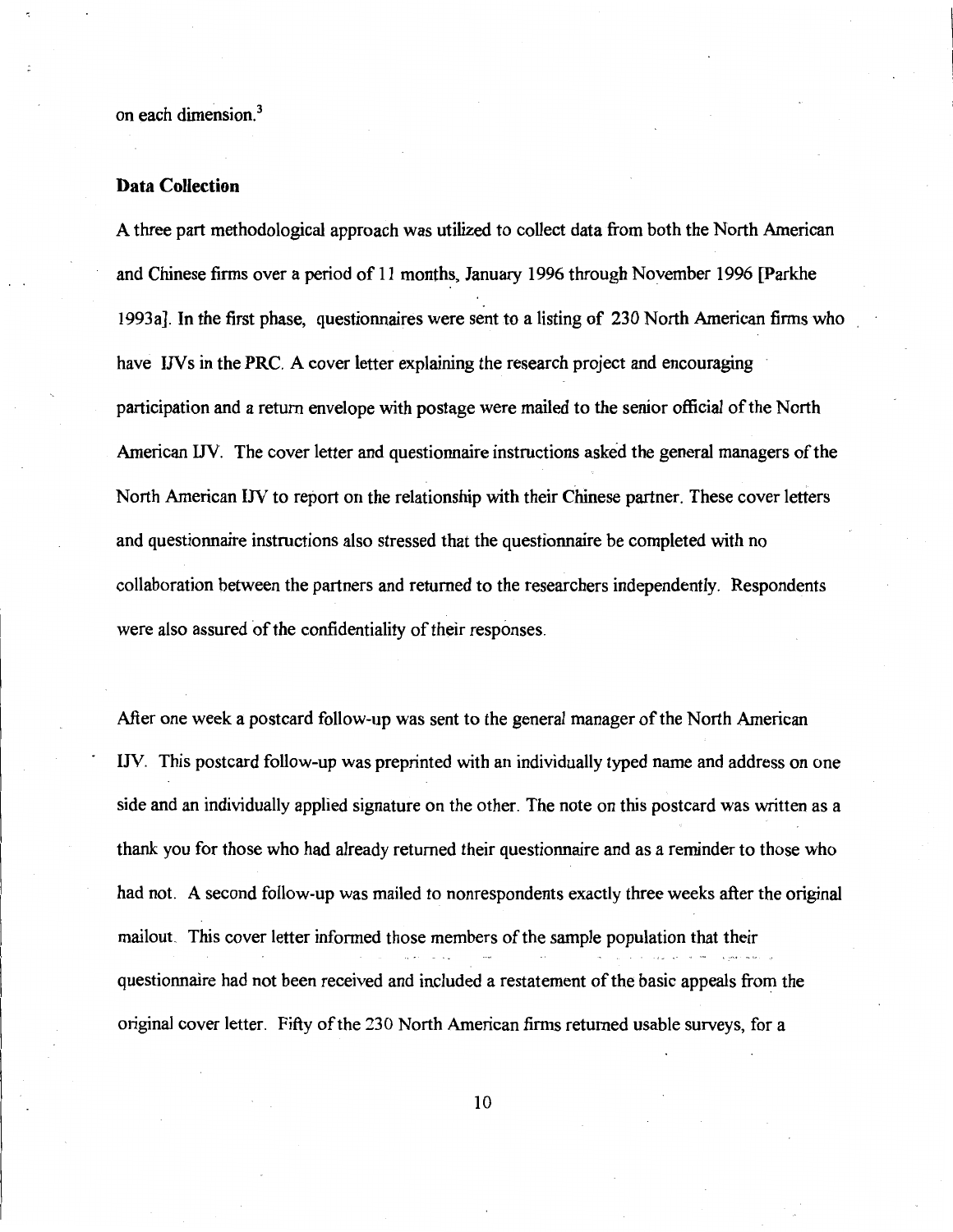response rate of 21.7 percent. This rate is roughly comparable to other studies of IJV performance with similar objectives [Geringer and Hebert 1991; Luo 1995]. The average age of the North American IJVs was six years. Several characteristics (country and sales volume of parent firm of the IJV, and type of products of responding firms) were examined to provide some indication of response bias (See Appendixes II & III.). Analysis showed no significant difference in the sample'. The lack of significant difference in this comparison offered us evidence that this study may not suffer from nonresponse bias [Armstrong and Overton 1977].

In the second phase, to further validate the responses provided by the general managers of the North American IJVs to the mail survey questionnaire, each of the general managers ofthe UV was contacted to arrange a semi-structured phone interview conducted by trained interviewers. During the interview the general managers of the North American IJVs were asked open-ended questions to provide an opportunity for clarification of questions or elaboration of answers provided on the mail survey about their opinions and other events surrounding the performance of the UV. In the third phase, secondary documentary evidence that was examined included relevant company records and documents, including in particular the IN proposal, formal studies, and progress reports regarding the IJV.

In the PRC, as with the collection of data from general managers of the North American IJVs, a similar three phase methodology was used to collect data for this research project. First in the PRC, the concept of mail survey questionnaires is a new one and Chinese officials are very suspicious about providing information on joint venture operations and the reliability of data has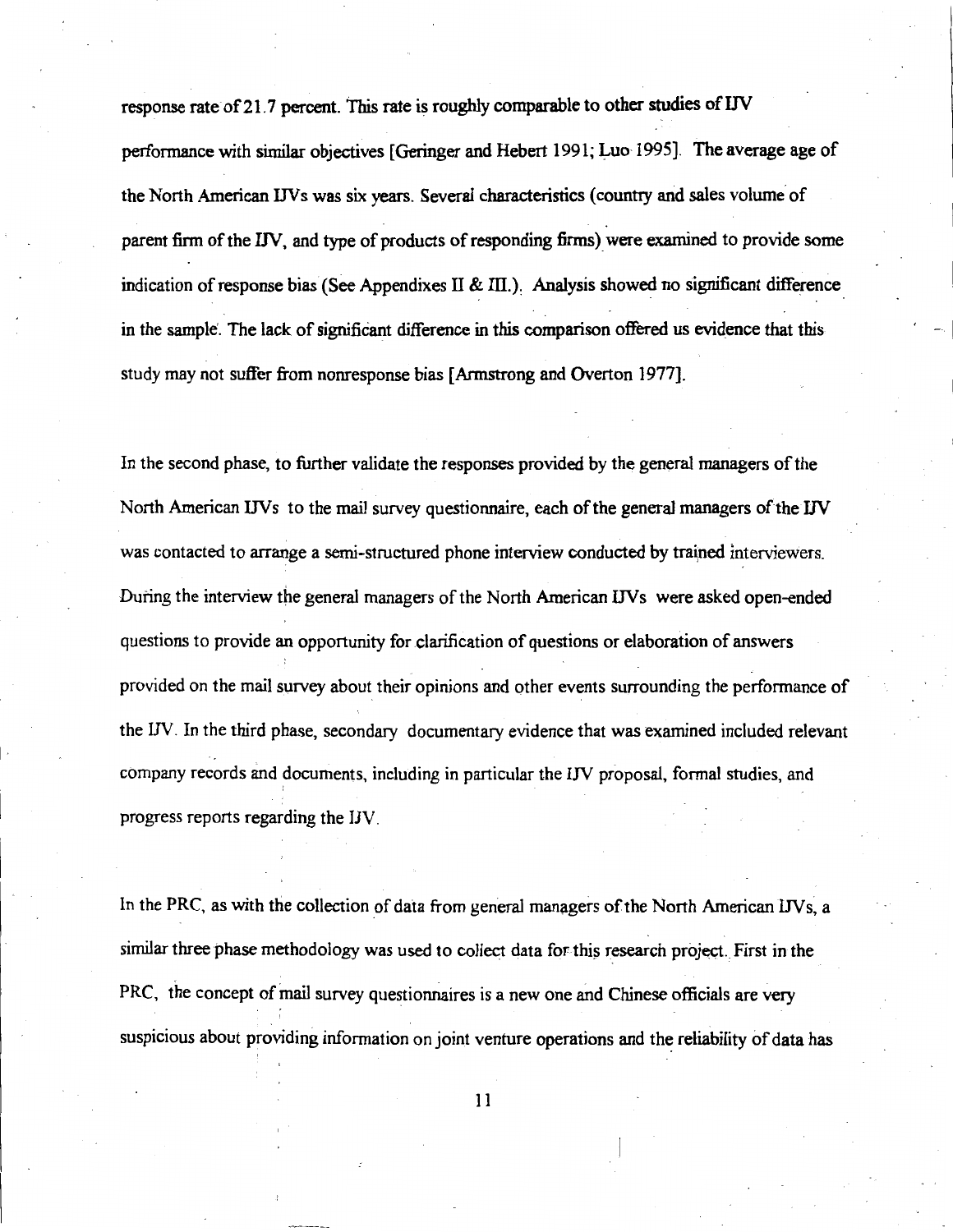been a problem in previous research on business and management in China [Shenkar and von Glinow; 1994]. To overcome these concerns the authors relied on personal business contacts in China to assist with the data gathering process. Second, to provide some basis for comparability to the responses from North American general managers to the mail survey, in-depth structured interviews were arranged with 57 general managers of Sino-North American UVs in Beijing, Nanjing, and Shanghai who participated in the study. The average age of these IJVs was five years. Before the interview the general managers were asked to complete the same questionnaire, (translated into Mandarin by two independent translators), as the North American general managers completed. During the interview, lasting from an hour and a half to two hours (and in some instances, informants were interviewed more than once), Chinese UV general managers were asked to provide trained interviewers with answers to questions regarding their criteria for performance of the UV compared to the actual performance outcomes of the UV. Third, after the interview was completed, the UV data collected was translated back into English by an independent translator and compared' to secondary sources as was done with the North American sample.

#### **Data Analysis**

The data were analyzed in three steps. First the reliability of the partner's satisfactions with four general satisfaction measures ofIJV performance was assessed. Coefficient alphas were computed across the four general satisfaction measures. This resulted in the following coefficient alphas for the four measures: the UV in general [North American (.79); Chinese (.76)]; the UV performance [North American (.80); Chinese (.81)]; the UV general manager's performance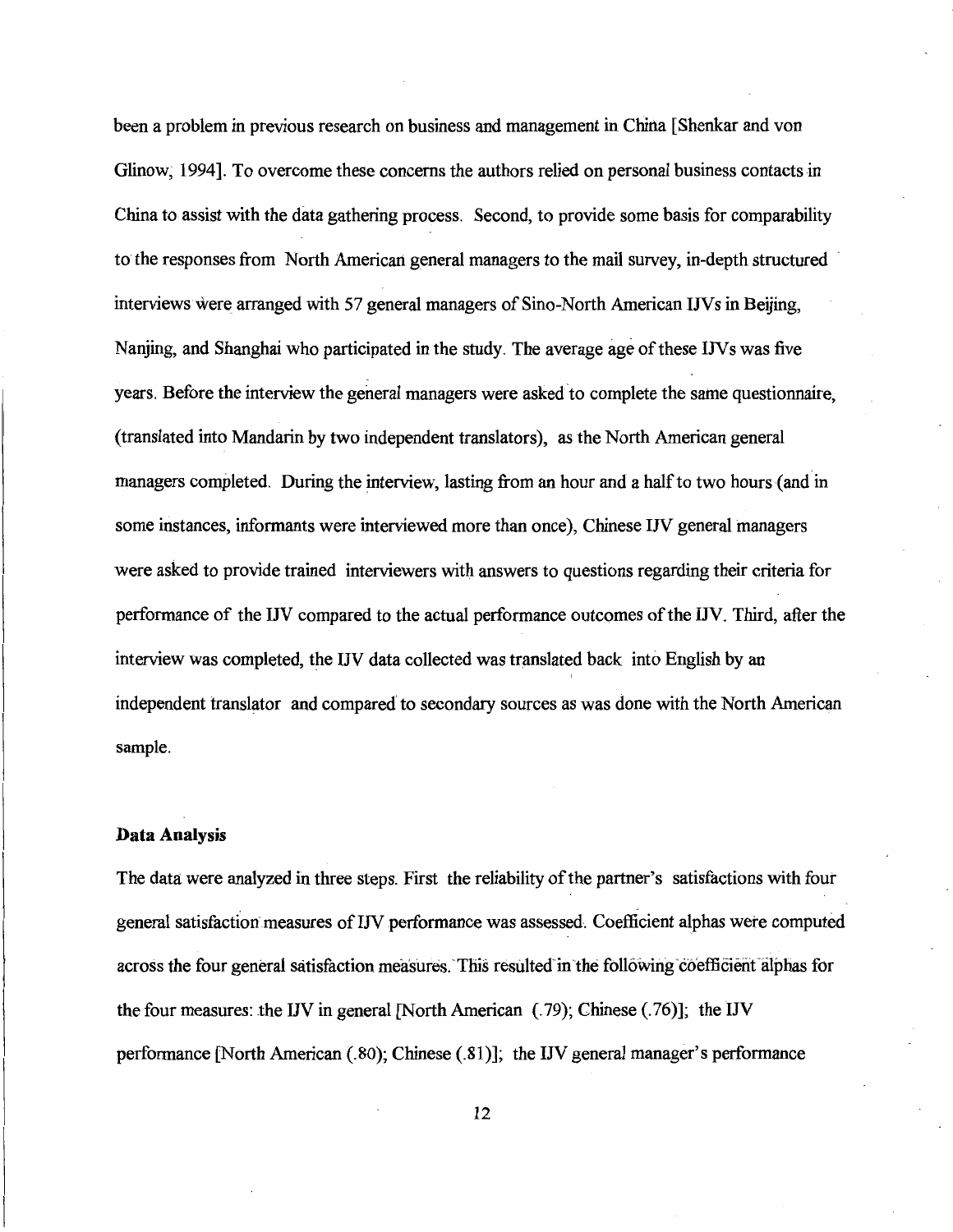[North American (.88); Chinese (.77); and "the relationship between the partners of the IJV" [North American (.87); Chinese (.82)]. Both the North American sample and the Chinese sample met the recommended .7 reliability used roughly as a cutoff. [Nunnally 1978].

Second, Pearson correlation coefficients were computed. This nonparametric statistic appeared to be the most appropriate alternative considering the nature of the four general satisfaction . measures and the 11 specific indicators of IJV performance used (see Appendix I) and the size of. the samples. It should be noted that Bobko [ 1995] and Trattner and O'Leary [ 1980] argue that with small sample sizes it is very difficult to test for the significance of the correlation coefficients. <sup>4</sup>To further assess reliability of results Kendall tau-B and Spearman rank-order correlation coefficients were also computed, and results consistent with the Pearson-based analyses were obtained. Third, in all analyses, missing values were excluded on an analysis-byanalysis basis. Finally, a  $t$  test was used to test for the differences in the means of the North American and the Chinese samples.

#### **RESULTS**

Results for all hypotheses are reported in Tables 1, 2, 3, and 4. The first two hypotheses posit that there would be a significant positive correlation between reports of objective performance and general measures of satisfaction for the North American parents of IJVs in China. As reported in Tables 1 and 2, the four general satisfaction measures ("IJV in general;" "IJV performance," "general manager's performance, and "relationships between partners") correlated very strongly with several of the 11 of the specific indicators of IJV performance for the North American and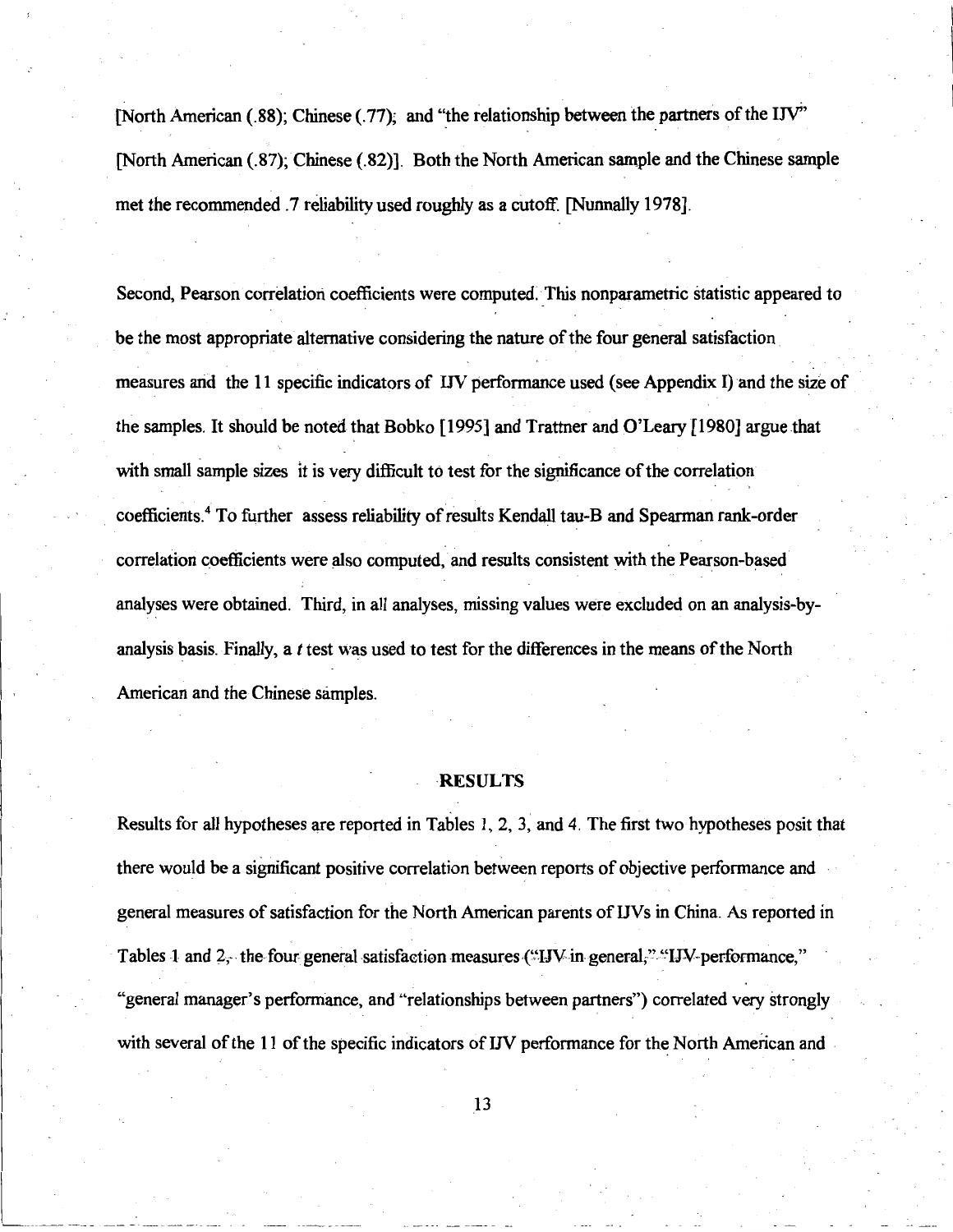Chinese partners thereby providing support for hypotheses 1 and 2.

First, for the general satisfaction measure of the *performance of the IJV in general*, for the North American partner, of the 11 specific indicators of IN performance, three measures: "technology/engineering of the product," "raw materials and components," and "distribution channels" correlations received strong empirical support at the *p* > .05 level. Seven other measures: "level of sales," "market share, '"'profitability," "research and development," "process technology," ''manufacturing," and "marketing"-correlations were supported at the  $p > 0.01$  level. In contrast, for the Chinese partner, on the specific indicator of the "performance of  $\overline{p}$ the UV in general," of the 11 specific indicators of IN performance, two measures: "level of sales" and "distribution channels" correlations are significant at the  $p > 0.05$  levels. One other measure: "profitability" correlation was supported at the *p* > .01 level.

#### **INSERT TABLES l &2 HERE**

Second, on the general satisfaction measure of !JV *performance* for the North American partner, two of the 11 measures: "research and development" and "marketing" correlations were significant at the  $p > 0.05$  levels. Six other measures: "level of sales," "market share," "profitability," "technology/engineering of the product," "process engineering," and "manufacturing correlations are significant  $p > 01$  levels. In contrast, for the Chinese partner on the general satisfaction measure of "IJV-performance" five of the 11 specific indicators: "level of sales," "marketing share," "profitability," "costs," and "marketing" correlations were significant at the  $p > 0.01$  levels. Two other specific indicators: "technology/engineering of the product,"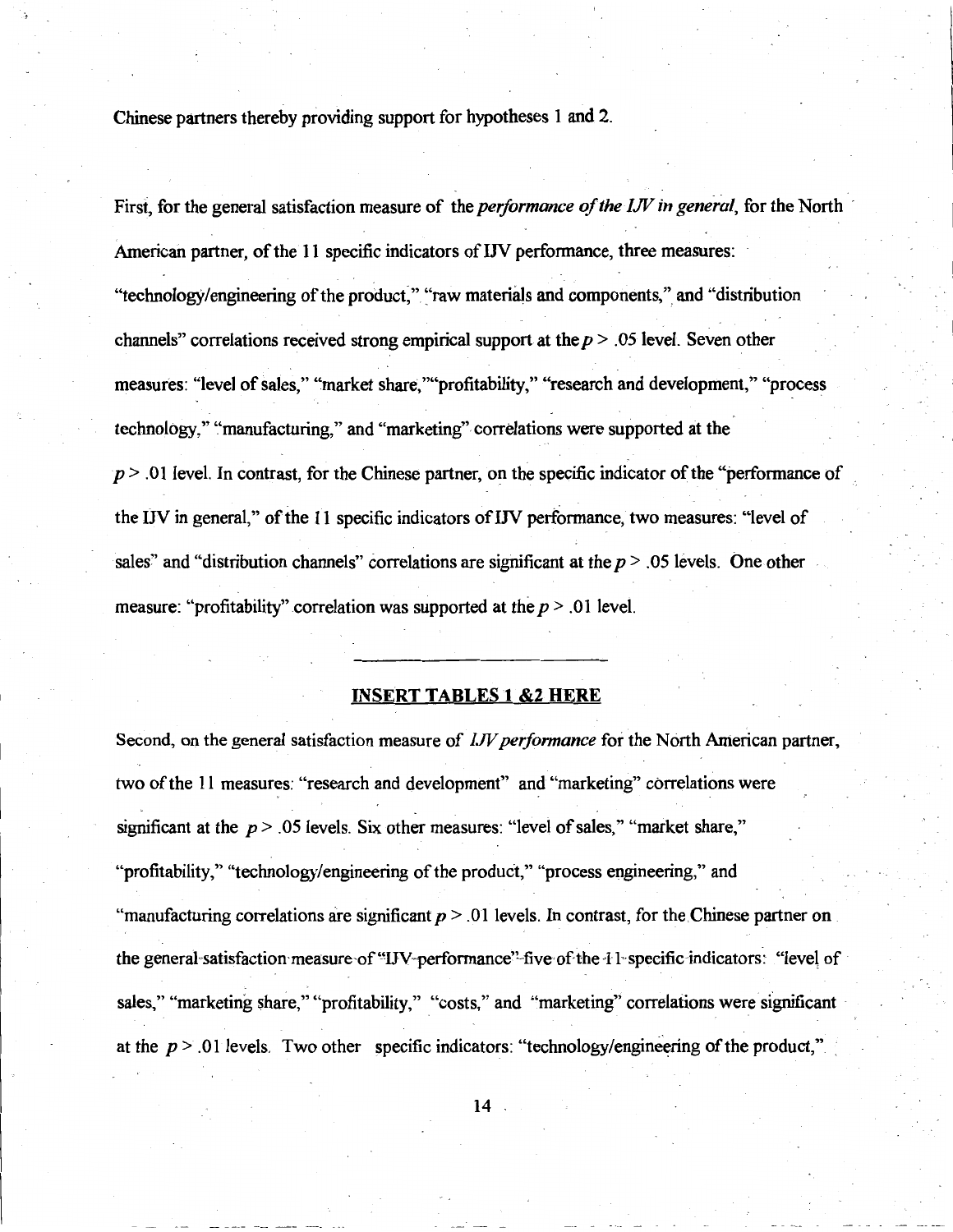and "manufacturing" received strong support at the  $p > 0.05$  levels.

Third, on the general satisfaction measure of *the general manager's performance* for the North , American partner, of the 11 specific indicators of UV performance, six measures: "level of sales," "market share," "profitability," "research and development," "manufacturing," and ' "marketing" correlations were supported at the  $p > 0.05$  levels. Two other measures: "technology engineering of the product" and "distribution channels" are significant at the  $p > 01$  level. In contrast, for the Chinese partner, of the 11 specific indicators of UV performance, none of these measures are significantly correlated.

Fourth, on the general satisfaction measure of *the relationship between the partners,* for the North American partners, of the 11 measures of "UV performance," six measures: "market share," "research and development," "technology/engineering of the product," "process technology," "marketing," and "distribution channels" correlations are significant at *p* >.05 levels. Four other measures: "level of sales," "profitability," "manufacturing." and "raw material and components" correlations were significant at the  $p > 0.01$  levels. In contrast, for the Chinese partner, of the 11 specific indicators ofIJV performance, one measure: "manufacturing" correlation is significant at the  $p > 0.05$  level.

Fifth, hypothesis 3 predicts that there will be a difference in rating of performance expectations by the North American parent of LIVs and Chinese parents of LIVs in China. The fourth hypothesis predicts that there will be a difference in the assessment of UV performance outcomes by the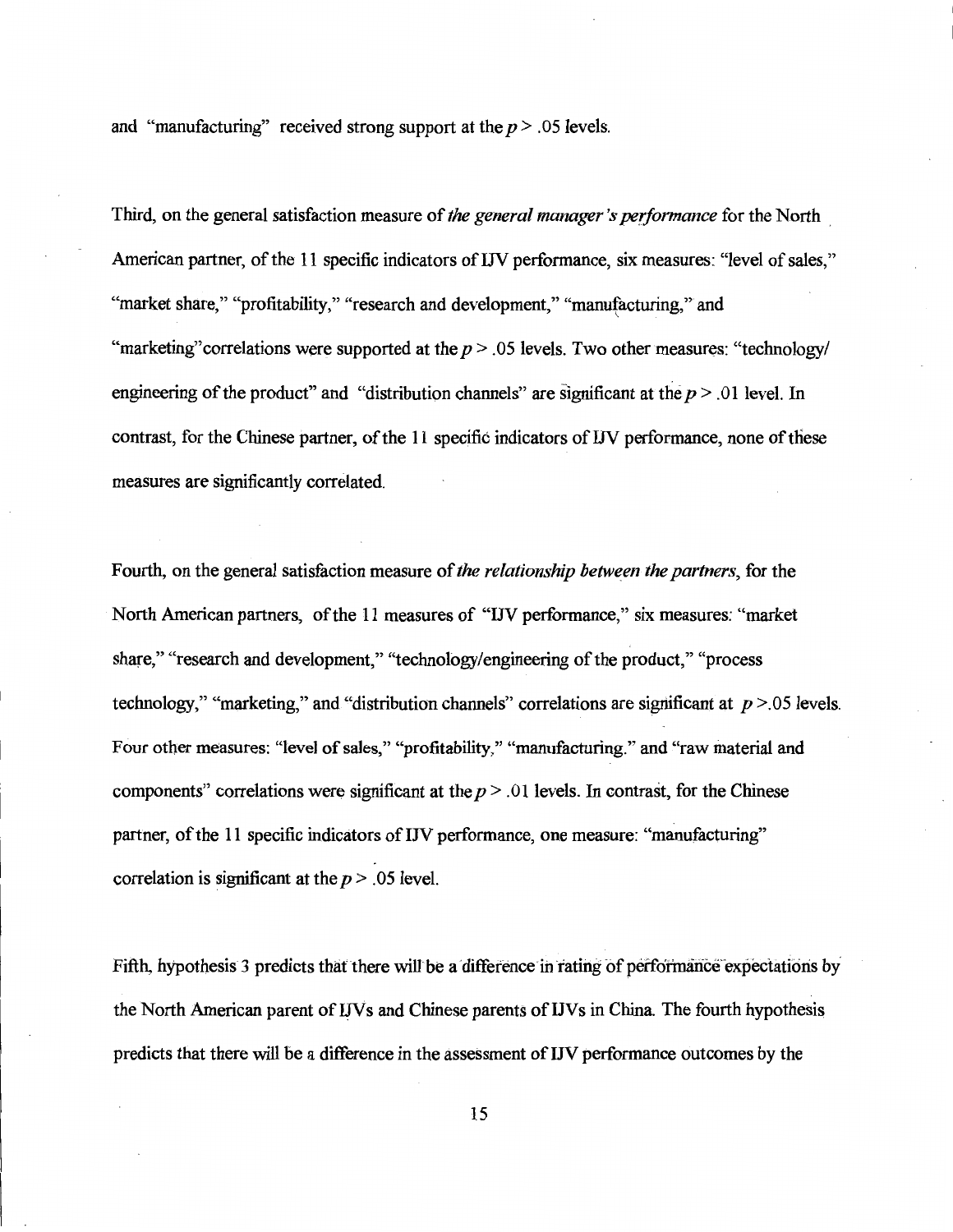by the North American partner and the Chinese partner. The results for hypotheses 3 and 4, reported in Table 3, indicates that these hypotheses are supported. In this table a  $t$  test was employed to examine the actual IJV mean differences for *indicators of IJV performance* for the North American and Chinese partners for the 11 specific indicators of IN performance. For the Chinese partner, three measures: "level of sales"  $(t = -2.83, p < .01)$ , "cost"  $(t = -1.94, p > .10)$ , and "research and development"  $(t = -5.25, p > .01)$  mean differences were significantly greater than the means for the North American partner. The examination of the *t* test results of the mean differences in the *11 objective measures of I.JV performance* for the Chinese partner found that two measures: "manufacturing"  $(t = -1.74, p > 10)$  and "raw materials and components"  $(t = -2.45, p > .05)$  mean differences are significantly different than those for the North American partner.

#### **INSERT TABLE 3 HERE**

Sixth, of the 11 specific indicators of IN performance, for the North American partner, five measures: "market share" *(p* >.01), "research and development" *(p* > .01), "technology/ engineering of the product"  $(p > .05)$ , "process technology"  $(p > .05)$ , and "raw materials and components" *(p* > .05) correlations were strongly significant. In contrast, for the Chinese partner, of the 11 specific indicators of IJV performance, two measures: "process technology" and "raw materials and components" correlations were significant at the  $p > .05$  levels. Two other measures: "level• of sales" and "manufacturing" correlations are significant at the  $p > 01$  levels.

Finally, in summary, hypotheses 1 and 2 examined four general satisfaction measures and their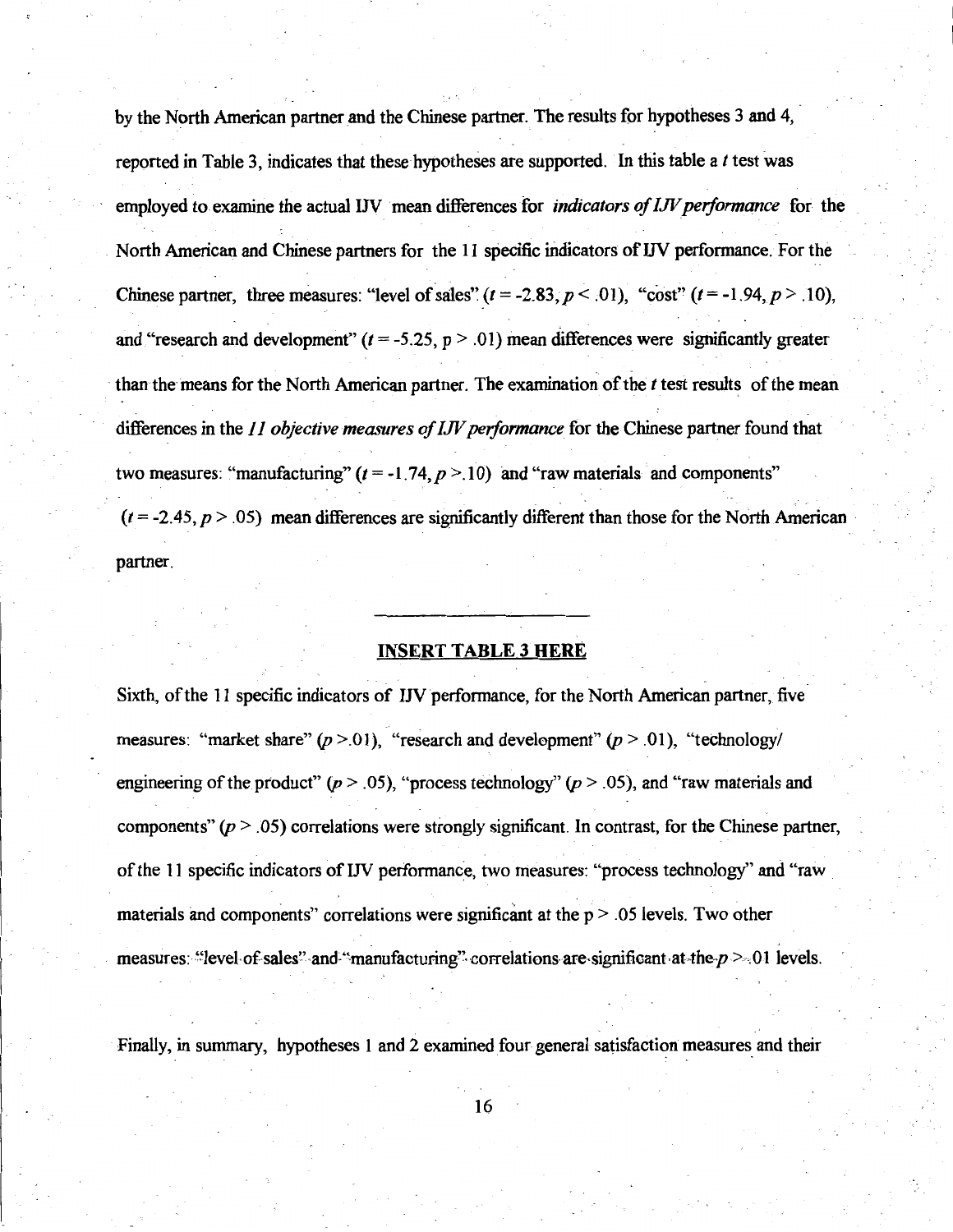relationship to 11 specific indicators of IJV performance on the North American and Chinese sample populations and received empirical support. Additional support was found for hypotheses 3 and 4 that investigated the relationship between expectations and outcomes of IJV performance for the two samples. Hypotheses SA and SB posit that there will be a significant positive .. . correlation between expectations of performance and performance outcomes for the North American and Chinese partners of IJVs in China. As reported in Table 4, hypotheses 5A and 5B are supported for the North American and Chinese partners.

### **INSERT TABLE 4 HERE**

### **DISCUSSION AND CONCLUSIONS**

This study builds and extends the stream of research [Geringer and Hebert 1989; Lyles and Baird 1994; Tallman & Shenkar, 1990, 1994; Yan & Gray 1994; Luo 199SJon IN performance from a developed and developmg country context. Additionally, it replicates some of the key findings of Geringer and Hebert's [1991] study of the use of objective and subjective measures to examine · IN performance. Put another way, the findings of this research illuminate the applicability of applying performance measures developed in a developed country to a developing country . business environment [Boyacigiller and Adler, 1991; Doktor, Tung & Von Glinow, 1991]. At the  $\bullet$  . However, the experimental contract of the experimental contract of the experimental contract of the experimental contract of the experimental contract of the experimental contract of the experimental contract of th center of North American and Chinese partners' push to achieve success in IN relationships, because of-the-huge-flow of foreign-direct-investment-in-China, -is-to-better-understand-what criteria managers use in evaluating performance and what measures are indicators of"success" or "failure" for the venture. -In this respect, the findings of this study make ~ contribution in this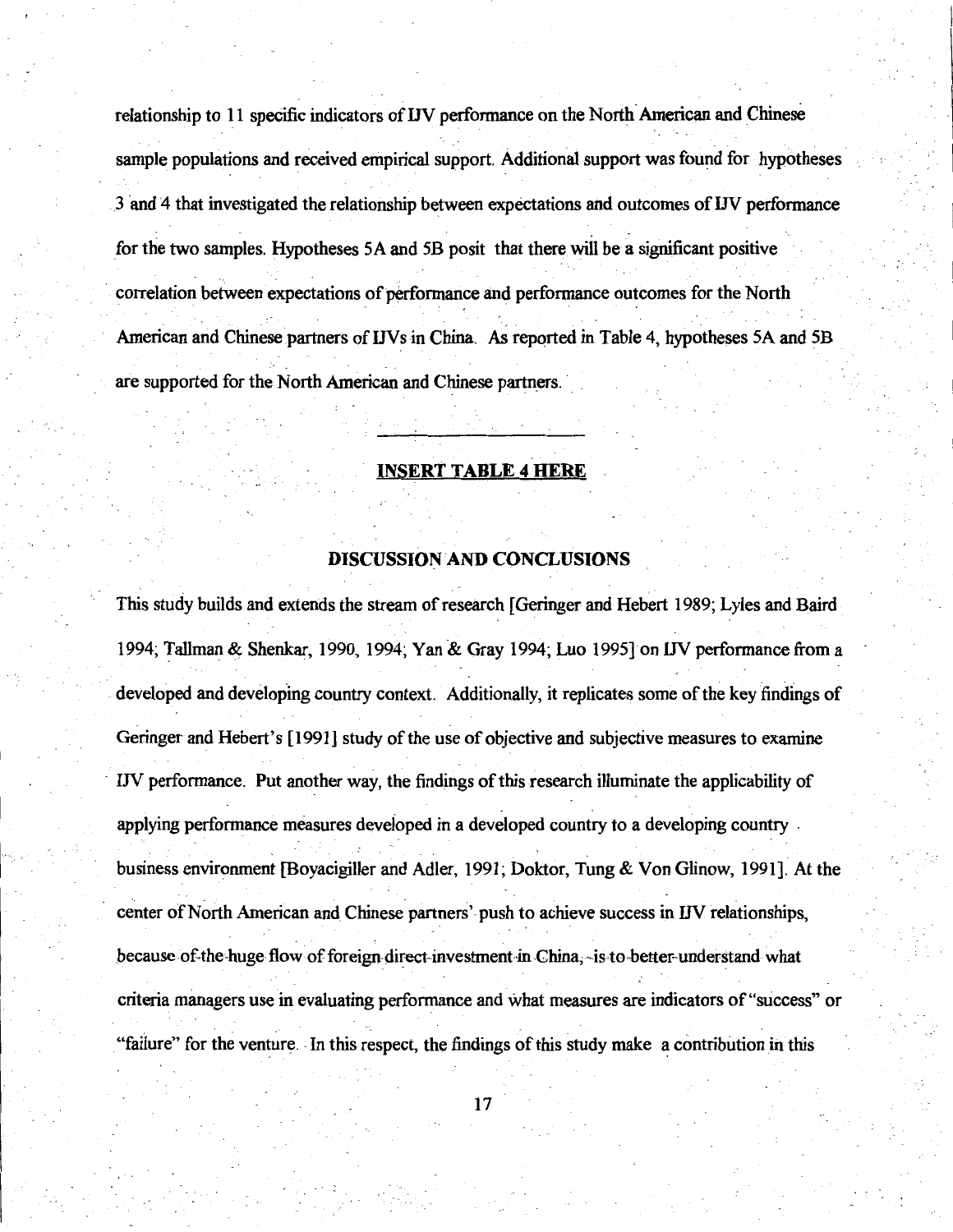regard by suggesting what criteria and measures North American and Chinese partners use for performance measurement of Sino-North American IJVs. Another contribution of the findings of this study is that it provides insights from the assessment of multiple industry and product perspectives for the North American and Chinese partners as to the extent that the IN achieved its strategic objectives as a measure of IJV performance.

The survey results showed that the general measures of satisfaction and specific indicators of performance appear to be interchangeable in the North American samples. To the extent that selfreported measures of objective data correlate with objective data, we can conclude that the measures of satisfaction also correlate with objective measures of performance. Based on work that has been done correlating self-reported measures and objective measures, we expect that they do correlate. However, this work has taken place at the organizational level rather than at the IN level. Direct replication would be welcome.

One of the most interesting findings in the study is based on the comparison of Chinese and North American parents. Unlike North American firms, there is little correlation between general measures of satisfaction and specific indicators of performance for the Chinese firms. This lack of correlation could reflect a form of researcher imperialism. Stated differently, as Adler; Campbell, . . . and Laurent [1989] argue: "[c]hoosing a methodology determines what we can study as well as the range of possible results and conclusions"- $[p, 61]$ . The specific indicators in use-in-this study are all derived from research experience in a developed country context and based on views in market economies with publicly traded firms. The developing country context in China is different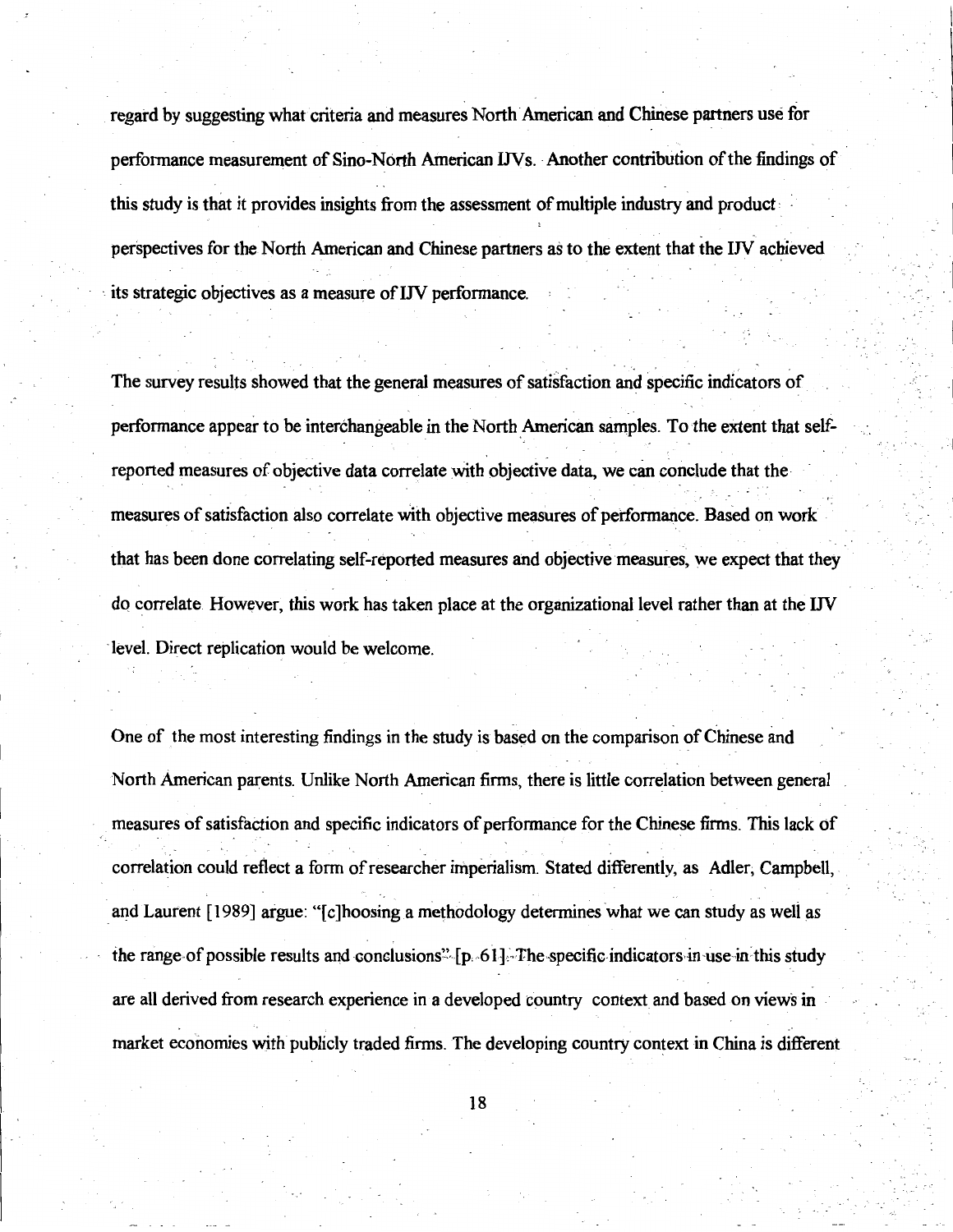than that used to develop these indicators of performance, and therefore, it should not be surprising to discover that the measures do not transfer. This finding is consistent with work by Luo [ 1995] who found that the impact-of certain variables in explaining IN performance is "influenced by Chinese government policies and local business conditions" [p. 248]. The solution to this problem requires more direct research in China to ascertain a set of indicators that might lead to satisfaction among Chinese parents with IJV relationships. In other words, an understanding of local networks can improve the foreign venture's market expansion and enhance its market power in host environments because of the operational synergy effect between understanding the local Chinese networks and matching that with the North American partners' . technological and organizational competencies [Luo and.Chen, 1996].

It can be concluded from the study that the general measures of satisfaction are not perfect substitutes for the specific indicators of performance in the Chinese sample. It is unclear-why some indicators are not correlated with satisfaction. For example, general measures of satisfaction of "the general manager's performance," for the Chinese partner, did not correlate with any of the 11 specific indicators of IN performance. It is unclear if this lack of correlation is specific to a set of Chinese IJVs or would apply to all IJVs. It is possible that the number of specific indicators necessary to evaluate an IN, at least from the North American perspective, is bounded [Parkhe 1993c]. If this is the case, then a standard set of measures might be developed to evaluate all IJVs. Alternately, it-is feasible that indicators should vary by-country-type, or-perhaps by the strategy of the venturing firm. In this latter instance, the comparative evaluation of IJVs becomes more difficult.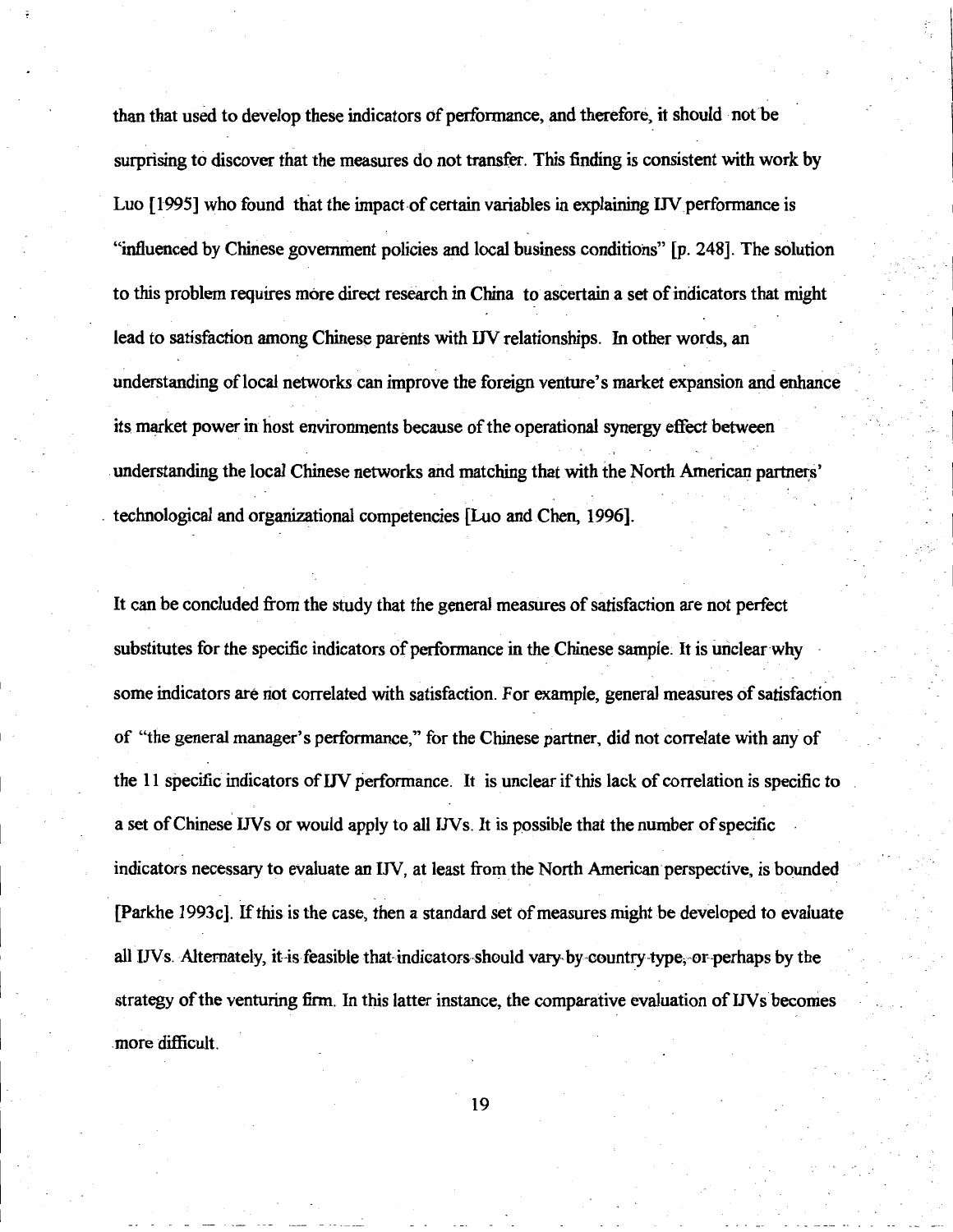Furthermore, the lack of correlation between general measures of satisfaction and specific indicators of performance holds important implications for both North American and Chinese partners in IJVs. To the extent that partners view each other as similar, there may be misunderstanding about appropriate outcomes ( and indeed, appropriate behaviors) in the IJV relationship. Beamish and Lane [1990], for example, demonstrated that cultural similarity leads to increased communication, and they proposed that the increased communication will lead to better performance for a IJV. This suggests two interesting paths for study. Does a lack of cultural similarity lead to decreased amounts of communication over time, thereby decreasing performance in the eyes of both parents of the IJV? Alternately, can increased.communication lead to better understanding of the disparate methods for evaluation, and then better satisfaction for both parties?

Generally, firms with strong boundaries do develop like views of the world. However, joint ventures may not provide strong boundaries. Do the contacts provided by business interactions overwhelm the influence of culture? The most likely scenario is that some elements of culture are subject to change by business interaction, while others are not. Beamish and Lane [ 1990] have argued that "compatibility between partners is the most important factor in the endurance of a global alliance" [p. 88]. For the most part, the issues here are similar to those discussed in Meschi and Roger's [1994] and Xavier and Roger's [1994] studies of the cross-cultural study of the effectiveness of *IJVs*, related to assimilation and accommodation. In what conditions should parents expect assimilation, and in what conditions should they expect accommodation? Given the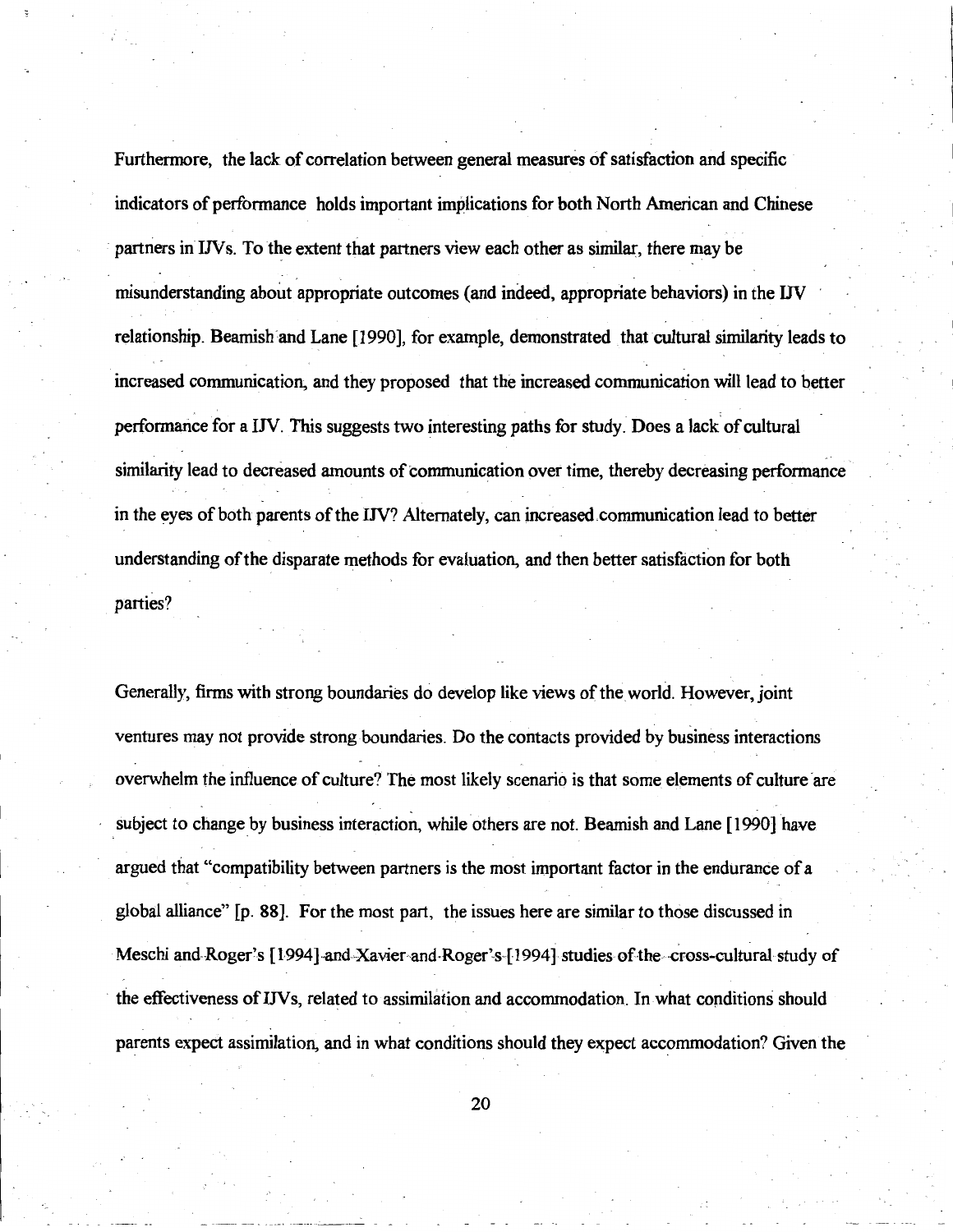absence of overlap in the relationship between satisfaction and indicators of performance present in this sample of North American IJVs, it is apparent that we need to know more about the specific outcomes that Chinese IJV parents expect before we can speculate about assimilation and accommodation.

Another interesting finding of this research, supported by the data and interviews, shows that both the North American and Chinese partners are satisfied with the expectations and outcomes for performance of the IJV on a number of key measures, specifically "process technology" and " raw materials and components." Our findings are consistent with those of previous research that shows that the commitment of key resources to the IN, such as "process technology" and "raw materials and components," is critical to the performance expectations of the IJV [Yan and Gray, 1994; Demirbag, Mirza, and Weir, 1995]. Furthermore, these studies show that normally the North American partner contributes more heavily than the Chinese partner in the area of manufacturing know-how and imported materials. Yan and Gray [1994] find that "the Chinese partner contributes in the area of local sourcing, distribution, and personnel management" [p. 1492]. Put another way, complementary resource capabilities, mission, and managerial capabilities of the IN partners are the necessary adhesives that promote synergy and strategic fit and successful performance for the IJV [Harrigan 1985]. The significance of these findings was explored in follow-up interviews and found to be crucial to promoting effective performance outcomes for Sino-North American IJVs.

Our *t-tests,* supplemented by notes from the interviews, show that while the perceptual differences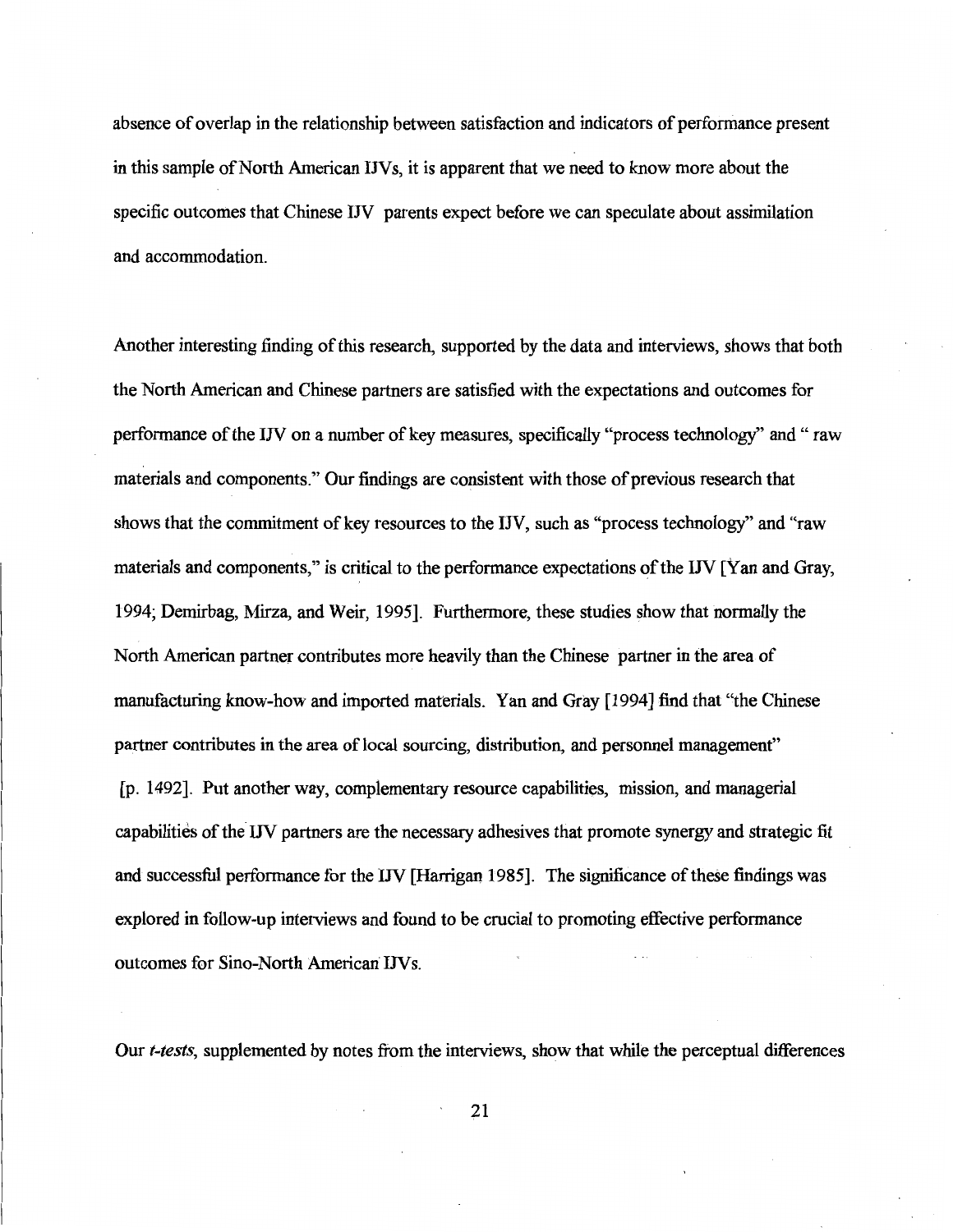between the North American and Chinese partner on the performance effectiveness of the IJV were mostly the same, the most interesting differences were found in the indicators of performance expectations for the IJV for the Chinese partner in the areas of "research and development," "costs management" and "sales levels." These findings confirm those of other studies by Pearson [1991] and Yan and Gray [1994] that suggest that the three most important objectives of the Chinese partner are earning a profit, exporting for foreign exchange, and updating the manufacturing technology at the joint venture. First, the finding on research and development suggests that Chinese parents of IJVs encourage flow of technology through various IJV s to assist in the upgrade of hardware in certain industries to world standards and also to promote the development of managerial skills of Chinese participants in IJVs. Second, the findings in the study on "cost management" and "sales level" for the Chinese partners suggests that the inflow and outflow of foreign exchange must be balanced for the IJV in compliance with the joint venture laws of China [Davidson 1987; Beamish 1993; Yan and Gray 1994; Osland and Cavusgil 1996]. In other words, the Chinese partner's objective of growth has been achieved to the extent that the volume of the existing products has been increased beyond the original expectations. In this regard; the evidence suggest that Chinese managers work very hard to insure that the IJV has the ability to generate profits and to develop competitive advantages [Tai 1988; Punnett and Yu 1990; Luo and Chen 1996]. In addition, the Chinese partner wants to increase the sales level of the IJV in order to be able to export products from the IJV as soon as possible.

In summary, we offer several suggestions for future research that will extend this study and increase our understanding of the criteria for Sino-North American IJV performance in China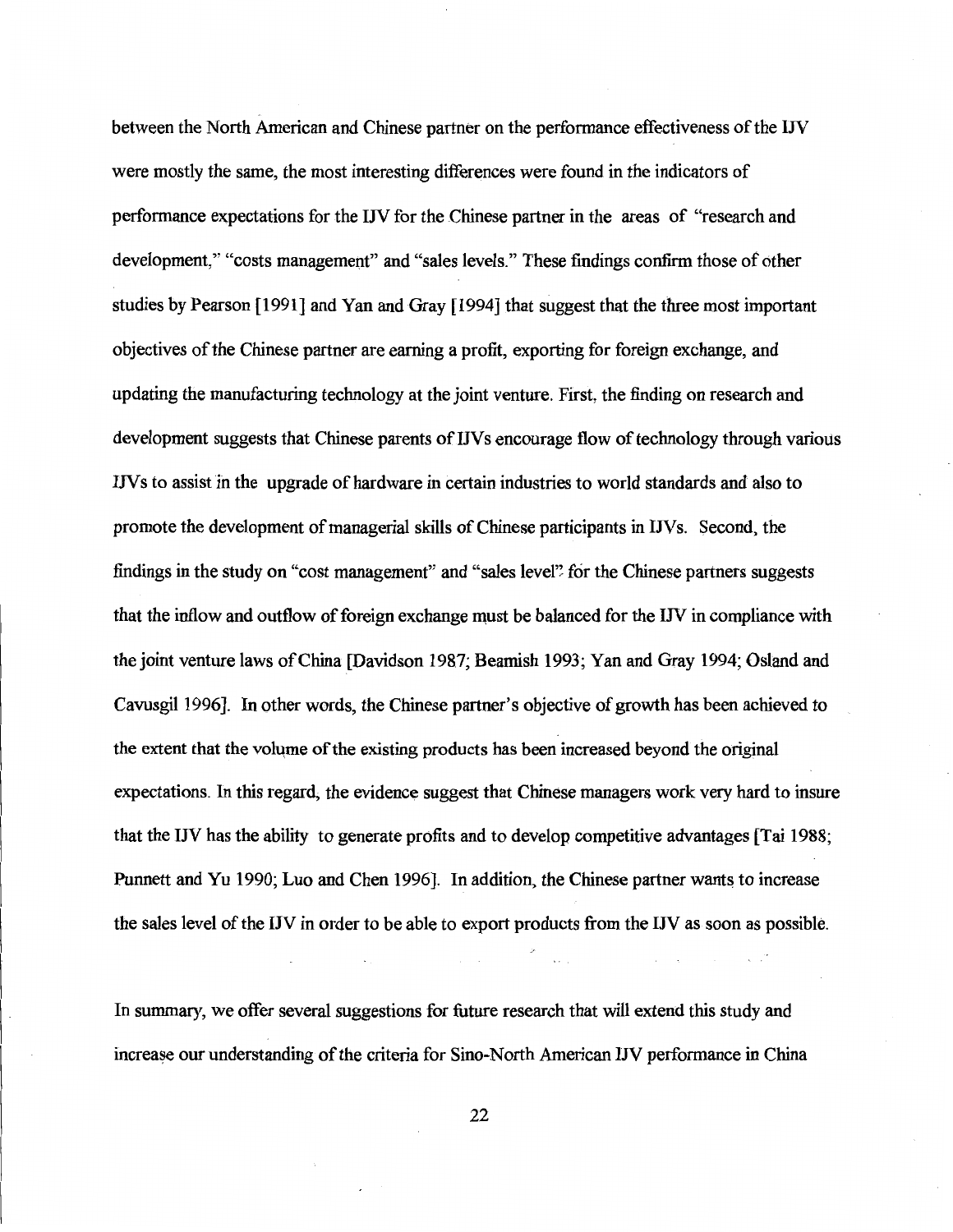which results from cultural diversity and differences in organizational process, norms, and procedures. One theoretical area that might contribute to our understanding of these relationships is game theory. Solutions that are "win/win" will meet the demands of both the North American and the Chinese partners [Parkhe 1993b]. Unless both learn the differences in each other's evaluative models, win/win solutions are unlikely to emerge. This study, then, has both good news and bad news to report. The increasing numbers of Sino-American IJVs provide ample opportunity for learning for practitioners and scholars; particularly for studies that might include a larger sample of matched pairs in a single industry. The bad news is that the gaps are so wide, the learning tasks are daunting. Let the learning begin!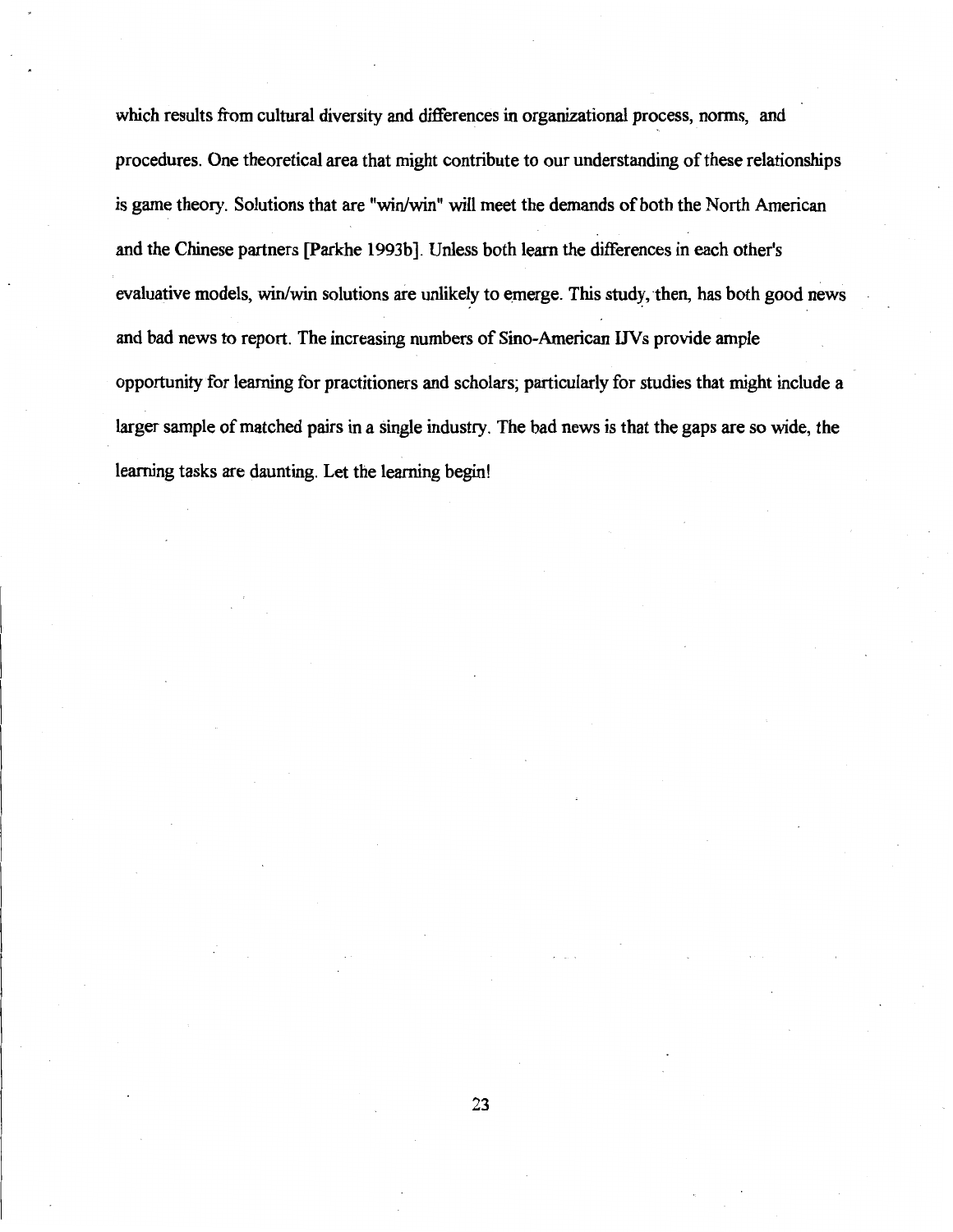- 1. An international joint venture (IJV) is defined as a separate legal organizational entity owned by two or more parent firms, where the headquarters of at least one partner is located outside the country of operation of the joint venture [Geringer 1988]. The IJV is subject to shared control by its parent firms, but is legally independent of the parent firms, and is often designed to achieve financial and economic independence [Shenkar & Zeira 1990]. These researchers also find that INs depend on parent organizations to varying degrees for raw materials, know-how, capital, trademarks, political support, or human resources.
- 

2. As the following table illustrates, IJVs play a central part in the **PRC's** goverrunent strategy and have become the preferred mechanism for introducing foreign direct investment into China. Especially from 1979 to 1994, the capital utilized by IJVs amounted to half of the foreign direct investment in China.

## **Foreign Direct Investment and International Joint Venture in the People's Republic of China, 1979-1994**

|         | <b>International Joint Ventures</b> |                 |                 | <b>Foreign Direct Investment</b> |                 | Propor-         |         |
|---------|-------------------------------------|-----------------|-----------------|----------------------------------|-----------------|-----------------|---------|
|         |                                     | Contract        | Utilized        | Contract                         |                 | Utilized        | tion    |
|         | Number                              | Value           | Value           | Number                           | Value           | Value           | (4)/(7) |
|         |                                     | <b>Sbillion</b> | <b>Sbillion</b> |                                  | <b>Sbillion</b> | <b>Sbillion</b> | %       |
| (1)     | (2)                                 | (3)             | (4)             | (5)                              | (6)             | (7)             | (8)     |
| 1979-83 | 190                                 | 0.32            | 0.17            | 2,452                            | 7.45            | 2.69            | 6.32    |
| 1984    |                                     |                 | 0.25            |                                  |                 | 1.42            | 17.61   |
| 1985    |                                     |                 | 0.58            |                                  |                 | 1.96            | 29.59   |
| 1986    | 892                                 | 1.38            | 0.80            | 1,498                            | 2.83            | 1.87            | 42.78   |
| 1987    | 1,395                               | 1.95            | 1.49            | 2,233                            | 3:71            | 2.32            | 64.50   |
| 1988    | 3,909                               | 3.13            | 1.98            | 5,945                            | 5.30            | 3.19            | 62.07   |
| 1989    | 3,659                               | 2.66            | 2.04            | 5,779                            | 5.60            | 3.39            | 60.18   |
| 1990    | $-1,317$                            | 1.25            | 0.67            | 4,091                            | 2.70            | 1.89            | 35.45   |
| 1991    | 1,778                               | 2.14            | $-0.76$         | 8,395                            | 6.08            | 2.30            | 33.04   |
| 1992    | 34,354                              | 29.13           | 6.11            | 48,764                           | 58.12           | 11.01           | 55.50   |
| 1993    | 54,003                              | 55.17           | 15.35           | 83,437                           | 111.44          | 27.51           | 55.80   |
| 1994    | 27,890                              | 40.19           | 17.93           | 47,549                           | 82.68           | 33.77           | 53.09   |
| Total   |                                     |                 | 48.13           |                                  |                 | 93.31           | 51.58   |

Sources: Almanacs of China's Foreign Economic Relations and Trade, 1984-1995/96.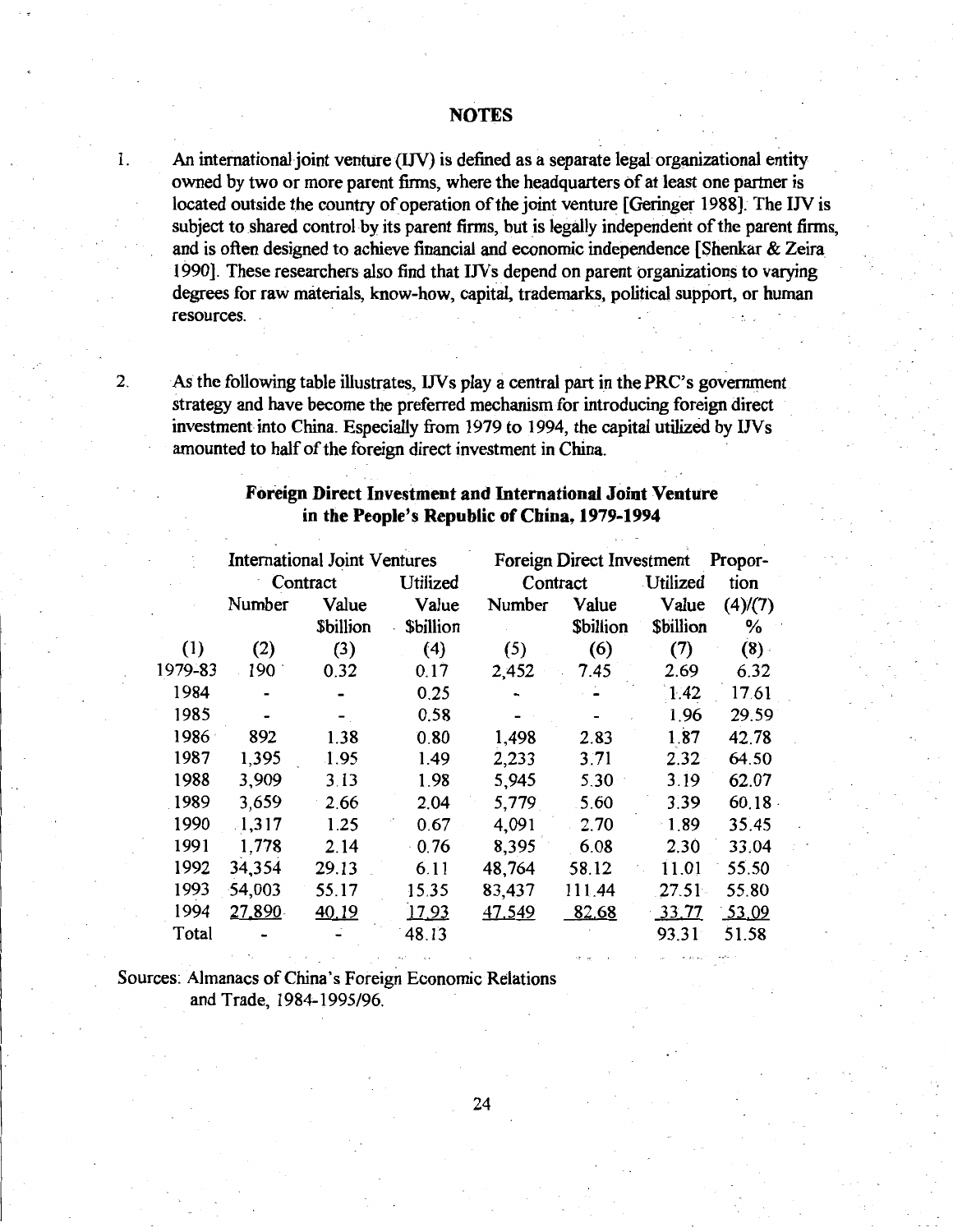3. The questionnaire was further pretested with three general managers of North Amencan firms that have INs in the PRC. During the interviews, the general managers of the IN were asked open-ended questions regarding the clarity and objectivity of each questionnaire item and the overall comprehensiveness of the instrument in capturing the process in which performance is measured in the IN. Respondents were also asked questions to improve the overall design of the questionnaire.

4. It is also possible to test the equality of the correlations for the North American and Chinese samples using Fisher's z transformation test. Given the small sample sizes and standard significance level, however, significant differences are difficult to detect. Even so, there are some significant results. First, for the general satisfaction measure of *the I.JV in general* with the 11 specific indicators of IN performance found that six measures: "level of sales"  $(p > 01)$ , "profitability"  $(p > .05)$ , "cost"  $(p > .10)$ . "research and development"  $(p > .01)$ , "process technology"  $(p > .01)$ , and "manufacturing"  $(p > .10)$  were significantly related. Second, the general satisfaction measure of *the I.JV performance* with the 11 specific indicators of UV performance found that two measures: "technology and engineering of the product"  $(p > .05)$  and "product engineering"  $(p > .05)$  were significantly related. Third, for the general satisfaction measure of *the general manager 's performance* with the 11 specific indicators of IJV performance found that none of the measures were significant. Fourth, the general satisfaction measure of *the relationship between the partners* with the 11 specific indicators of UV performance found that two measures: "research and development" and "raw materials and components" were significant at the  $p > 10$  to .05 levels, respectively. Finally, the 11 specific indicators of IJV performance for *expectations* and *outcomes* for the North American and Chinese samples found four measures: "level of sales"  $(p > .05)$ , "market share,  $(p > .05)$ , "costs"  $(p > .05)$ and "research and development"  $(p > 01)$  to be significantly related.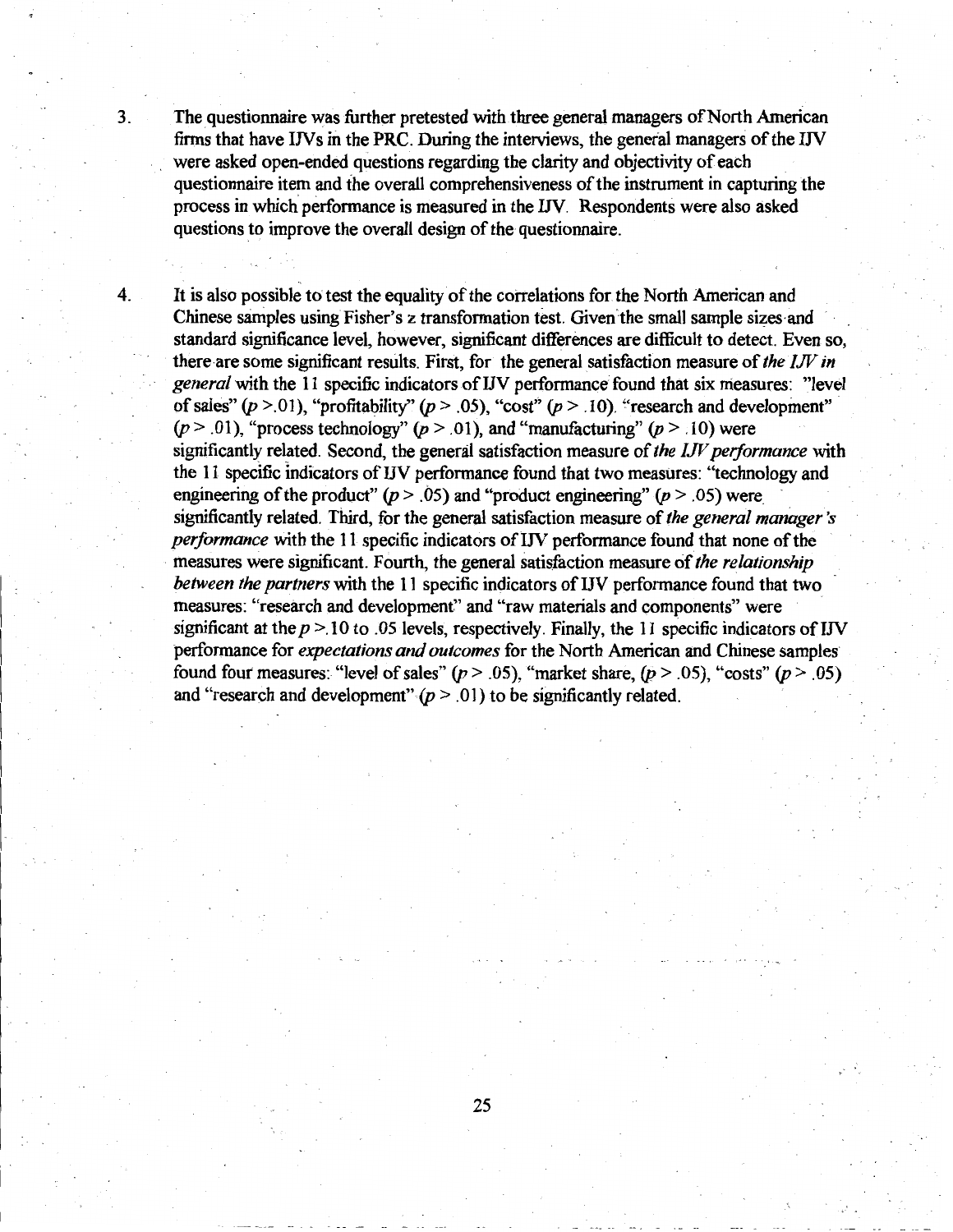#### **References**

- Adler, Nancy J. & John L. Graham. 1989. Cross-cultural interaction: The international.· comparison fallacy? *Journal of International Business Studies.* 20: 61-74.
- Adler, Nancy J., Nigel Campbell & Andre Laurent. 1989. In search of appropriate methodology: From outside the People's Republic of China looking in. *Journal of International*  . *Business Studies.* 2:61-74.
- Agarwal, Sanjeev & Sridhar N. Ramaswami. 1992. Choice of foreign market entry mode: Impact of ownership, location arid internalization factors. *Journal of International Business Studies.* 23(I): 1-27.
- . Anderson, Erin. 1990. Two firms, one frontier: On assessing joint venture performance. *Sloan·*  Management Review. 32:19-3.
- Armstrong, J. Scott & T. S. Overton. 1977. Estimating nonresponse bias in mail surveys. *Journal·* · *of Marketing Research. August:* 396-42.
- Artisien, Patrick. & Peter J. Buckley. 1985. Joint ventures in Yugoslavia: Opportunities and · constraints. *Journal of Internationa/Business Studies.* 16( 1): 111-3 5.
- Beamish, Paul & W. Lane. 1990. Cross-Cultural Cooperative Behavior in Joint-Ventures in LDC's. *Management International Review.* Vol.30 (Special Issue):pp:87-112.
- Beamish, Paul & John C. Banks. 1987. Equity joint ventures and the theory of the multinational enterprise. *Journal of International Business Studies.* 18(1): 1-16.
- Beamish, Paul: 1984. Joint ventures performance in developing countries. Unpublished doctoral dissertation, University of Western Ontario.
- Beamish, Paul. 1993. The Characteristics of Joint Ventures in the People's Republic of China. *Journal of International Marketing.* ½: 27-48 \_
- Beamish, Paul. 1988. *Multinational Joint Ventures in Developing Countries*. London and New York: Routledge.
- Beamish, Paul. 1985. The characteristics of joint ventures in developing countries. *Columbia Journal of World-Business.* Fall: -13-19.
- Blodgett, Linda. 1992. Factors in the instability of international joint ventures. *Strategic· Management Journal.* 13: 475-481.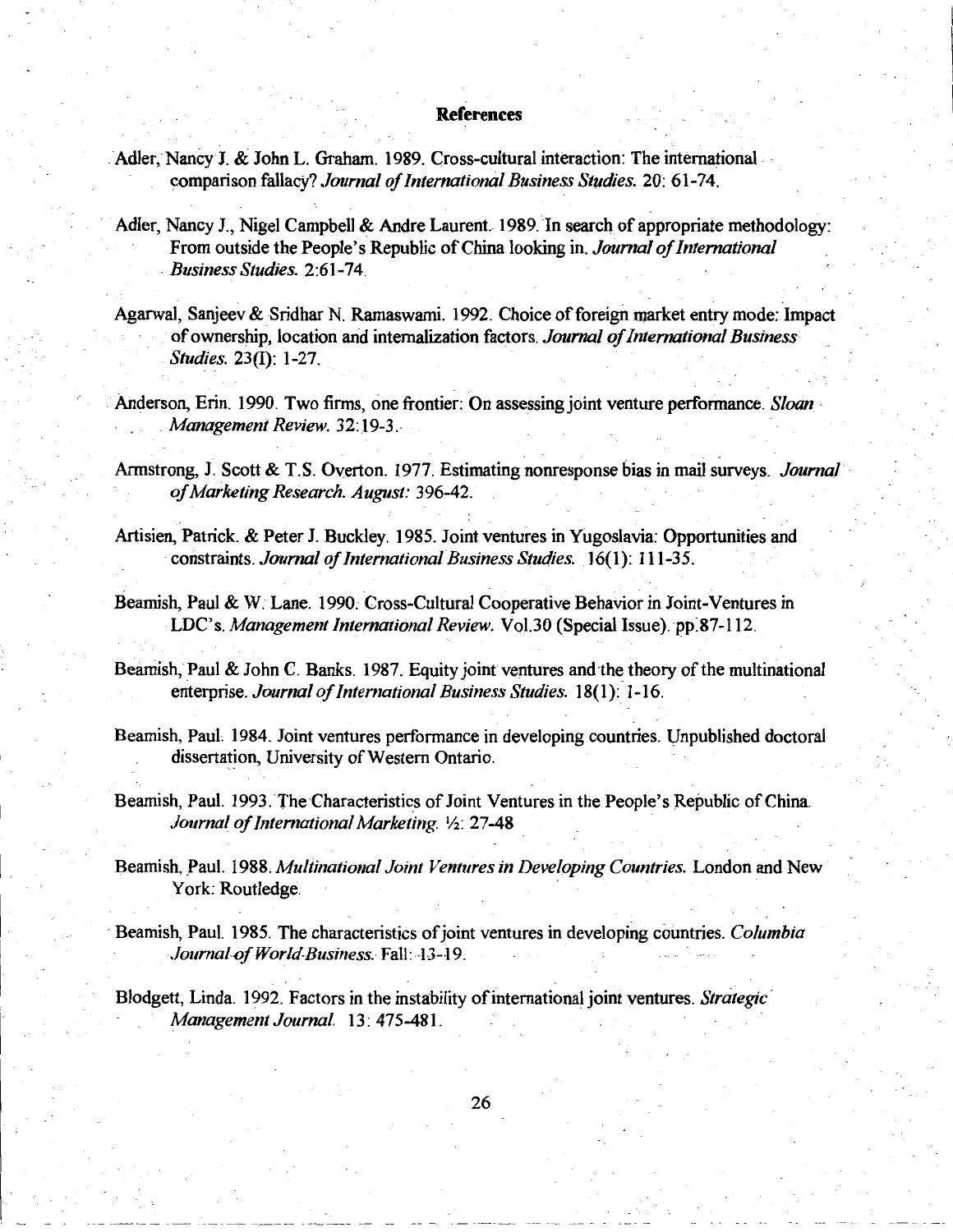- · Blodgett, L. Linda. 1987. A resource-based study of bargaining power in U.S. foreign equity joint ventures. Unpublished doctoral dissertation, University of Michigan.
- Bobko, Peter. 1995. *Correlation and Regression: Principles and Applications for Industrial Organizational Psychology and Management.* McGraw-Hill, Inc.: New York.
- Boyacigiller, Nakiye and Nancy .J. Adler. 1991. The parochial dinosaur: Organizational science in a global context. *Academy of Management Review.* 16(2): 262-90.
- Campbell, Nigel. 1986. *China Strategies, The Inside Story.* University of Manchester/University of Hong Kong.
- Child, John. 1991. *Managerial adaptations in reforming economies: The case of joint ventures.*  Paper presented at the annual meeting of the Academy of Management, Miami Beach.
- Daniels, John, Jeffrey Krug, & Douglas Nigh. 1985. U.S. joint ventures in China: Motivations and management of political risk. *California Management Review*. 27(4): 46-58
- Davidson, William H. 1987. Creating and Managing Joint Ventures in China. *California Management Review.* Summer: 77-94:
- Demirbag, Mehmet, Mirza Hafiz, & David T. H. Weir. 1995. The Dynamics of Manufacturing Joint Ventures in Turkey and the Role of Industrial Groups. Management International *Review.* Special Issue. pp.35-51.
- Dess, Gregory G. & Richard B. Robinson. 1984. Measuring organizational performance in the absence of objective measures: The case of privately-held firm and conglomerate business unit. Strategic Management Journal. 5(3): 265-73.

. .

- Doktor, R. Tung, R. and Von Glinow, M.A. 1991. Future directions for management theory· development. *Academy of Management Review.* 16(2): 262-265.
- · Franko, Lawrence G. 1971. *Joint venture survival in multinational corporations.* New York: Praeger.
- Geringer, J. Michael and Louis Hebert. 1991. Measuring performance of international joint ventures. *Journal of International Business Studies.* 22: 249-63.
- Geringer, J. Michael and Louis Hebert. 1989. Control and performance of international joint ventures. *Journal of International Business Studies.* 2 : 235-54.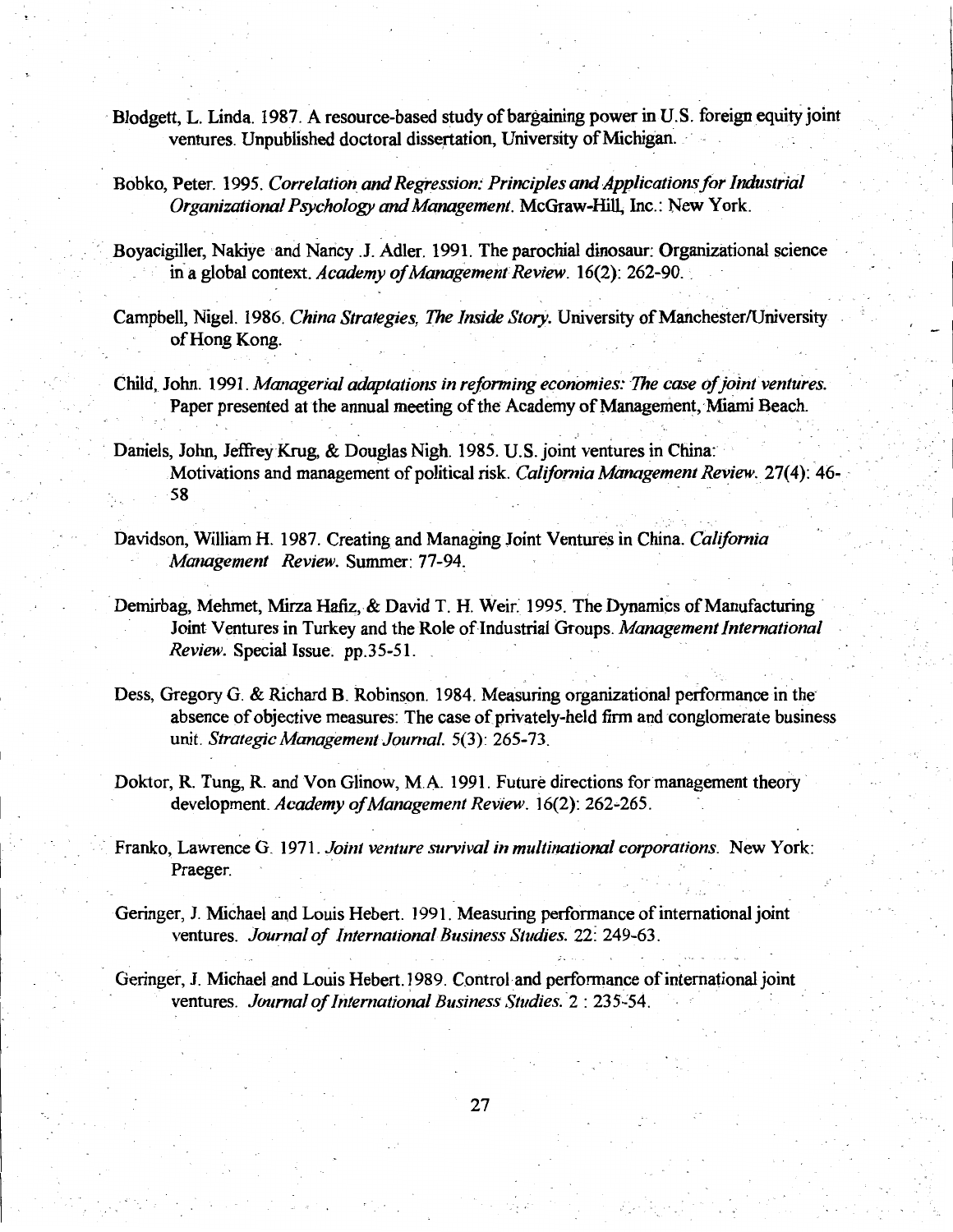- Geringer, J. Michael. 1988. *Joint venture partner selection: Strategies for developed countries.*  Westport, Conn.: Quorum Books.
- Gomes-Casseres, B. 1987. Joint ventures instability: is it-a problem. *Journal of International Business Studies.* Summer: 97-11.
- Gray, Barbara & Aimin Yan. 1991. A negotiations model of joint venture formation, structure and performance: Implications for global management. *Advances in International Comparative Management.* 7: 41-75.· ·

Harrigan, Kathryn Rudie. 1985. *Strategies for joint ventures.* Lexington, Mass: Lexington Books.

Harrigan, Kathryn Rudie. 1988. Strategic alliances and partner asymmetries. *Cooperative Strategies in International Business.* Lexington, MA: Lexington Books.

Hennart, Jean-Francois. 1989. A transaction costs theory of equity joint ventures. *Strategic Management Journal.* 9: 361-74. ·

. Hofstede, Geert & Michael Bond. 1988. The Confucius connection: From cultural roots to economic growth. *Organizational Dynamics.* 16(4): 4-21.

Killing, Peter J. 1983. *Strategies for joint venture success*. New York: Praeger.

- Killing, Peter J. 1988. Understanding alliances: The role of task and organizational complexity. In F J. Contractor & P. Lorange, editors. *Cooperative strategies in international business.*  55-68. Lexington, Mass: Lexington Books.
- Kim, W. Chan & Peter Hwang. 1992. Global strategy and multinationals' entry mode choice. *Journal of International Business Studies.* 23:29-53.
- Kogut, Bruce. 1991. Joint ventures and the option to expand and acquire. *Management Science.*  37(1): 19-33 .
- Kogut, Bruce. 1988. Joint ventures: Theoretical and empirical perspectives. Strategic *Management Journal.* 9: 319-32.
- Koh, Jeongsuk & N. Venkatraman. 1991. Joint venture formations and stock market reactions: An assessment in the information technology sector. *Academy of Management Journal.*  34:869-92.
- Luo, Yadong & Min Chen. 1996. Managerial Implications of Guanzi-Based Business Strategies. *Journal of International Management.* Vol 2. No. 4: 293-316.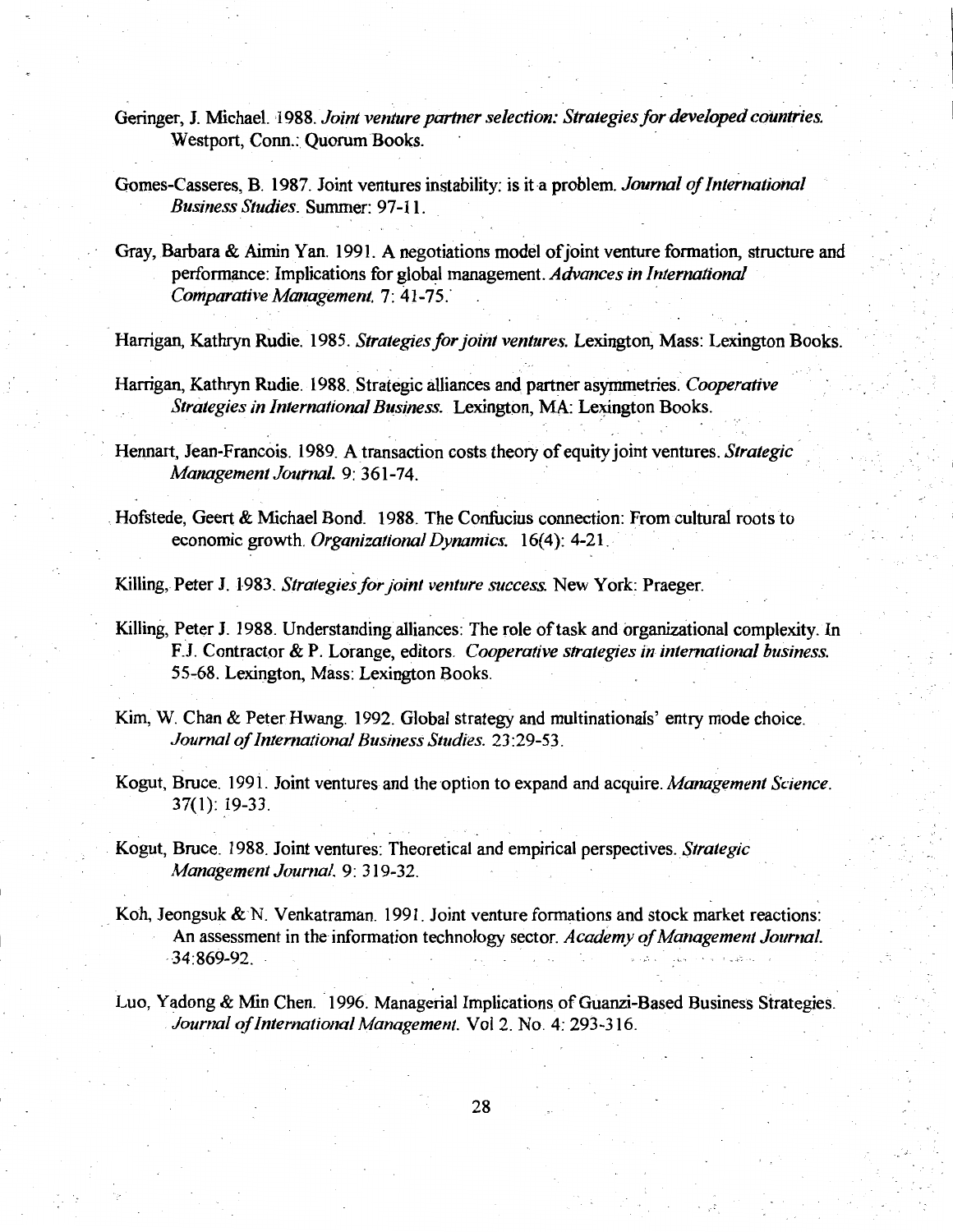- Luo, Yadong. 1995. Business Strategy, Market Structure, and Performance of International Joint Ventures: The Case of Joint Ventures in China. *Management International Review.*  35:241-264.
- Lyles, Marjorie A. & Inga S. Baird. 1994. Performance of International Joint Ventures in Two Eastern European Countries: The Case of Hungary and Poland. *Management International Review.* Vol.34: pp.313-329.
- Meschi, Pierre-Xavier & Alain Roger. 1994. Cultural Context and Social Effectiveness in International Joint Ventures. *Management International Review.* Vol.34: pp. 197-215.

. The second constraints of the constraints of the constraints of the constraints of the constraints of the constraints of the constraints of the constraints of the constraints of the constraints of the constraints of the

Nunnally, John C. 1978 (second edition). *Psychometric Theory.* New York: McGraw Hili..

Ohmae, Kenichi. 1993. The global logic of strategic alliances. In J. Bleeke & D. Ernst, editors, *Collaborating to Compete.* New York: John Wiley.

Osland, Gregory E. & S. Tamer Cavusgil. 1996. Performance in U.S.-China Joint Ventures. *California Management Review.* Vol.38.No.2 ·

- Doxtor, R. Tung, R. and Von Glinow, M.A. 1991. Future directions for management theory development. *Academy of Management Review.* 16(2): 262-265.
- Parkhe, Arvind. 1993b. Strategic alliance structuring: A game theoretic and transaction cost examination of interfirm cooperation. *Academy of Management Journal.* 36: 794-829.
- Parkhe, Arvind'. 1993c. Partner nationality and the structure-performance relationship in strategic alliances. *Organizational Science.* 4: 3 1-24.
- Parkhe, Arvind. 1993a. "Messy" research, methodological predispositions, and the theory development in international joint ventures. *Academy of Management Review.* 18: 227- 68.
- Pearson, Margaret. 1991. *Joint Ventures in the People's Republic of China: The Control of Foreign Investment Under Socialism.* Princeton, N. J.: Princeton University Press.

Pomfret, R. 1991. *Investing in China: Ten years of the open door policy.* Ames: Iowa State University Press.

Punnett, Betty Jane & Yu-Ping.-1990. "Attitudes towards doing-business with the PRC." *International Studies of Management and Organization.* 20(1). pp. 149-60.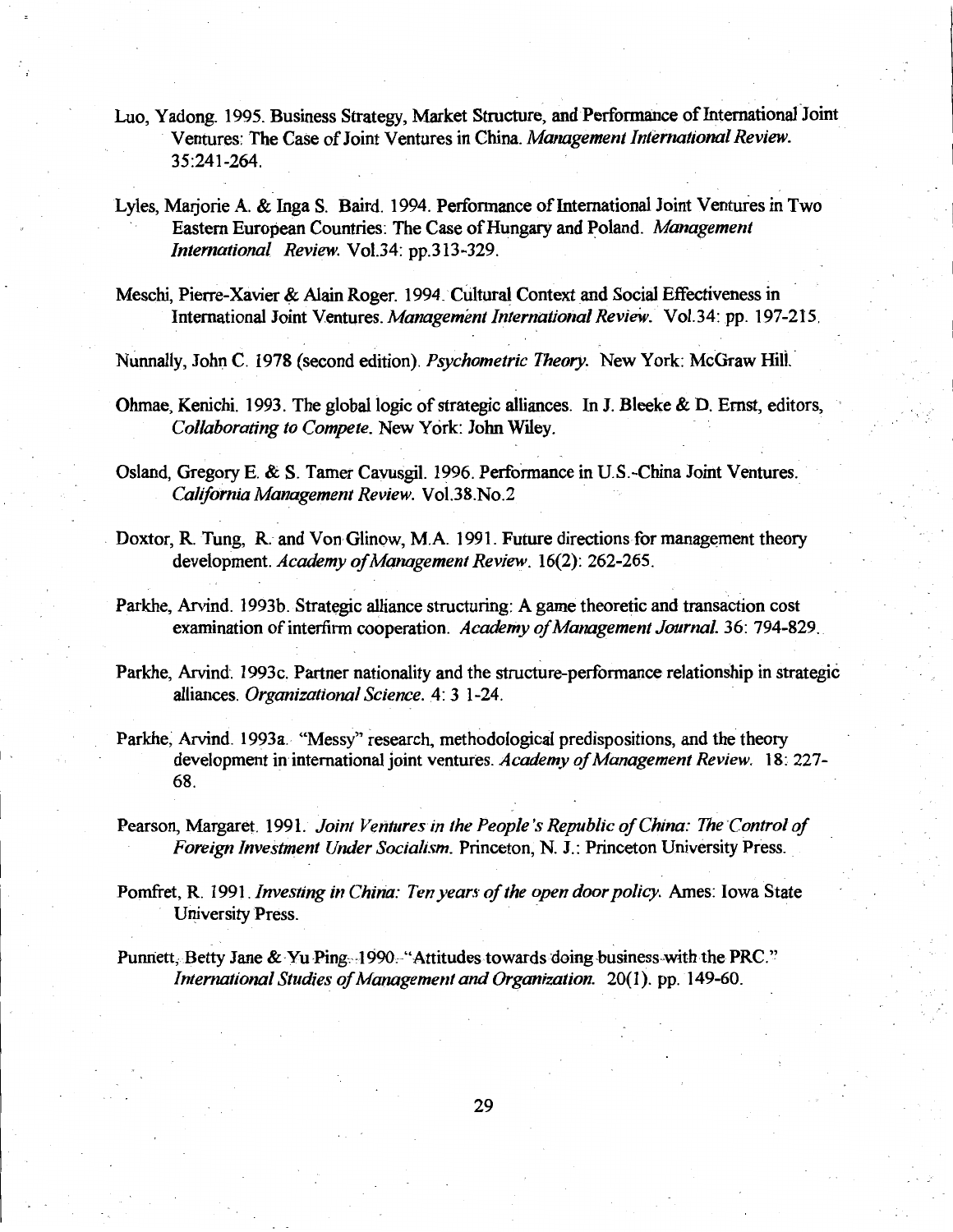- Ralston, David A., David J. Gustafson, Fanny M. Cheung, & Robert H. Terpstra. 1993. Differences in managerial values: A study of U<sub>.</sub>S., Hong Kong and PRC managers. *The Journal of International Business Studies.24(2):* 249-275.
- Ricks, A. David, Brian Toyne & Zaida Martinez. 1990. Recent Developments in International. Management Research. *Journal of Management.* 16(2): 219-53.
- Schaan, Jean-Louis. 1983. Parent control and joint venture success: The case of Mexico. Unpublished doctoral dissertation, University of Western Ontario.
- Schaan, Jean-Louis. 1988. How to control a joint venture even as a minority partner. *Journal of Genera/Management* 14(1): 4-16.
- Seth, Anju. 1990. Value Creation Acquisitions: A Re-Examination of Performance Issues. *Strategic Management Journal.* 11. pp. 255-578.
- Shenkar, Oded & Ann von Glinow M. 1994. "Paradoxes of organizational theory and research: using the case of China to illustrate national contingency." *Management Science.* 40(1). pp. 56-71.
- Shenkar, Oded & Yoram Zeira. 1990. Interactive and Specific Parent Characteristics: Implications for Management and Human Resources in International Joint Ventures. Management *International Review.* Vol. 30 (Special Issue). pp. 7-22.
- Tai, Lawrence S.T. 1988. Doing Business in the People's Republic of China: some keys to success. *Management International Review.* 28(1). pp. 5-9.
- Tallman, Stephen B. & Oded Shenkar. 1990. International cooperative venture strategies: Outward investment and small firms from NICs. *Management International Review*. 30(4): 209-315.\_
- Tallman, Stephen B. & Oded Shenkar. 1994. A managerial decision model ofintemational cooperative venture formation. *Journal of International Business Studies.* 25( 1): 91-113.
- Tomlinson, James W. C. 1970: *The Joint Venture Process in International Business: India* and *Pakistan.* Cambridge, MA: MIT Press.
- Tratter M., and B. O'Leary.1980. Sample sizes for specified statistical power in testing for -differential validity:- *JoumalofApplied Psychology.-65:··127-134.* ··· ·
- Venkatraman, N. & Vasudevan Ramanujam. 1986. Measurement of business performance in strategy research. A comparison of approaches. *Academy of Management Review.*  11:801-14.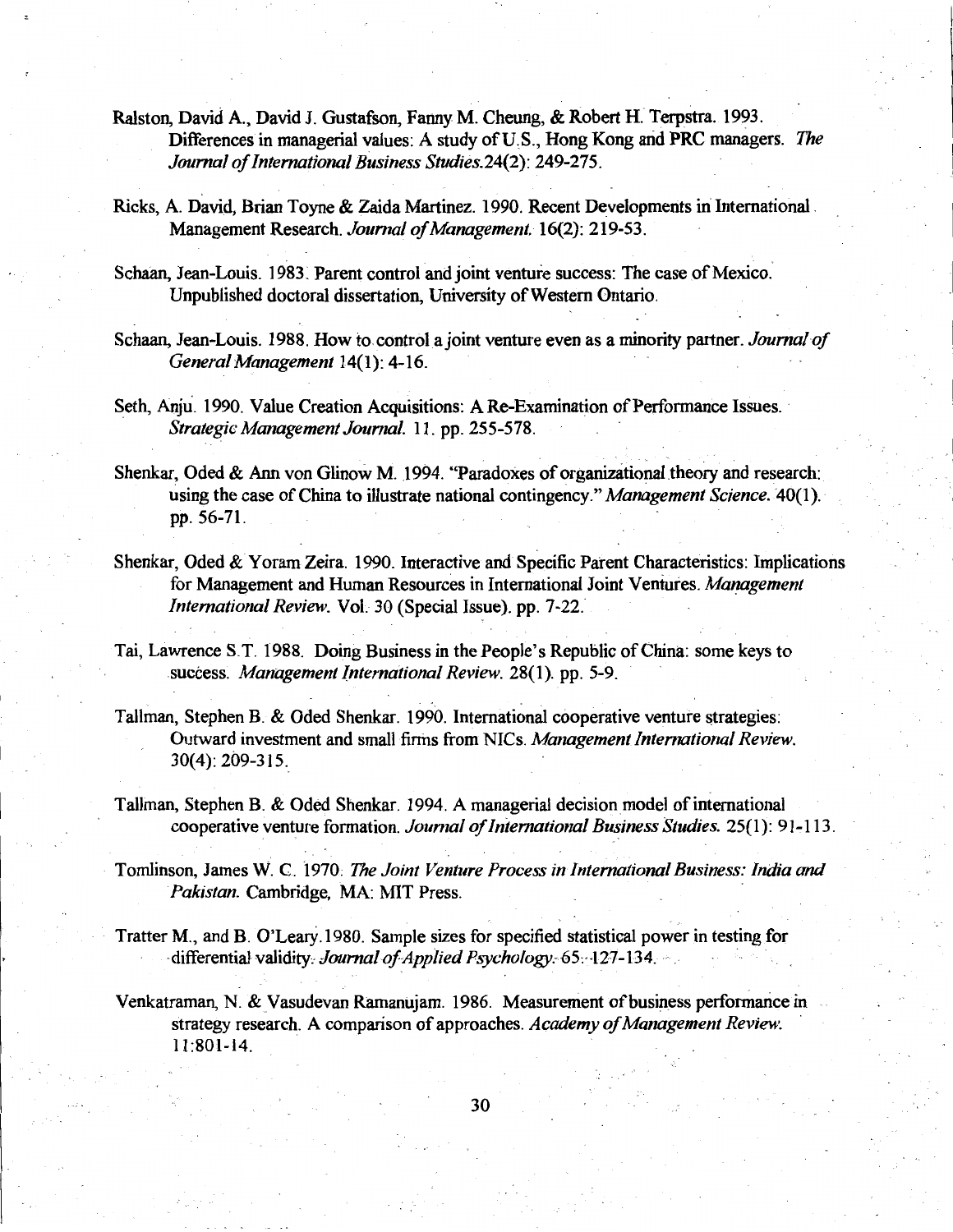Xavier, Patrick &.Alain Roger. 1994. Cultural Context and Social Effectiveness in International Joint Ventures. *Management International Review.* Vol.34: pp. 197-215.

Yan, Aimin & Barbara Gray. 1994. Bargaining power, management control, and performance in United States-China joint ventures: A comparative case study. *Academy of Management* . *Journal.* 37(6): 1478-1517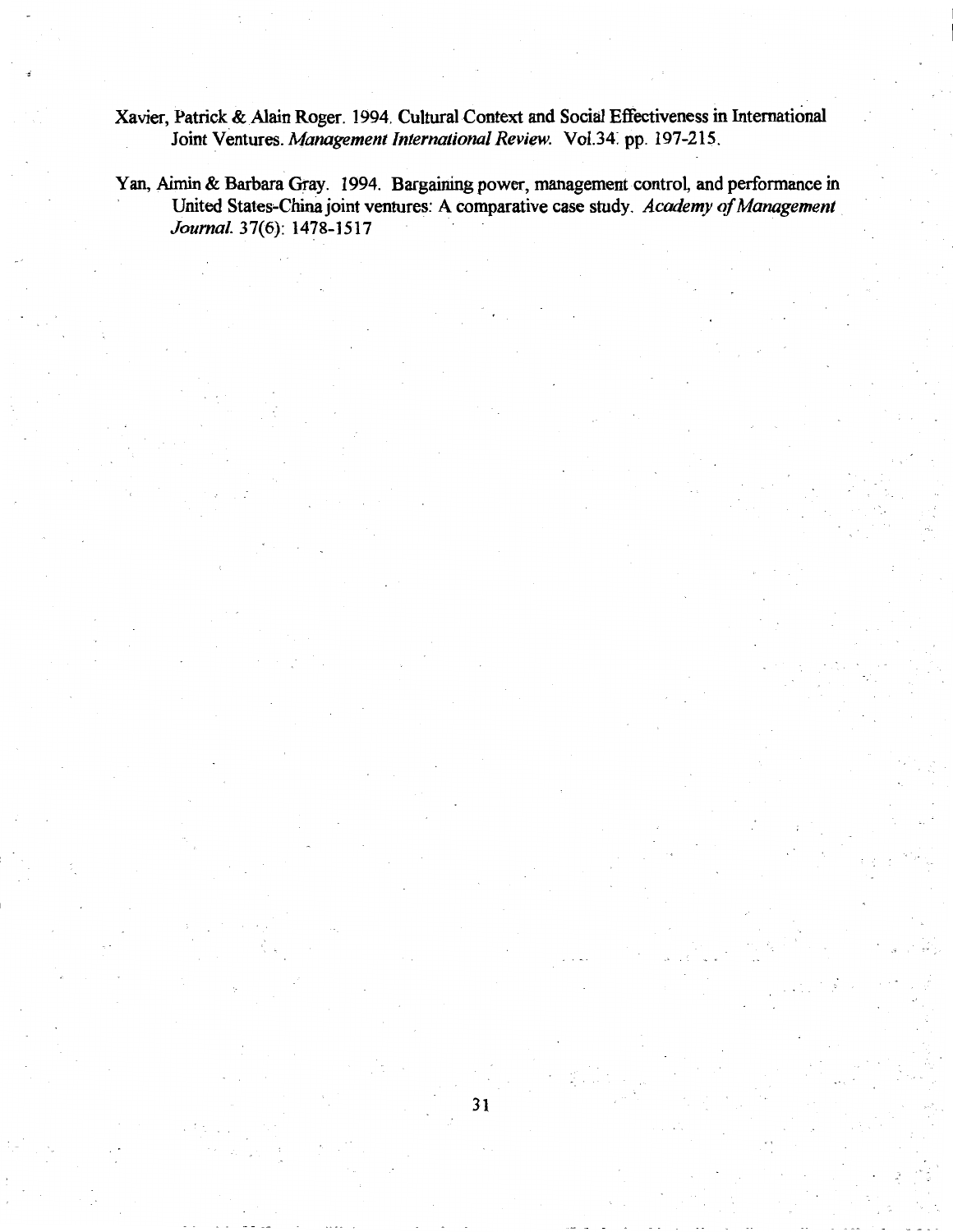# **FIGURE 1 Organizing Framework**

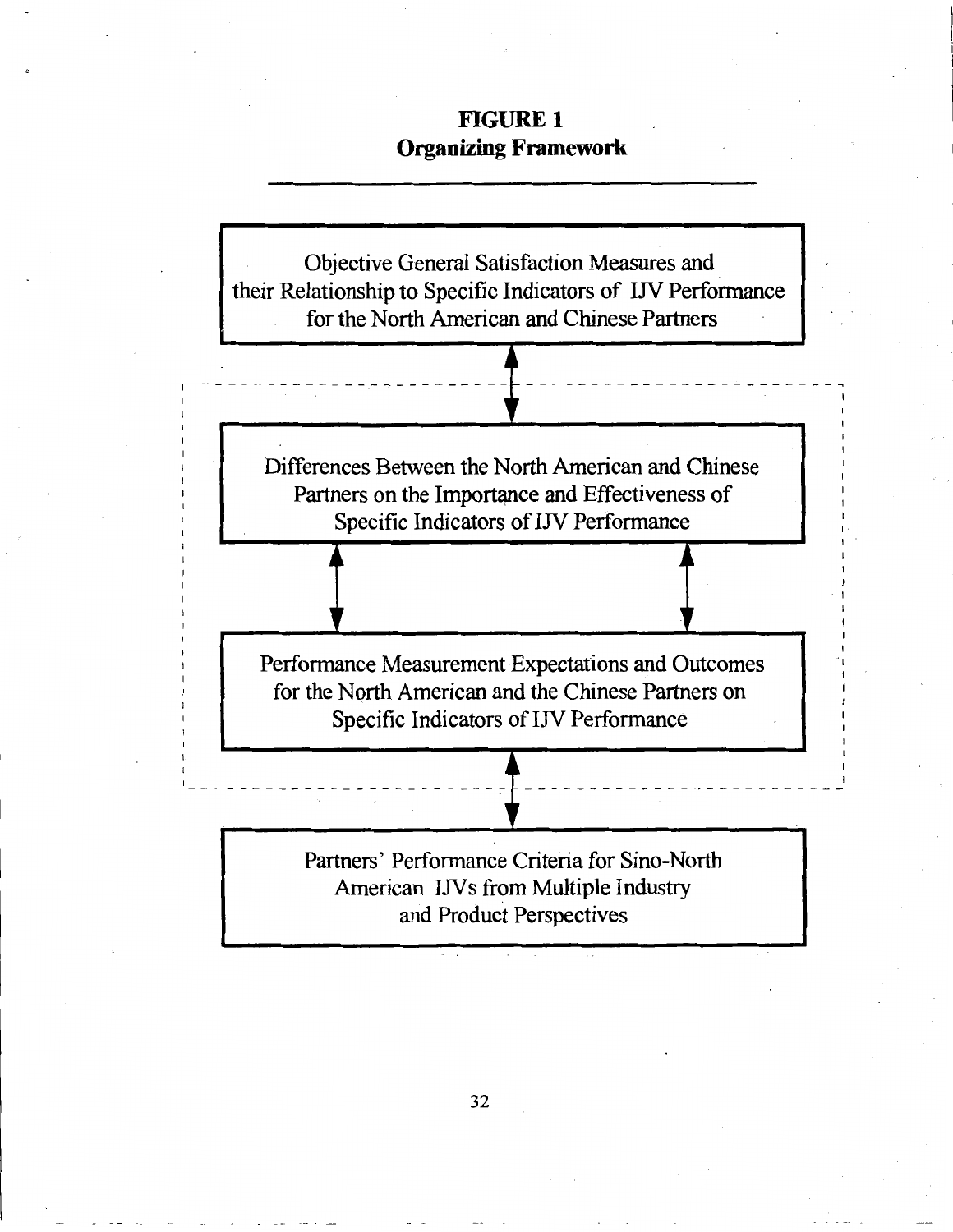# **Table 1**  · **Pearson Correlations Between General Satisfaction Measures.and.Specific Indicators of UV Performance**

# **North American Sample**

|                            |             |             | <b>General Satisfaction Measures</b> |                         |
|----------------------------|-------------|-------------|--------------------------------------|-------------------------|
|                            | $\cdot$ IJV | <b>IJV</b>  | General Mgr's                        | Relationships           |
| Specific Indicators        | in General  | Performance | Performance                          | <b>Between Partners</b> |
| Level of Sales             | $0.605**$   | $0.442**$   | $0.263*$                             | $0.501**$               |
|                            | (44)        | (43)        | (43)                                 | (43)                    |
| Market share               | $0.447**$   | $0.427**$   | $0.309*$                             | $0.278*$                |
|                            | (43)        | (43)        | (43)                                 | (43)                    |
| Profitability              | $.670**$    | $0.576**$   | $0.294*$                             | $0.581**$               |
|                            | (45)        | (44)        | (44)                                 | (44)                    |
| Costs                      | 0.143       | 0.139       | 0.069                                | $0.125 -$               |
|                            | (46)        | (45)        | (45)                                 | (45)                    |
| Research & development     | $0.543**$   | $0.491*$    | $0.393*$                             | $0.413*$                |
|                            | $(25)$ .    | (25)        | (25)                                 | (25)                    |
| Technology/engineering of  |             |             |                                      |                         |
| product                    | $0.611*$    | $0.644**$   | $0.487**$                            | $0.337*$                |
|                            | (31)        | (31)        | (31)                                 | (31)                    |
| Process technology         | $0.609**$   | $0.581**$   | 0.300                                | $0.424*$                |
|                            | (30)        | (30)        | (30)                                 | (30)                    |
| Manufacturing              | $0.542**$   | $0.545**$   | $0.443*$                             | $0.501**$               |
|                            | (33)        | (33)        | (33)                                 | (33)                    |
| Raw materials & components | $0.311*$    | 0.252       | 0.156                                | $0.568**$               |
|                            | (31)        | (31)        | (31)                                 | (31)                    |
| Marketing                  | $0.461**$   | $0.315*$    | $0.379*$                             | $0.364*$                |
|                            | (44)        | (44)        | (44)                                 | (44)                    |
| Distribution channels      | $0.377*$    | 0.207       | $0.500**$                            | $0.307*$                |
|                            | (30)        | (30)        | (30)                                 | (30)                    |

*\*p* < 0.05 *\*\*p* < 0.01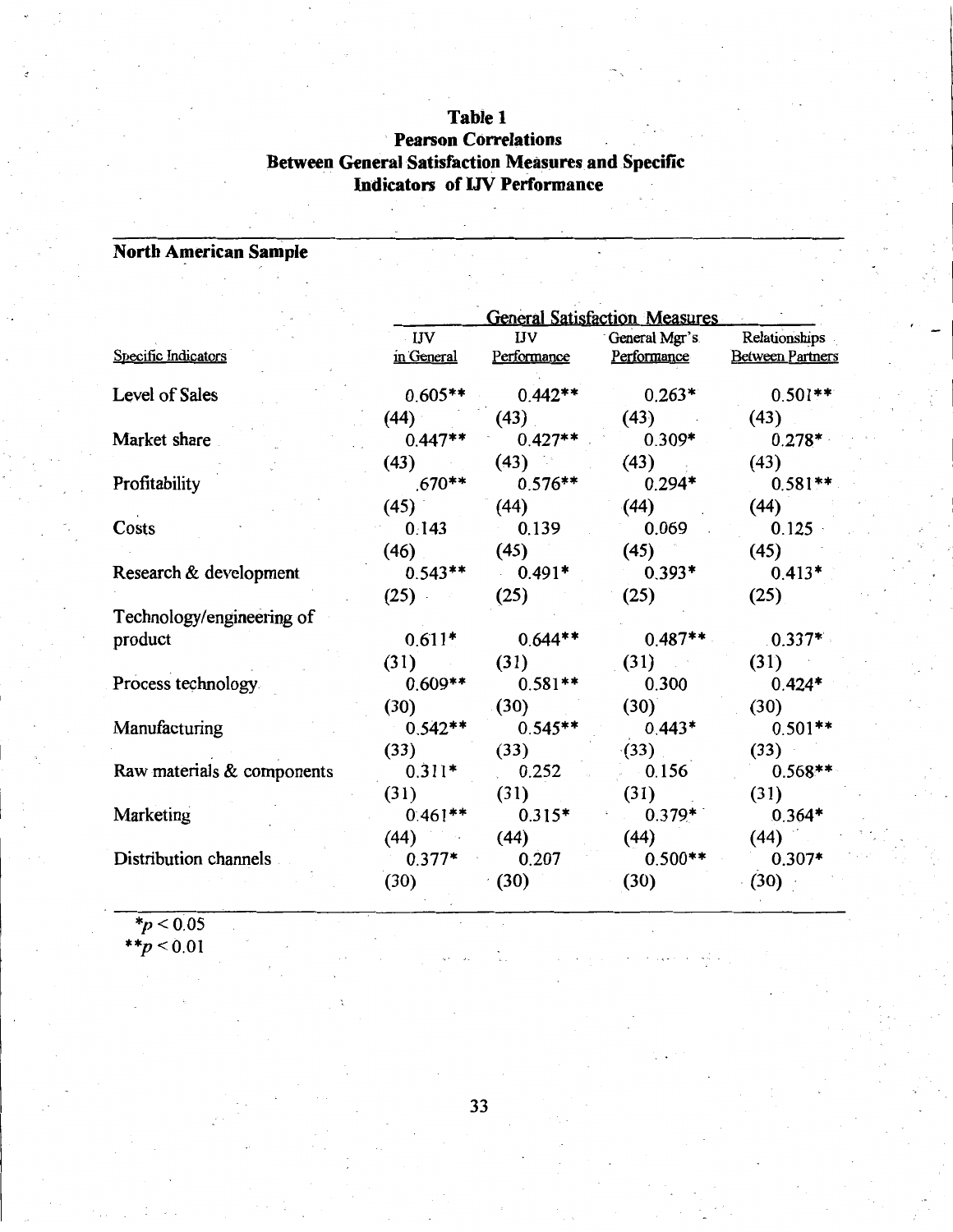## **Table 2 Pearson Correlations Between General Satisfaction Measures and Specific Indicators of IJV Performance**

# **Chinese Sample**

|                            | <b>General Satisfaction Measures</b> |                             |               |                         |  |  |  |  |
|----------------------------|--------------------------------------|-----------------------------|---------------|-------------------------|--|--|--|--|
|                            | <b>IJV</b>                           | $\overline{\mathbf{I}}$ IJV | General Mgr's | Relationships           |  |  |  |  |
| Specific Indicators        | in General                           | Performance                 | Performance   | <b>Between Partners</b> |  |  |  |  |
| Level of Sales             | $0.325*$                             | $0.396**$                   | 0.048         | $-0.143$                |  |  |  |  |
|                            | (54)                                 | (54)                        | (54)          | (54)                    |  |  |  |  |
| Market share               | 0.182                                | $0.405**$                   | 0.029         | $-0.059$                |  |  |  |  |
|                            | (50)                                 | (50)                        | (50)          | (50)                    |  |  |  |  |
| Profitability              | $0.432**$                            | $0.513**$                   | 0.128         | 0.066                   |  |  |  |  |
|                            | (55)                                 | (55)                        | (55)          | (55)                    |  |  |  |  |
| Costs                      | 0.147                                | $0.378**$                   | 0.110         | $-0.169$                |  |  |  |  |
|                            | (55)                                 | (55)                        | (55)          | (55)                    |  |  |  |  |
| Research & development     | $-0.058$                             | $-0.139$                    | $-0.066$      | 0.060                   |  |  |  |  |
|                            | (44)                                 | (44)                        | (44)          | (44)                    |  |  |  |  |
| Technology/engineering of  |                                      |                             |               |                         |  |  |  |  |
| product                    | 0.228                                | $0.252*$                    | 0.177         | 0.140                   |  |  |  |  |
|                            | (48)                                 | (48)                        | (48)          | (48)                    |  |  |  |  |
| Process technology         | 0.085                                | 0.033                       | $-0.070$      | 0.239                   |  |  |  |  |
|                            | (47)                                 | (47)                        | (47)          | (47)                    |  |  |  |  |
| Manufacturing              | 0.191                                | $0.303*$                    | 0.135         | $0.328*$                |  |  |  |  |
|                            | (47)                                 | (47)                        | (47)          | (47)                    |  |  |  |  |
| Raw materials & components | 0.131                                | 0.070                       | 0.099         | 0.137                   |  |  |  |  |
|                            | (47)                                 | (47)                        | (47)          | (47)                    |  |  |  |  |
| Marketing                  | 0.290                                | $0.456**$                   | 0.216         | $-0.048$                |  |  |  |  |
|                            | (54)                                 | (54)                        | (54)          | (54)                    |  |  |  |  |
| Distribution channels      | $0.271*$                             | 0.212                       | 0.114         | $-0.026$                |  |  |  |  |
|                            | (48)                                 | (48)                        | (48)          | (48)                    |  |  |  |  |

*\*p* < 0.05

*\*\*p* < 0.01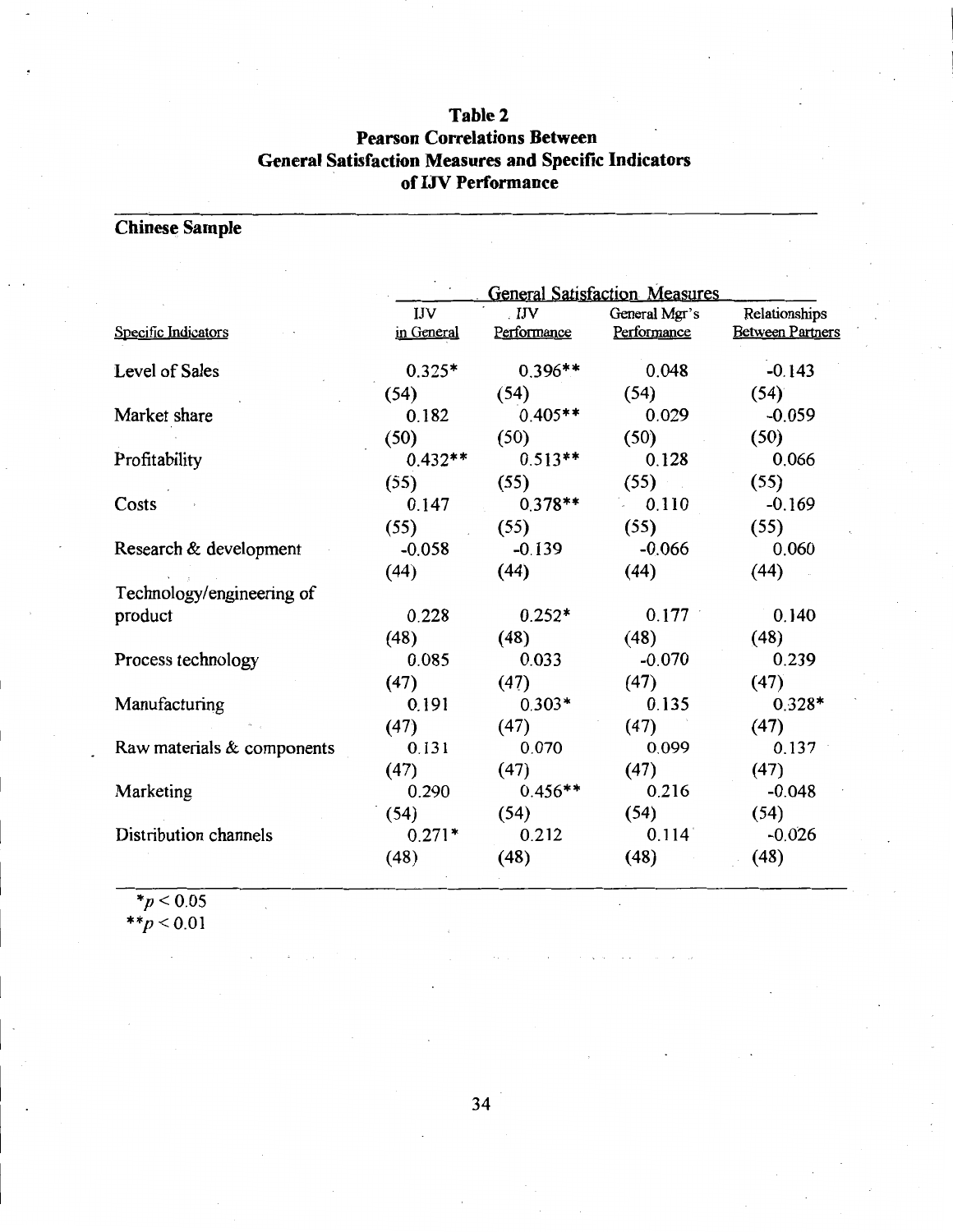|                                   | Importance<br>of the<br>Indicator | Performance<br>on the<br>Indicator |
|-----------------------------------|-----------------------------------|------------------------------------|
| Individual dimensions             |                                   |                                    |
| Level of Sales                    | $-0.586***$                       | $-0.276$                           |
|                                   | $(-2.831)$                        | $(-1.299)$                         |
| Market share                      | $-0.332$                          | $-0.140$                           |
|                                   | $(-1.387)$                        | $(-0.694)$                         |
| Profitability                     | $-0.204$                          | $-0.255$                           |
|                                   | $(-1.020)$                        | $(-1.296)$                         |
| Costs                             | $-0.327*$                         | 0.018                              |
|                                   | $(-1.944)$                        | $(-0.103)$                         |
| Research & development            | $-1.277***$                       | $-0.176$                           |
|                                   | $(-5.246)$                        | $(-0.761)$                         |
| Technology/engineering of product | $-0.246$                          | $-0.072$                           |
|                                   | $(-1.042)$                        | (0.331)                            |
| Process technology                | $-0.397$                          | $-0.094$                           |
|                                   | $(-1.619)$                        | $(-0.399)$                         |
| Manufacturing                     | 0.034                             | $-.367*$                           |
|                                   | (0.191)                           | $(-1.737)$                         |
| Raw materials & components        | $-0.100$                          | $-0.439**$                         |
|                                   | $(-0.466)$                        | $(-2.453)$                         |
| Marketing                         | $-0.028$                          | $-0.184$                           |
|                                   | $(-0.137)$                        | $(-1.004)$                         |
| Distribution channels             | $-0.257$                          | $-0.321$                           |
|                                   | $(-1.254)$                        | $(-1.482)$                         |

## **Table3 Mean Differences Between North American and Chinese Partners<sup>1</sup> ·**  2

The numbers in parentheses are *t* statistics testing the null hypothesis that means are the same for the North American and Chinese partners.

. A negative sign indicates that the mean for the Chinese partner is greater than the mean for the North American partner. <sup>2</sup>All test statistics are based on the assumption that the variances of the two samples being compared are not equal.

 $*_{p}$  < 0.10

 $*^{*}p < 0.05$  $***p < 0.01$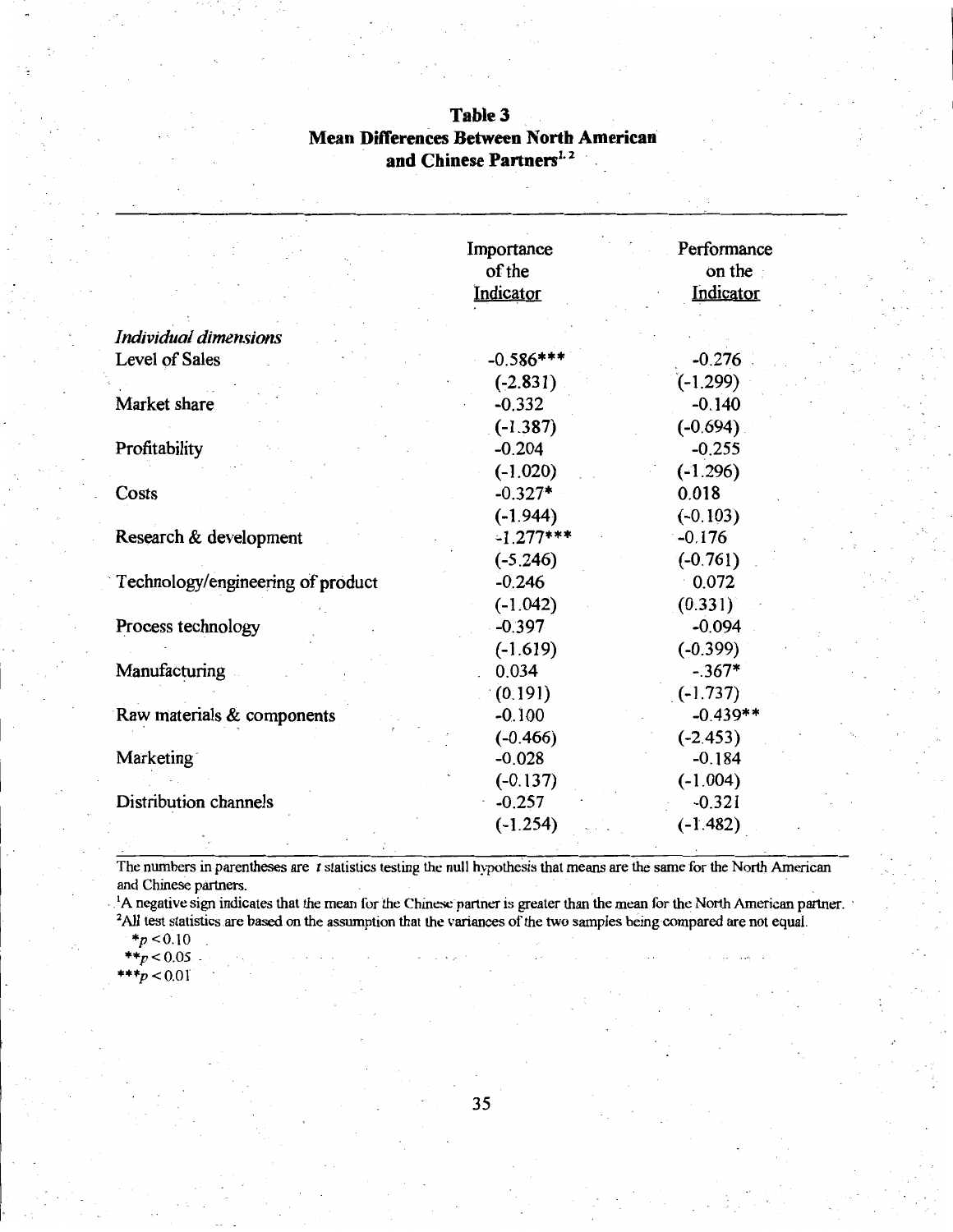## **Table4 Pearson Correlations Between Expectations and Outcomes of**  IJV **Performance**

|                                   | North American | Chinese    |
|-----------------------------------|----------------|------------|
| Individual dimensions             |                |            |
| Level of Sales                    | 0.176          | $-0.436**$ |
|                                   | (40)           | (54)       |
| Market share                      | $0.435**$      | $-0.050$ . |
|                                   | (39)           | (49)       |
| Profitability                     | $-0.156$       | 0.029      |
|                                   |                |            |
|                                   | (43)           | (55)       |
| Costs                             | 0.185          | $-0.220$   |
|                                   | (46)           | (53)       |
| Research & development            | $0.726**$      | 0.184      |
|                                   | (23)           | (44)       |
| Technology/engineering of product | $0.453*$       | 0.216      |
|                                   | (30)           | (48)       |
| Process technology                | $0.401*$       | $0.272*$   |
|                                   | $(26)$ .       | (46)       |
| Manufacturing                     | $-0.037$       | $0.391**$  |
|                                   | (30)           | $(47)$ .   |
| Raw materials & components        | $0.338*$       | $0.252*$   |
|                                   | (27)           | (47)       |
| Marketing                         | 0.170          | 0.187      |
|                                   | (41)           | (53)       |
| Distribution channels             | 0.280          | 0.055      |
|                                   | (28)           | (47)       |
|                                   |                |            |

*\*p* < 0.05 *\*\*p* < 0.01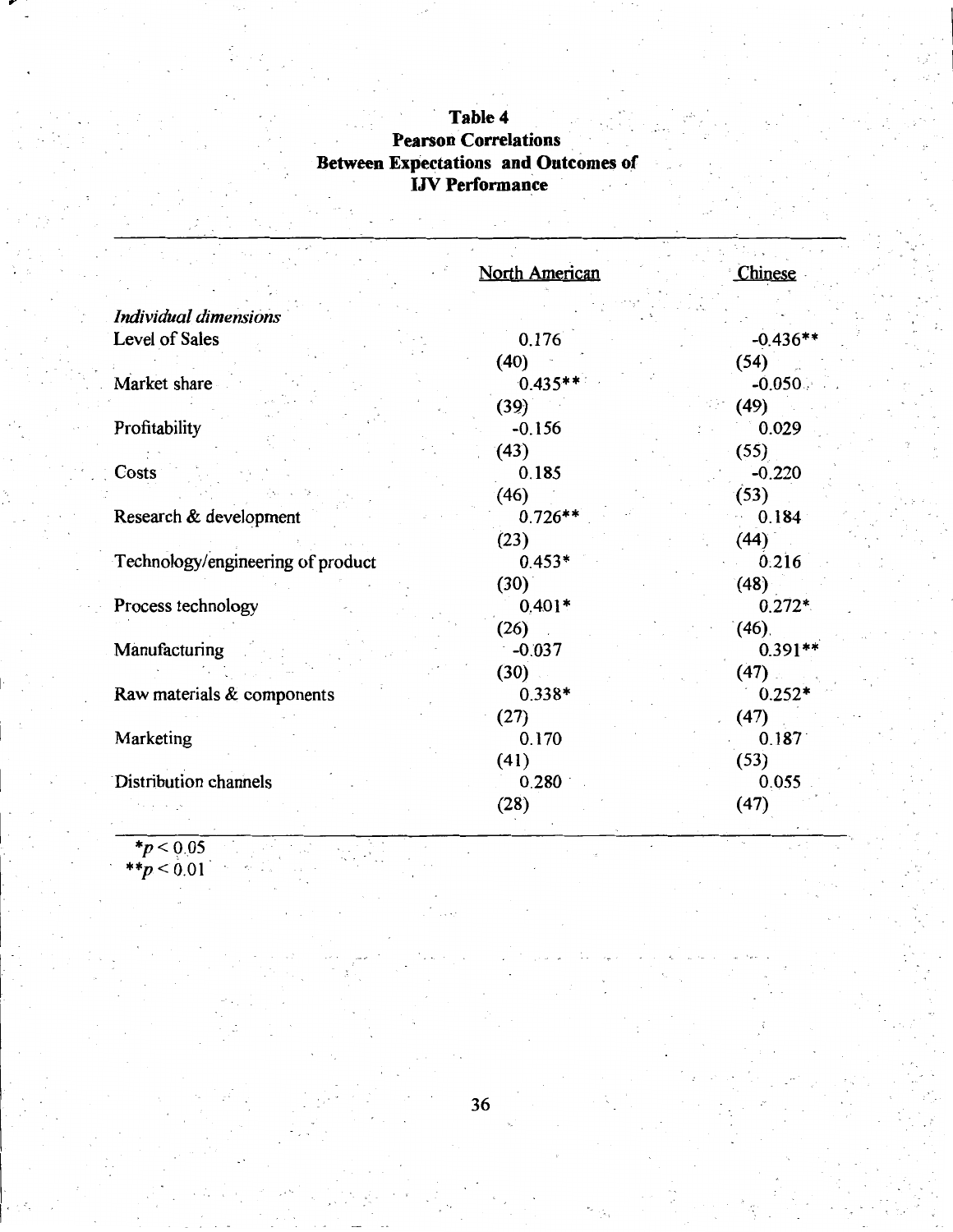### **APPENDIX I**

## **INTERNATIONAL JOINT VENTURE PERFORMANCE QUESTIONNAIRE**

How satisfied have the North American Partners/Chinese Partners been with the following aspects of the IJV? (circle one per item)

|                                       | Very<br>dissatisfied |  | Very<br>satisfied |
|---------------------------------------|----------------------|--|-------------------|
|                                       |                      |  |                   |
| The IJV in general                    |                      |  |                   |
| The IJVs performance                  |                      |  |                   |
| The IJV general manager's performance |                      |  |                   |
| The relationship between the partners |                      |  |                   |

Which of the below mentioned factors for the North American Partner/Chinese Partner are the most important indicators of performance of the IN? For each of the following, please rate the IJV's actual performance versus initial expectations when the venture was formed? (Circle one per item; circle "8" if not applicable)

|                                   | Not as<br>important |           |   | Very<br>important |   | Not<br>applicable |  |
|-----------------------------------|---------------------|-----------|---|-------------------|---|-------------------|--|
| Level of sales                    |                     |           | 3 |                   |   |                   |  |
| Market share                      |                     | 2         |   |                   |   |                   |  |
| Profitability                     |                     | າ         | 3 |                   |   |                   |  |
| Costs                             |                     | 2         |   | 4                 |   |                   |  |
| Research and development          |                     | 2         | 3 | 4                 | 5 |                   |  |
| Technology/engineering of product |                     | 2         | 3 |                   |   |                   |  |
| Process technology                |                     | 2         |   |                   |   |                   |  |
| Manufacturing                     |                     | 2         | 3 | 4                 | 5 |                   |  |
| Raw materials and components      |                     | $\cdot$ 2 | 3 |                   |   |                   |  |
| Marketing                         |                     | 2         | 3 |                   |   |                   |  |
| <b>Distribution channels</b>      |                     | 2         |   |                   |   |                   |  |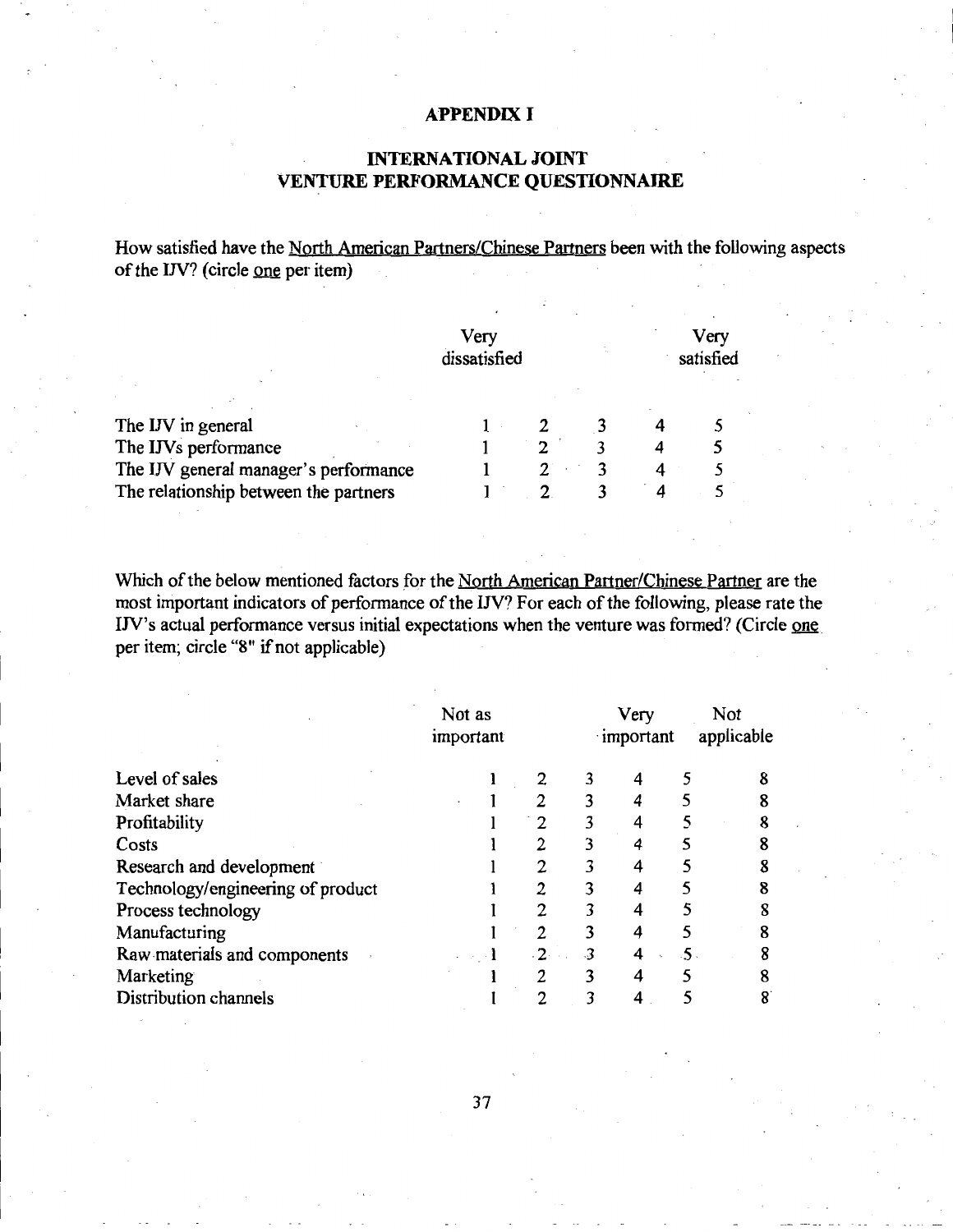For each of the following, please rate the IJV's actual performance versus initial expectations when the venture was formed. (Circle one item; circle "8" if not applicable)

|                                   | Much Below<br>Initial | About Equal<br>to Initial<br>Expectations Expectations | <b>Much Above</b><br>Initial<br>Expectations | Not<br>Applicable |
|-----------------------------------|-----------------------|--------------------------------------------------------|----------------------------------------------|-------------------|
|                                   |                       |                                                        |                                              |                   |
| Level of sales                    |                       |                                                        |                                              |                   |
| Market share                      |                       |                                                        |                                              |                   |
| Profitability                     |                       |                                                        |                                              |                   |
| Costs                             |                       |                                                        |                                              |                   |
| Research and development          |                       |                                                        |                                              |                   |
| Technology/engineering of product |                       |                                                        |                                              |                   |
| Process technology                |                       | 4                                                      |                                              |                   |
| Manufacturing                     |                       |                                                        |                                              |                   |
| Raw materials and components      |                       | 2                                                      |                                              |                   |
| Marketing                         |                       |                                                        |                                              |                   |
| <b>Distribution channels</b>      |                       | 4                                                      |                                              |                   |
|                                   |                       |                                                        |                                              |                   |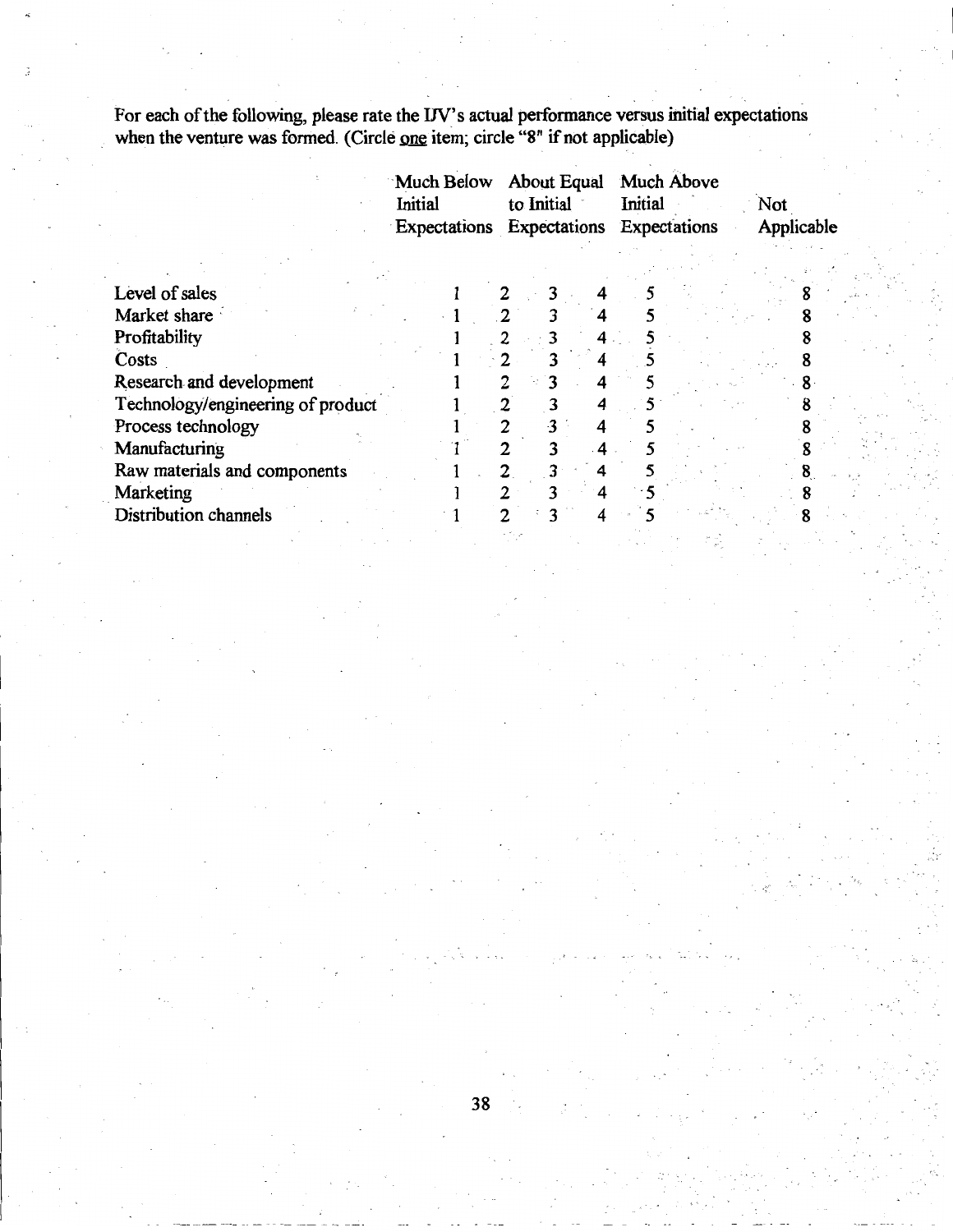# **APPENDIX II**

# **INDUSTRY CHARACTERISTICS OF THE TYPES OF PRODUCTS AND SALES VOLUME FOR THE NORTH AMERICAN. SAMPLE OF INTERNATIONAL JOINT VENTURES**

|                                     |  | Number of               |
|-------------------------------------|--|-------------------------|
| Industry                            |  | $Firms (n=50)$          |
| Aerospace/ automotive products      |  |                         |
| Automotive/technical assistance     |  | 2                       |
| Civil engineering                   |  | 1                       |
| Coal mine machinery                 |  |                         |
| Computer equipment/software         |  |                         |
| Construction equipment              |  | $\overline{2}$          |
| Control data equipment              |  |                         |
| Diesel engines                      |  |                         |
| Drum level indicators & gauges      |  |                         |
| Electronic communications           |  | 2                       |
| Energy and natural sources          |  |                         |
| Food products                       |  |                         |
| Generator sets/engines/gas turbines |  |                         |
| Glass                               |  |                         |
| Hotel operations                    |  |                         |
| Industrial and consumer tapes       |  |                         |
| Lubricating oils                    |  |                         |
| Manufacturing assembly              |  |                         |
| Manufacturing/technology service    |  | $\overline{2}$          |
| Material handling systems           |  |                         |
| Medical supplies                    |  | 2                       |
| Milling and casing cutting tools    |  | $\overline{c}$          |
| Mining                              |  | 3                       |
| Oil well/logging equipment          |  | $\overline{c}$          |
| Petrochemicals                      |  | $\overline{2}$          |
| Petroleum products                  |  | $\overline{\mathbf{c}}$ |
| Pharmaceuticals <sup>®</sup>        |  | $\overline{2}$          |
| Power generation and boilers        |  | 2                       |
| Surgical medical and baby products  |  | 1                       |
| Telecommunications                  |  | 3                       |
|                                     |  |                         |
|                                     |  | Number of               |
| Sales Volume:                       |  | Firms $(n = 50)$        |
| $$1 - $5$ million                   |  | $\overline{12}$         |
| \$6 - \$25 million                  |  | $10$ .                  |
| \$26-\$50 million                   |  | 14                      |
| \$51-\$75 million                   |  | 8                       |
| \$76-100 million                    |  | 4                       |
| Over \$100 million                  |  | 2                       |
|                                     |  |                         |